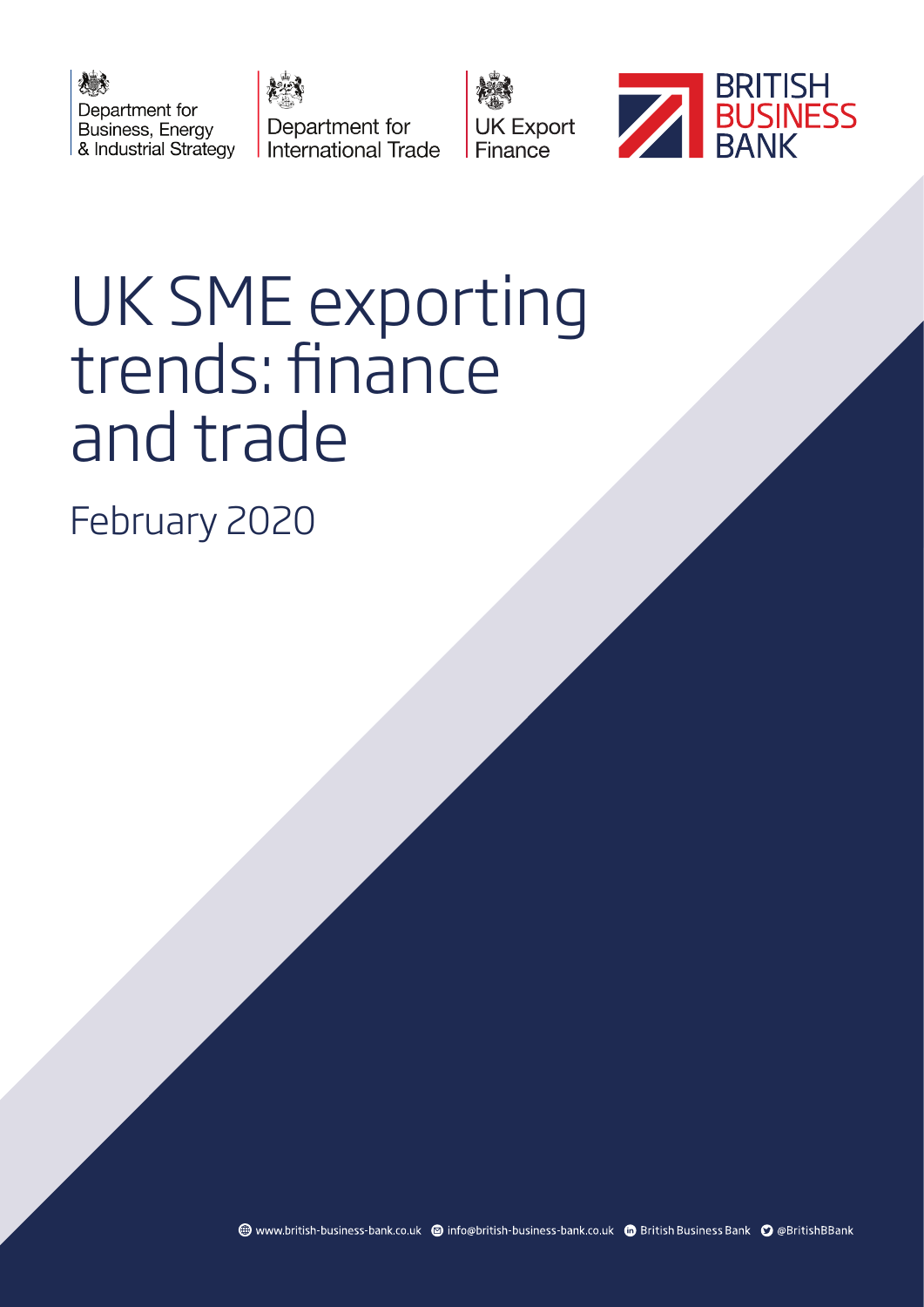# CONTENTS FOREWORD

Authored by: :vivideconomics



KEITH MORGAN CBE, CEO OF BRITISH BUSINESS BANK

Trade data support:

coriolis®

As the UK government's economic development Bank, the British Business Bank makes finance markets work better for smaller businesses across the UK, allowing them to prosper and grow. An important part of achieving this is undertaking regular market analysis and research, as well as working with and advising government as a centre of expertise.

I'm pleased, therefore, that we've partnered with the Department of Business, Energy and Industrial Strategy (BEIS), UK Export Finance (UKEF) and the Department for International Trade (DIT) to co-commission this timely report on a key priority for the UK economy. SME exports accounted for around 32% of UK exports in 2018, totalling some £200bn of goods and services. We also know that smaller businesses that internationalise and export tend to be more productive than their non-exporting peers.

The government expressed an ambition in its 2018 UK Export Strategy to increase the share of GDP from exports by five percentage points to 35% and, with the country due to leave the European Union this year, UK SME exporters are facing a period of change. It's therefore particularly important, at this time, that we understand the attitudes, experiences and behaviours of SME exporters towards key aspects of international sales – both opportunities and barriers – and the role that access to finance plays.

- 46 CHAPTER 8:
- 48 8.1 ACCESS TO EXTERNAL FINANCE AMONGST **EXPORTERS**
- 49 8.2 ATTITUDES TO USING EXTERNAL FINANCE AMONGST EXPORTERS
- 50 8.3 USE OF EXTERNAL FINANCE BY EXPORTERS
- 51 8.4 USE OF FINANCE DURING THE EXPORT CYCLE
- 54 8.5 IS THERE A FINANCE GAP FOR EXPORTS?
- 55 8.6 IMPACT OF EXTERNAL FINANCE ON EXPORTS

- 
- 58 9.1 GLOBAL EXPERIENCE WITH TRADE FINANCE
- 59 9.2 UK SME AWARENESS AND USE OF EXPORT FINANCE
- 62 9.3 IMPACT OF USING EXPORT FINANCE ON SMES

Ultimately, the evidence from this study – centred on a bespoke national survey of c.1,200 UK SMEs in 2019 – is intended to inform future policy interventions and activities to support SMEs more effectively in their exporting endeavours. Moreover, in this complex area, we know that improvement won't be achieved without collective, joined-up action. It's why the Bank has undertaken this research with all relevant central government departments, to ensure that all partners have a common body of in-depth, accurate research and insight with which to guide their decisions.

My thanks to the partnership steering group for overseeing the work, to our research partners Vivid Economics for carrying out the research and authoring the report, and to Coriolis Technologies for providing trade data support.

## I'm delighted to introduce this research on UK SME exporters, finance and trade.

#### 3 FOREWORD

- 4 EXECUTIVE SUMMARY
- 10 INTRODUCTION

#### 10 CHAPTER 1:

- 10 1.1 RATIONALE FOR STUDY AND WIDER CONTEXT
- 12 1.2 THE AIM OF THIS REPORT
- 13 1.3 METHODOLOGY
- 14 1.4 THE STRUCTURE OF THIS REPORT

#### 15 CHAPTER 2:

- 
- 15 2.1 AVAILABLE DATA ON UK SME EXPORTS
- 16 2.2 HOW MUCH DO SMES EXPORT?
- 18 CHAPTER 3:
- 24 CHAPTER 4:
- 24 4.1 BECOMING AN EXPORTER
- 
- 26 4.2 BROADER INTERNATIONAL ACTIVITY
- 28 CHAPTER 5:
- 32 CHAPTER 6:
- 34 CHAPTER 7: BARRIERS DO THEY FACE?
- 36 7.1 SOURCES OF INFORMATION ON EXPORTING
- 38 7.2 EXPORT SUPPORTING ACTIVITIES
- 40 7.3 BARRIERS TO EXPORTING

#### 56 CHAPTER 9:

#### 64 APPENDICES

- 76 ACKNOWLEDGMENTS AND ENDNOTES
- 78 REFERENCES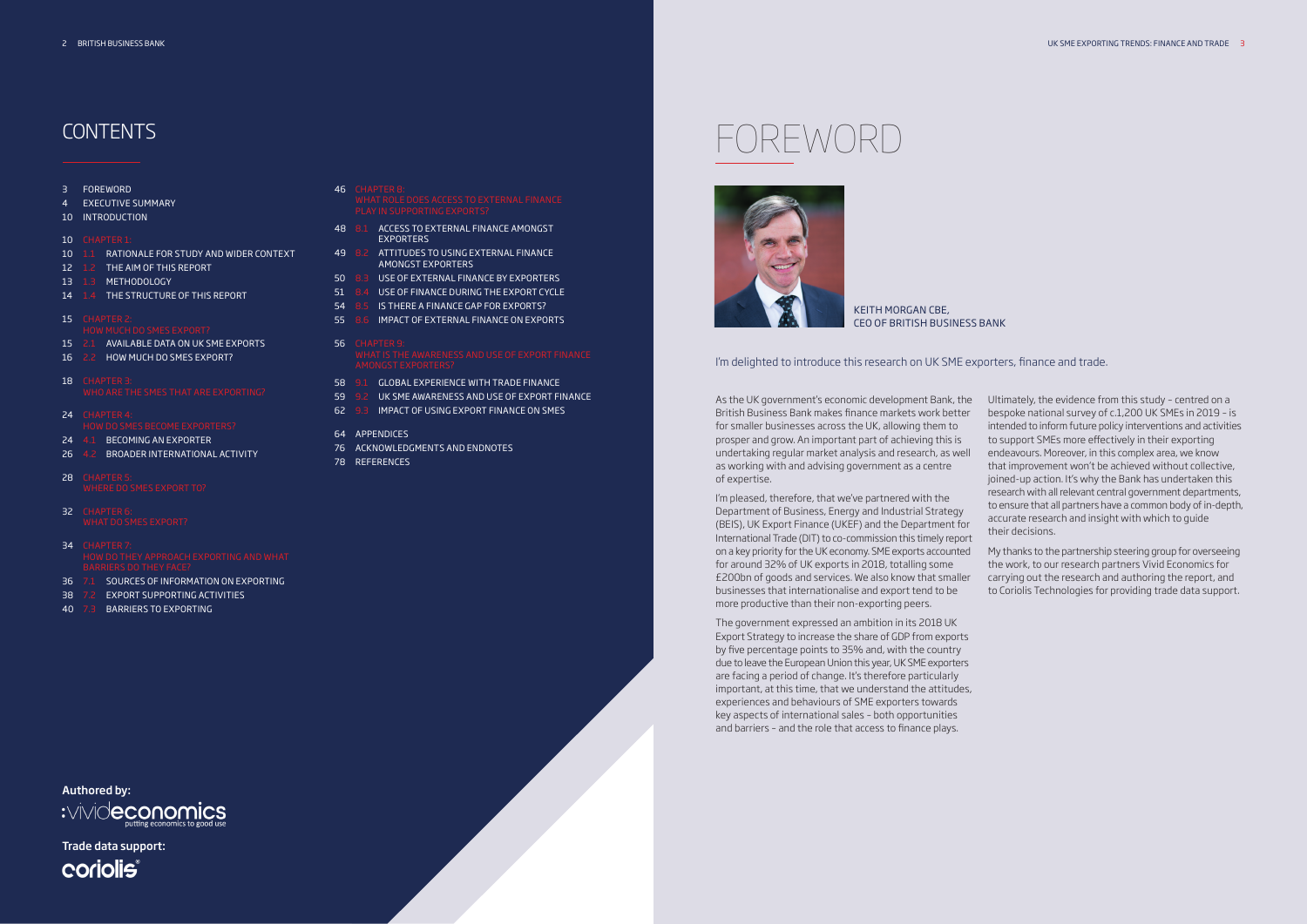exporters than SMEs in other sectors. Newer, smaller (by size and turnover), businesses located in Scotland, and operating in the Agriculture, Construction, Hotels and Restaurants or Health sectors are less likely to be exporters. Some of these factors are correlated, and further statistical analysis is required to isolate the relationships between exporting and different business demographics. SMEs planning to export were more likely to be the smallest micro enterprises (with no more than 1 employee), have a turnover of less than £85,000 and be based in London.

The SME Export Finance Survey did not find a link between exporting and firm performance (measured by self-reported growth), contrary to previous research.<sup>1</sup> However, this should not be taken as evidence that no such link exists, as there is a lag between data gathered on growth and exporting behaviour of up to three years, and the metrics do not consider longer term performance. Those planning to export (based on SME Export Finance Survey), however, were more likely (12% vs 10%) to be high growth firms (based on SME FM Survey).

Many SMEs with a history of exporting subsequently stop, but often temporarily. The SME Export Finance Survey observed a high rate of transition between exporters and non-exporters and vice versa. Around one-fifth of SMEs who have exported between 2016 and 2018 had not done so in the past 12 months, although BEIS's Small Business Survey shows that many will restart again in future. DIT specifically recognises the need to 'sustain' current exporters, which can help achieve higher levels of consistent exporting by supporting SMEs with a proven ability to sell internationally.

#### HOW MUCH DO SMES EXPORT?

Coriolis Technologies have estimated that SMEs exported £200 billion worth of goods and services in 2018. Exports accounted for 10% of SME turnover, below the 16% average across all businesses. Micro businesses (39%) and medium sized businesses (38%) account for the largest shares of SME exports, with small businesses making up 22%.

In 2018, SME exports accounted for around one-third (32%) of total UK exports. That share had fallen over the past decade, from over 50% in 2008 and 2009, and a more recent peak of 41% in 2016.

### WHO ARE THE SMES THAT ARE EXPORTING?

Results from the SME FM survey suggest that 9% of the UK's 5.9 million SMEs are exporting (around 530,000 SMEs) (BVA BDRC, 2019a; Department for Business, Energy & Industrial Strategy, 2019a). This is in line with latest ONS estimates (10%) but below estimates from the BEIS Small Business Survey (18% in 2018) and Eurobarometer (19% in 2015) (Department for International Trade, 2018; European Commission, 2015; UK Department for Business, Energy & Industrial Strategy, 2019). Some of the differences may be explained by different approaches to weighting. UK SMEs are less likely to export than their European counterparts. The ONS Annual Business Survey reports that 42% of larger businesses export (Office for National Statistics, 2019).

finance constrains SME exports. Globally, access to finance and sufficient working capital is often cited as a barrier to exporting (see, for example, OECD, 2009). Surveys in the UK (see, for example, BCC 2015) have also highlighted the importance of finance as a potential barrier to exporting. Some surveys have specifically probed the barriers to exporting for SMEs, but these have gaps in coverage, for example by excluding the smallest SMEs which make up the majority of businesses. Little recent research has looked in detail specifically at how and when SMEs use finance to support exporting, the types of products required, and attitudes and behaviours towards using finance to support international expansion.

Results from the SME Export Finance Survey revealed that older and larger businesses, with higher turnover, based in London and operating in the Manufacturing, Wholesale and Retail, or Real Estate and Business Services make up a larger share of the exporting sample of SMEs than the representative, non-exporting (control) group. SMEs in these sectors are therefore more likely to be

# EXECUTIVE SUMMARY

The UK Export Strategy, released in 2018, sets out an ambition to increase the share of GDP from exports by 5 percentage points to 35% (UK Government, 2018). The strategy includes a commitment to 'ensure no viable UK export fails for lack of finance or insurance from the private sector'. In order to achieve this objective, Government will need to pay special attention to the constraints faced by SMEs, which make up 99% of all registered businesses in the UK, 60% of employment, and 52% of turnover (Department for Business, Energy and Industrial Strategy, 2019a). The Export Strategy commits to 'test how we can use targeted messages to motivate small and medium enterprises (SMEs) to consider exporting at key points in their business lifecycle or when new trade agreements are introduced'. This report assesses the attitudes of, activities undertaken by, and barriers faced by SMEs at key stages in the export cycle, and to understand whether and to what extent a lack of finance or insurance is preventing viable SME exports. The evidence presented is intended to support Government in achieving its objectives in the Export Strategy by harnessing the potential of the 99% of businesses with less than 250 employees.

## There is a common assumption that limited access to

#### This report aims to better understand the nature and significance of the role of access to finance in influencing exporting behaviour amongst UK SMEs.

Many of the findings in this report are based on the SME Export Finance Survey of 1,198 British SMEs, conducted between July and August 2019 specifically for this report. It covered current attitudes, perceptions and behaviours of UK SMEs related to export finance products and delivering international sales more generally. Results from the SME Export Finance Survey have been combined with the results from SME Finance Monitor (SME FM) surveys.The survey results are complemented with semi-structured interviews with key stakeholders from government departments, trade associations, financial institutions and chambers of commerce.

#### Survey responses are accepted at face value.

Although there may be differences in the objective barriers and opportunities SMEs face and their (self-reported) perceptions, SMEs make their decisions based on the latter. Public policy and interventions can only create behavioural change in the private sector if it is successful in changing the attitudes, beliefs and perceptions of decision makers.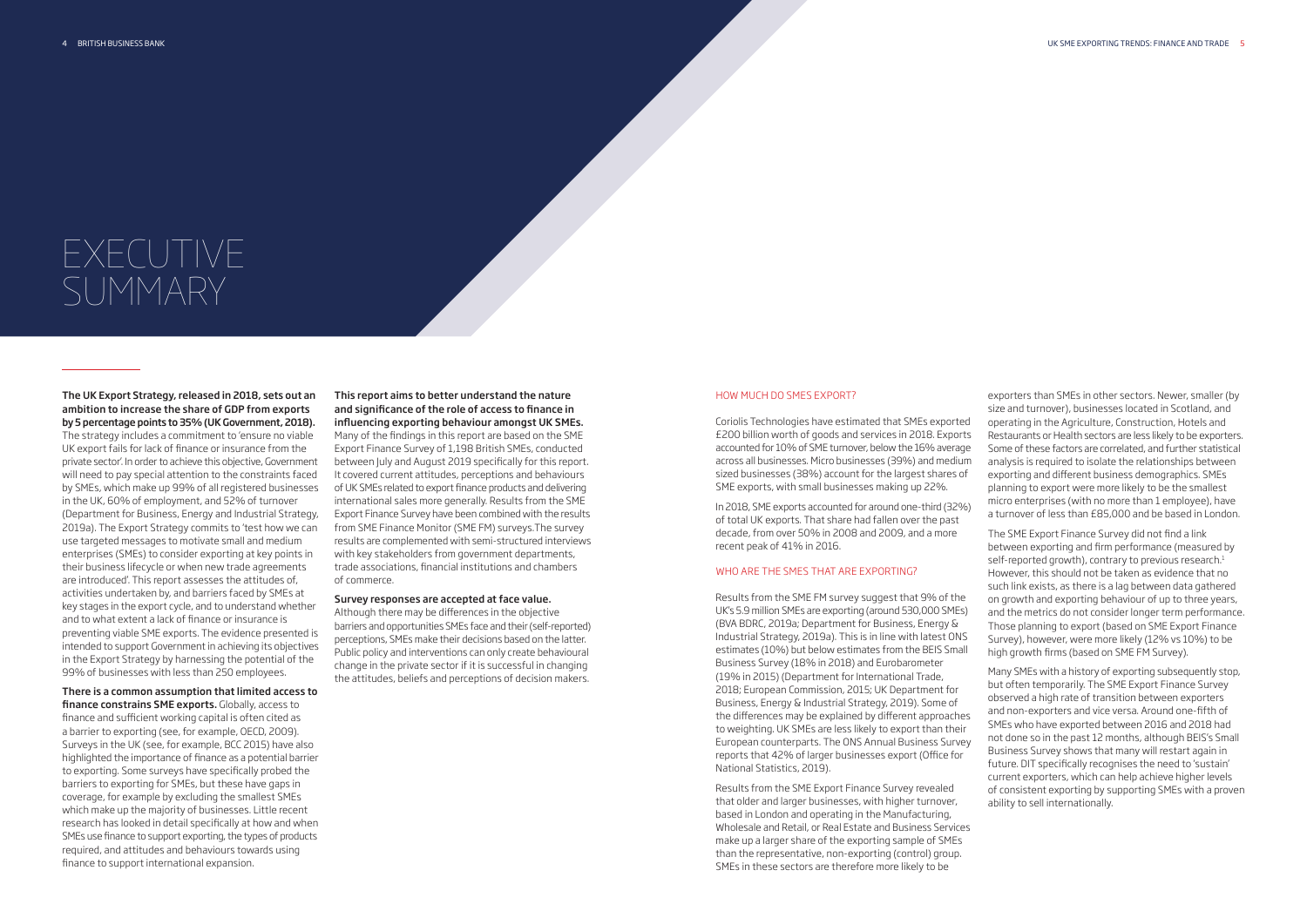These results strongly reject the hypothesis that there is a large pool of potential SME exporters that are only constrained from selling internationally by limited access to finance or high levels of perceived risks. Retirement of business owners is more likely to constrain international expansion than these factors. For most businesses, the answer is that they just don't want to export. Whilst government advice is available, the binding constraints to SME exporting reflect the attitudes of entrepreneurs and interventions which seek to promote SME exports need to address these and target behaviour change.

### WHAT ROLE DOES ACCESS TO EXTERNAL FINANCE PLAY IN SUPPORTING EXPORTS?

When asked at which stage finance was the greatest challenge, 68% of SMEs replied, 'None of these'. This was higher than for the non-exporters (61%), who identified it as a bigger challenge when receiving payment (20%) than exporters (11%). Finance creates the least challenges in Planning and Identifying Opportunities (4%), despite this being the stage with the greatest overall challenges (37%). Winning and Securing Contracts was the second most challenging stage overall (32%), but only 10% of SMEs identify it as the stage where finance creates the biggest challenge. This was behind Receiving Payment (11%), and only marginally above Delivering Sales (7%), despite these stages creating significantly lower challenges overall (18% and 13% respectively).

32% of exporters who identified a stage where finance presented a challenge, over half (57%, or 18% of all exporters) felt that access to additional finance would have at least a modest impact in reducing these challenges. The impacts were expected to be strongest in addressing the challenges associated with Receiving Payment (66%), but least effective in addressing the financial challenges associated with Planning and Identifying Opportunities (47%). This demonstrates a negative correlation between the proportion of firms identifying a stage of the cycle as the biggest overall challenges and the proportion of firms which report that additional finance would have a positive impact for that stage. For the 18% of exporting SMEs who felt that better access to finance would have at least a moderate impact on reducing the financial

customers in mind was the most popular action taken (48% of SMEs). Beyond this, SMEs tended to focus on issues of compliance, such as investigating the rules of doing businesses internationally (45%) and the tax implications (40%). These results contrast with the fact that only 19% of businesses take proactive steps to transition from a focus on domestic to international markets, suggesting that many of the proactive steps businesses take occur only after they have become exporters (for example, having been approached by a potential customer or having seen a specific opportunity). Just 12% of exporting SMEs have developed an export business plan.

Vivid Economics reviewed government websites, where SMEs often turn, and found that these offer high level recommendations on how businesses can plan to export, but lack detailed guidelines and offer few in-depth resources.

### WHAT BARRIERS DO EXPORTERS FACE?

Results from the SME Export Finance Survey revealed that one in three (33%) SME exporters considered exporting to be riskier than domestic sales. Just under half (47%) felt exporting required a different approach to domestic sales, whilst one-quarter (25%) felt they lacked the time or resources to focus on internationalisation. A similar proportion of SMEs planning to export in the future considered exporting to be riskier (36%), but they were more likely to recognise the need for a different approach (57%), or to lack the time or resources to concentrate on exporting (49%).

When asked about which stage of the exporting journey presents the biggest challenge, exporters identify planning and identifying opportunities (37%) and winning and securing contracts (32%). These challenges are similar for domestically orientated SMEs when selling to the domestic market. Exporters were not significantly more likely to see the delivery of sales (13%) or receiving payment (18%) as bigger challenges than their domestic counterparts (13% and 17% respectively).

Only 2% of non-exporting SMEs cited the risks involved with exporting as a barrier without prompting. None cited access to finance as a barrier without prompting. Again, these are not directly comparable to other results.

#### HOW DO THEY BECOME EXPORTERS?

Results from the SME Export Finance Survey revealed that few (19%) SMEs become exporters because they take deliberate steps to target international customers. Most exporting SMEs were either 'born' exporters (40%) – who operate in international markets and have been exporting from inception – or took a reactive approach because a particular opportunity presented itself (such as being approached by an international customer). Encouraging more SMEs to export may, therefore, require interventions which present more opportunities and customers to SMEs.

Exporting SMEs tend to be international in multiple dimensions. For most (73%) this means they also import goods and services from abroad.

### WHERE DO SMES EXPORT?

Results from the SME Export Finance Survey revealed that Europe is the most important destination exporting market amongst SME exporters, with 83% of SMEs listing it as one of their markets. Most of these (52% of exporting SMEs) also export to other markets, but a significant number only export to Europe (31%). Just 17% of SME exporters did not export to Europe. Europe is also the most popular market for firms planning to export in future, with 82% targeting European sales.

Beyond Europe, the anticipated export markets for planned exporters are similar to the destinations for current exporters; however, Africa appears to be high on the target list for planned exporters, with 29% hoping to export to the continent compared to the 19% of current exporters who already do.

SMEs tend to focus on markets where they either have existing contacts or where customers approach them. The single biggest factor for focusing on a particular market amongst current exporters was that SMEs had been approached by a customer from that market (61% of those currently exporting). This was followed by the pre-existence of a network in the region or that businesses had the relevant language skills and local knowledge. These findings confirm that SMEs are generally reactive and opportunistic

in their approach to exporting, rather than taking deliberate steps to identify opportunities in underdeveloped markets (7%) or because there is support for UK exporters (3%). This may imply a greater role for Government support to build overseas networks, which can help SMEs identify customers and present more opportunities to more reactive SMEs.

#### WHAT DO SMES EXPORT?

More SMEs export services than goods. 46% of current SME exporters only export services, followed by 37% that exclusively export goods and 17% that do both. Among service exporters, three quarters provide their services from the UK to overseas customers, but the movement of people across borders is also important: 37% of SMEs have international customers who come in person to the UK whilst 39% send employees to customers overseas.

#### HOW DO THEY APPROACH EXPORTING?

Results from the SME Export Finance Survey revealed that 35% of SME exporters seek information or advice to support their international sales; 19% of SMEs planning to export have done the same. The survey found that SMEs who have accessed information are more likely (50% compared to 37% for those that have not) to have positive growth, and more likely (42% compared to 33%) to be planning for another year of positive growth. This confirms previous research, which found that SMEs who access information and advice are more likely to be experiencing growth, exporting and innovating.

The most common source of advice on exporting is the UK Government, with DIT (22%) and HMRC (15%) amongst the top sources. This differs from sources of general information: the BEIS Small Business Survey 2018 for SMEs with at least one employee found that the most common sources of advice were consultants/business advisers (40%); accountants (30%); business networks (20%) and solicitors or lawyers (11%) (Department for Business, Energy & Industrial Strategy, 2019b).

Results from the SME Export Finance Survey revealed that SMEs developing an online presence with international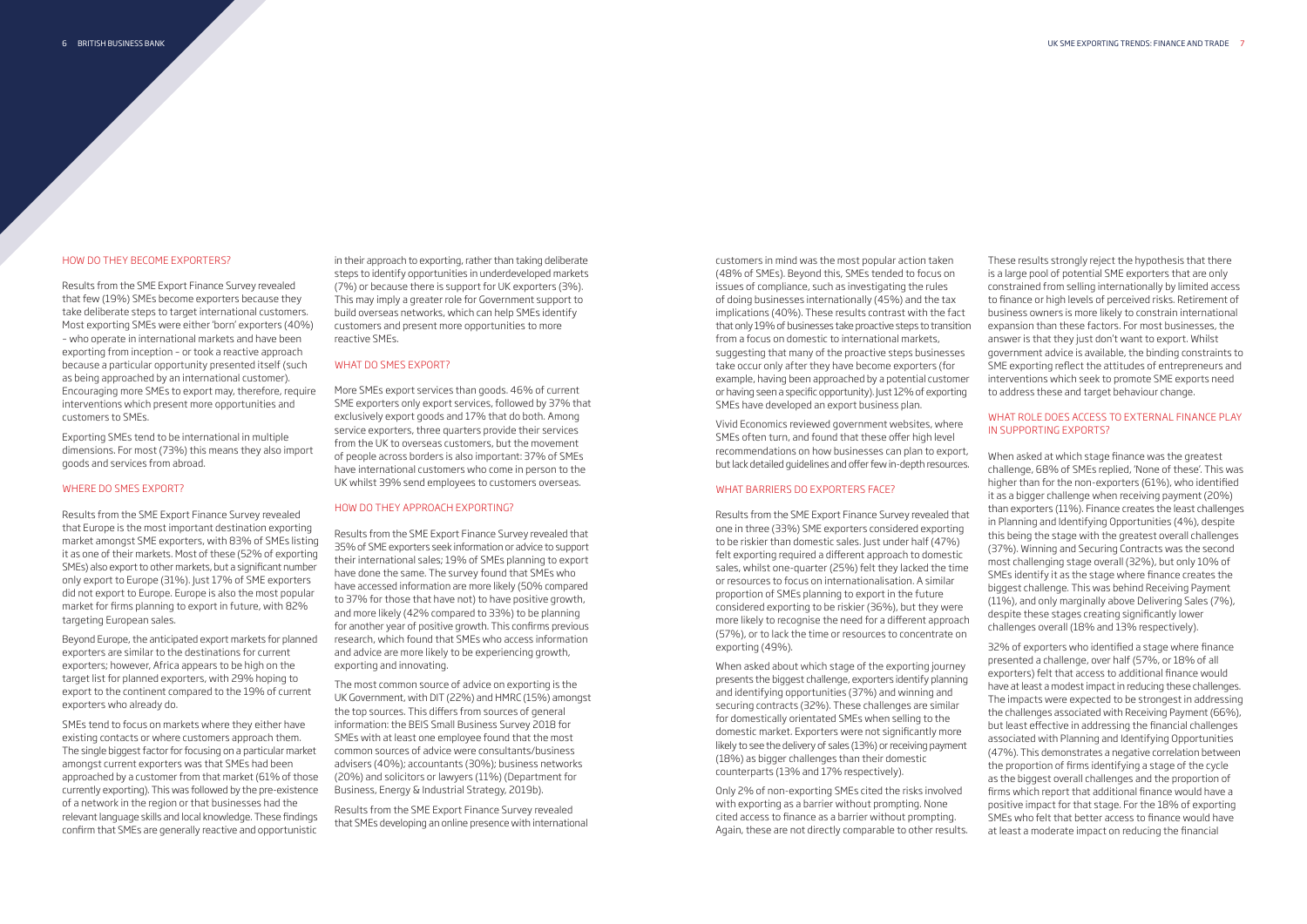solution for SMEs. Previous research has suggested the application process for export finance products is too costly in the UK, but the SME Export Finance Survey found that most SMEs were satisfied with the application process (70%), with only 13% reporting they were dissatisfied.

Foreign exchange rate fluctuations can be a significant burden on SMEs. The Federation of Small Businesses 2016 survey found that foreign exchange risks were the biggest challenge to SME exporters (Federation of Small Businesses, 2016). Bibby Financial Services' recent Trading Places Report highlights that 67% of UK SME exporters have experienced negative Foreign Exchange fluctuations averaging £70,000 over the previous 12 months (Bibby Financial Services, 2017). Despite this, only 6% of SMEs would consider using products which reduced their exposure to foreign currency risks.

Most users of export finance products did not report an impact on revenues (63%). Only 31% reported at least a marginal impact on revenues (with the majority of these reporting less than a 25% increase in revenues). These numbers imply that only 2% of exporting SMEs are currently benefiting from (mostly modest) increases in export revenues thanks to export finance products, and that only marginal export gains could be achieved through more systematic use of specialist export finance products by SMEs.

Most exporting SMEs would not consider using export finance products in the next 12 months because they either do not need it or have sufficient cash reserves. Only 8% were likely to consider using products which reduced the risks of non-payment, and 9% would consider those which increased their cash flow (in addition to the 6% who would consider them for managing foreign exchange risks). SMEs who were considering export finance products either did not expect it to impact their revenues (56%) or expected only a marginal increase in revenues – of less than 25% - as a result (27%), with 16% expecting a bigger benefit. The results point to a limited, but for some businesses important role for specialist financial products supporting growth in SME exports.

#### WHAT IS THE AWARENESS OF EXPORT FINANCE PRODUCTS AMONGST EXPORTERS?

Awareness of finance products designed specifically to support exporting has been highlighted as a concern for SMEs since before the 2015 Cole Commission (Cole, 2015). According to WTO estimates, 80-90% of world trade relies on trade finance (World Trade Organization, n.d.). The SME Export Finance Survey asked SMEs about their awareness, consideration, application and use of different financial services designed to support exports. The survey found that awareness was highest amongst exporting SMEs for services designed to mitigate the risks of non-payment (51%), lower for services designed to mitigate foreign currency risks (44%), and lowest for products designed to increase cash flow (42%). These are higher than the results of earlier surveys, such as a 2013 BMG Research Survey which found that 31% of SMEs were aware of export finance schemes, suggesting that some progress may have been made via various initiatives, both private sector and government sponsored, on raising awareness of finance options amongst SMEs.

Despite increasing awareness, uptake remains low. The SME Export Finance Survey found that only between 7% (for working capital) and 12% (for foreign exchange) of exporting SMEs had considered using export finance products.

4% of exporting SMEs currently using products to mitigate against foreign currency risks, 2% using products to mitigate the risks of non-payment for exports, and only 1% had ever used export finance to support cash flow (with none using them currently). Overall, 6% of exporting SMEs have ever held a specialist export finance product.

Of the SMEs who have applied for export finance products, most turned to existing finance providers. For 39% of applicants, this meant their main bank, whilst 37% of applicants used another existing finance provider. For those considering export finance in the future, 48% would be most likely to apply to their main bank (48%). Yet traditional bank relationships may not be the best

challenges faced along the export cycle, just over one-third (38%, or 6% of SME exporters) felt it would have at least a marginal impact on revenues.

One in five (22%) of export orientated SMEs take a 'different' approach to financing or have different financing requirements during at least one stage of the export cycle (although this appears to remain centred on internal finance solutions). The most common stage for taking a 'different' approach was in receiving payment (60% of those who take a different approach during at least one stage), followed by delivering sales (44%) and planning and identifying opportunities or winning and securing contracts (34% each). These results show that, at the stages of the cycle where SMEs face the biggest overall challenges (Planning and Identifying Opportunities, and Winning and Securing Contracts), SMEs are least likely to take a different approach to financing. These results confirm earlier findings (discussed in Section 7) that the biggest barriers to export expansion for SMEs are largely unrelated to finance.

Results from the SME Export Finance Survey revealed that around one-third of exporting SMEs use external finance to support some part of their businesses, though only a small proportion (8%) associate their use of external finance directly with their exporting activities. The SME FM Survey has shown that in any year, only 0.2% of SMEs report a financing need to support an overseas expansion (BVA BDRC, 2019a).

Results from the SME Export Finance Survey also revealed that exporting SMEs are reluctant to take on additional external finance, and, like non-exporting SMEs, almost three-quarters (74%) would prefer to sacrifice growth than take on additional external finance. However, and somewhat contradictory, 66% of exporting SMEs report being willing to take risks in order to achieve growth, significantly higher than non-exporting SMEs (38%). Most exporting SMEs say they do not need additional finance (74%) and a further 16% say they have sufficient cash reserves.

Internal finance remains the predominant source of funding for each stage of the export cycle, with over 90% of SMEs relying on internal finance at each stage of the cycle. Only 1% of SMEs rely mainly on external finance at each stage of the cycle, with the exception of receiving payment (2%).

The SME Export Finance Survey finds that access to external finance does not directly impact the ability of SMEs to accept international opportunities. For most businesses, their ability to take on a new international opportunity is either not dependent on finance (54%) or would depend on their ability to finance it internally (36%). Only 11% of businesses would rely on external finance, either from existing sources (4%) or if it meant applying for additional external finance (7%). These results, however, assume that an opportunity can be identified and a contract secured, and so do not include consideration of the earlier stages of the cycle where SMEs face the greatest challenges.

Together, these results suggest that there is a limited role for better access to external finance to stimulate additional exporting activity. However, the results rely on SME self-reporting and SMEs may not be fully aware of the potential impact on their business. While a third of exporting SMEs questioned in the survey have access to external finance or are aware of financial services designed to support exports (so should have an understanding of the role of external finance in their businesses), many respondents do not, which may be driving limited understanding of external finance and the role it could play in an exporting business. Access to finance may be a constraint on overall growth, but SME perceptions do not point to unique characteristics of international sales which call for additional, external finance tailored towards exporters.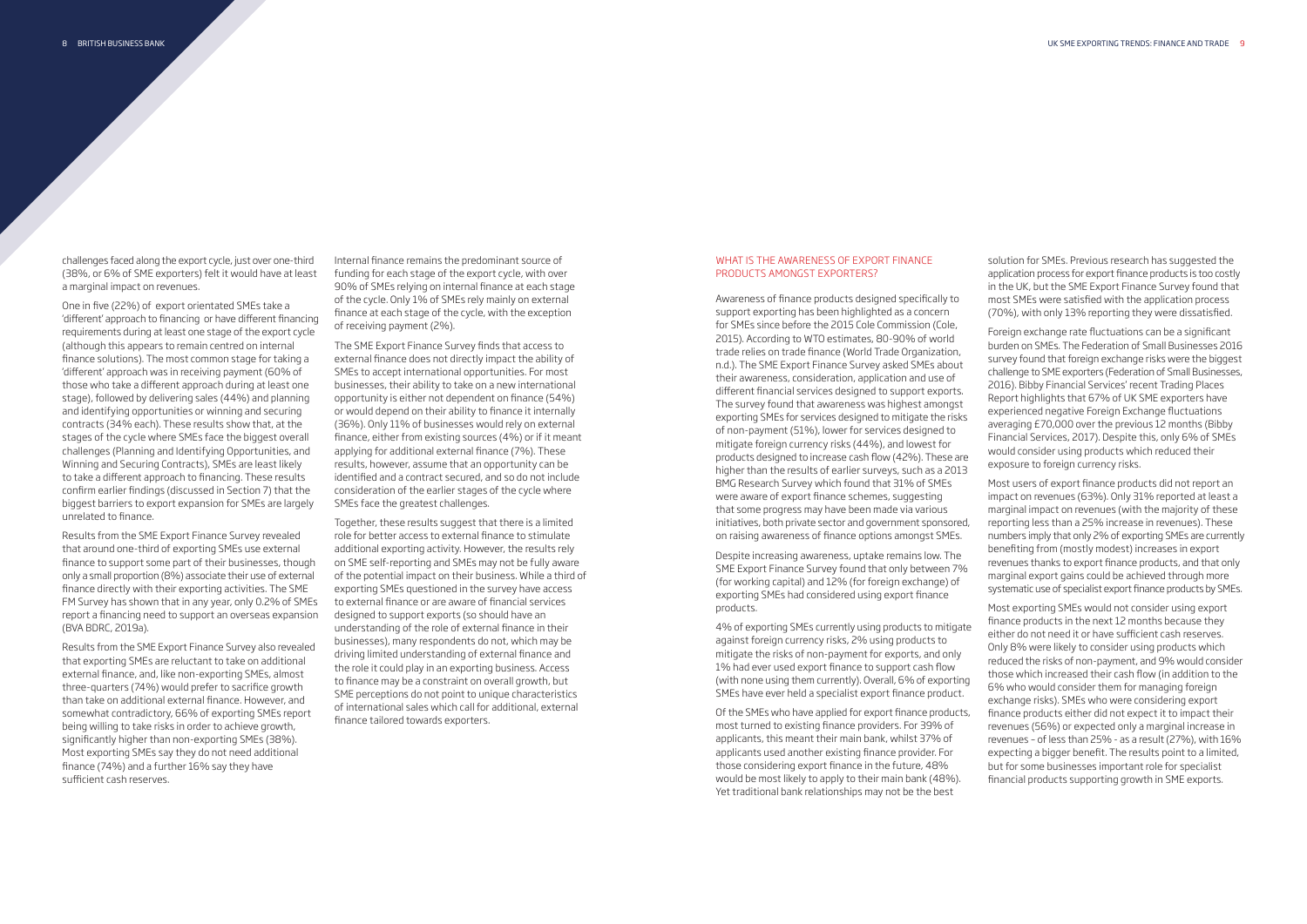Supporting small and medium businesses to sell internationally is a shared aim of Government and the UK financial sector. A coalition of the six largest UK banks formed a Business Finance Taskforce with Government in 2010, committed to improving access to finance, especially for small and medium businesses (BBA, 2010).

There is a common assumption that limited access to finance constrains SME exports. Globally, access to finance and sufficient working capital is often cited as a barrier to exporting (see, for example, OECD, 2009). Surveys in the UK (see, for example, BCC 2015) have also highlighted the importance of finance as a potential barrier to exporting. Some surveys have specifically probed the barriers to exporting for SMEs, but these have gaps in coverage, for example by excluding the smallest SMEs which make up the majority of businesses. Little recent research has looked in detail specifically at how and when SMEs use finance to support exporting, the types of products required, and attitudes and behaviours towards using finance to support international expansion.

## 1.1 RATIONALE FOR STUDY AND WIDER CONTEXT

International trade accounts for a significant share of the UK's economy and there is an ambition to pursue further export-related growth. The UK was the sixth largest exporter of goods and services globally in 2018 (Department for International Trade, 2019b). New opportunities include the potential to develop trade agreements with fast growing, middle income countries.

The UK Export Strategy, released in 2018, sets out an ambition to increase the share of GDP from exports by 5 percentage points to 35% (UK Government, 2018). The strategy includes a commitment to 'ensure no viable UK export fails for lack of finance or insurance from the private sector'. In order to achieve this objective, Government will need to pay special attention to the constraints faced by SMEs, which make up 99% of all registered businesses in the UK, 60% of employment, and 52% of turnover (Department for Business, Energy & Industrial Strategy, 2019a). The Export Strategy commits to 'test how we can use targeted messages to motivate small and medium enterprises (SMEs) to consider exporting at key points in their business lifecycle or when new trade agreements are introduced'. This report assesses the attitudes of, activities undertaken by, and barriers faced by SMEs at key stages in the export cycle, and to understand whether and to what extent a lack of finance or insurance is preventing viable SME exports. The evidence presented is intended to support Government in achieving its objectives in the Export Strategy by harnessing the potential of the 99% of businesses with less than 250 employees.

Previous literature has identified a positive link between exporting and productivity. A joint report by Bpifrance (France), the British Business Bank, Cassa Depositi e Prestiti Spa (CDP, Italy), Instituto de Credito Oficial (ICO, Spain) and KfW Bankengruppe (Germany) summarises the literature: Falk and Hagsten (2015) estimate that exporters are 13% more productive than non-exporters in a given industry and country based on a sample of 110,000 SMEs from 19 European countries. Delgado et al. (2002) analyse Spanish manufacturing firms and find that learning by exporting takes place especially in younger enterprises. Castellani (2002) shows that exports as a fraction of sales need to exceed a certain threshold to have positive effects on productivity for a sample of Italian manufacturing firms. He concludes that high export intensity signals a strong commitment to internationalisation and thus a larger willingness and capacity of the firm to learn from foreign operations. Also analysing Italian manufacturing firms, Serti and Tomasi (2008) observe productivity improvements only for exporters that increase their skill intensity as well as their capital endowment after entry into foreign markets (Abel-Kock et al., 2018).

# INTRODUCTION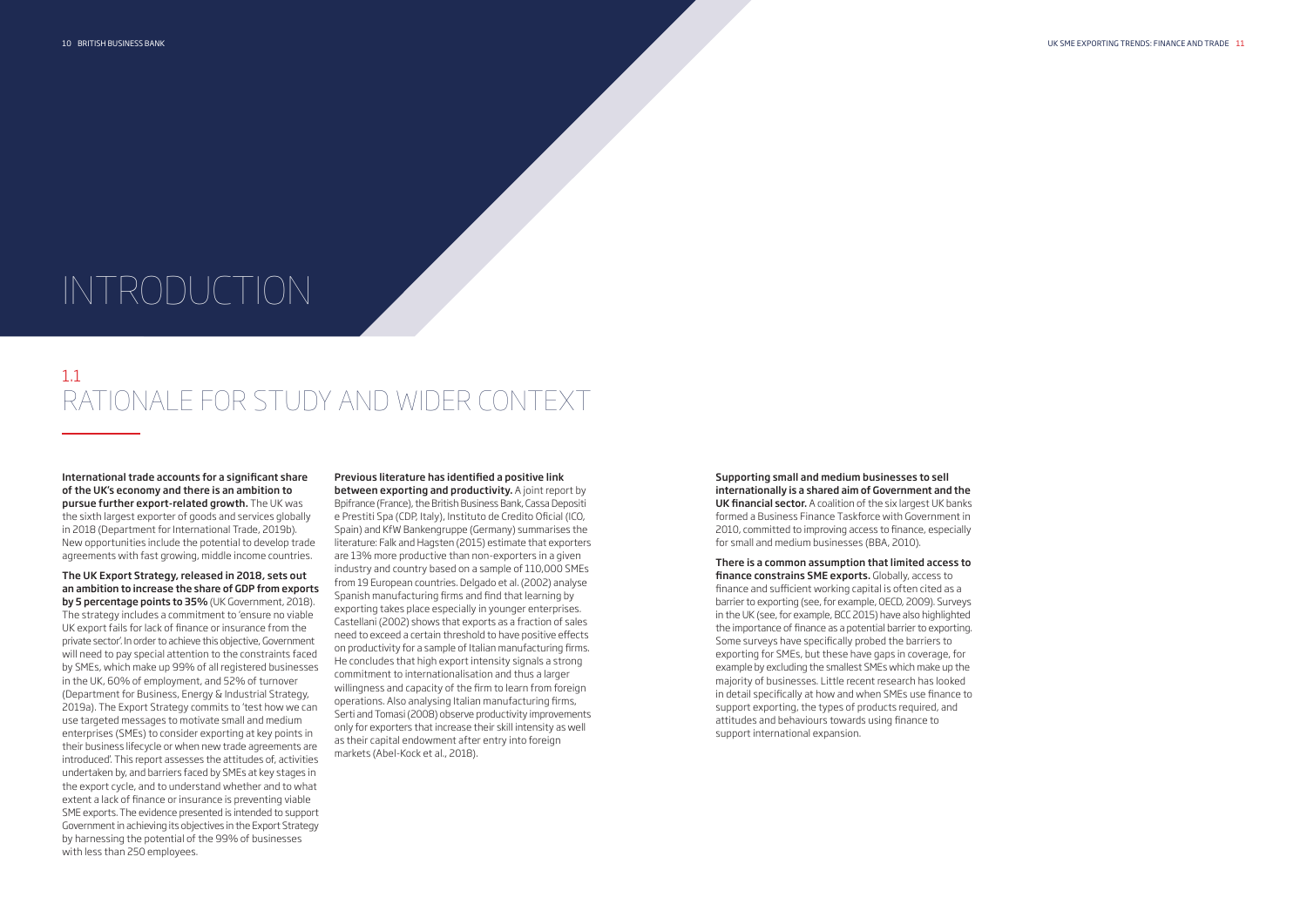The aim of the study was to better understand the nature and significance of the role of access to finance in influencing exporting behaviour amongst UK SMEs. Sponsored by a Government arms-length body and a group of central Government departments, the analysis aims to identify areas for future policy interventions and activities to better support SMEs in their trade and export activities.

#### SPECIFICALLY, THE RESEARCH AIMS OF THE STUDY INCLUDE:

- assess the evidence base concerning SME exporting and access to finance, including the identification of any gaps;
- understand how UK businesses with less than 250 employees approach exporting, including the barriers faced;
- assess the relative importance of access to finance as a barrier to exporting;
- assess perceptions amongst current and potential exporting SMEs on 1) access to finance to support exports, 2) awareness of financing options to facilitate exports, 3) experience in accessing finance to support exporting and 4) impact of finance options on SME performance and competitiveness.

This report reviews findings from previous studies and summarises the results of a survey of UK SME access to finance for exporting. Many of the findings in this report are based on the SME Export Finance Survey of 1,198 British SMEs, conducted between July and August 2019 specifically for this report. It covered current attitudes, perceptions and behaviours of UK SMEs related to export finance products and delivering international sales more generally. Respondents are drawn from the sample of SMEs that have participated in the SME Finance Monitor and agreed to be re-contacted.<sup>2</sup> Results from the SME Export Finance Survey have been combined with the results from the original SME Finance Monitor (SME FM) survey. SME FM surveys 4,500 businesses every quarter about past borrowing events and future borrowing intentions, the largest such survey in the UK. A stratified sample was used (instead of a random sample) to ensure high representation of exporting SMEs. In total, 800 current and would-be exporters were surveyed, as well as 398 non-exporting SMEs as a control group. Survey results have been weighted in line with SME FM weights so as to be generalisable to the national SME population.

#### The survey was conducted during a time of continued uncertainty about the future of the UK's trading

relationship. At the time of the survey, 35% of SMEs considered the current political and economic situation had a negative impact on their business, whilst only 8% considered it was having a positive impact. These results are noted for future comparisons, but are not analysed further in the report, given the rapidly evolving political climate and the passage of time between the survey and publication of this report.

The survey results are complemented with semistructured interviews with key stakeholders from government departments, trade associations, financial institutions and chambers of commerce.

A literature review was also completed, with a particular focus on previous survey results. Where results are comparable, these have been included in the report. Statistical analysis has been undertaken to identify where SME characteristics, such as size, turnover, age, region or sector, are correlated with differences in attitudes or behaviours. Where differences are identified, they have been reported, and are statistically significant at the 5% probability level unless explicitly stated.

Survey responses are accepted at face value. The analysis contained in this report assumes that SMEs are informed in their answers. Where the framing of questions may have contributed to differences in results between the SME Export Finance Survey and previous work, this is acknowledged. The results rely exclusively on self-reported perceptions and performance, and interpretation should therefore keep this in mind. Performance and activity metrics, such as revenues, employment, or activities undertaken, are therefore those reported by the business. No independent verification has been undertaken. Similarly, the opportunities and barriers are the subjective opportunities and barriers from the perspective of the respondent, and it is possible these may diverge from the actual opportunities and barriers SMEs objectively face. Although there may be differences in the objective barriers and opportunities SMEs face and their (self-reported) perceptions, SMEs make their decisions based on the latter. Public policy and interventions can only create behavioural change in the private sector if it is successful in changing the attitudes, beliefs and perceptions of decision makers.

# 1.2 THE AIM OF THIS REPORT

# 1.3 METHODOLOGY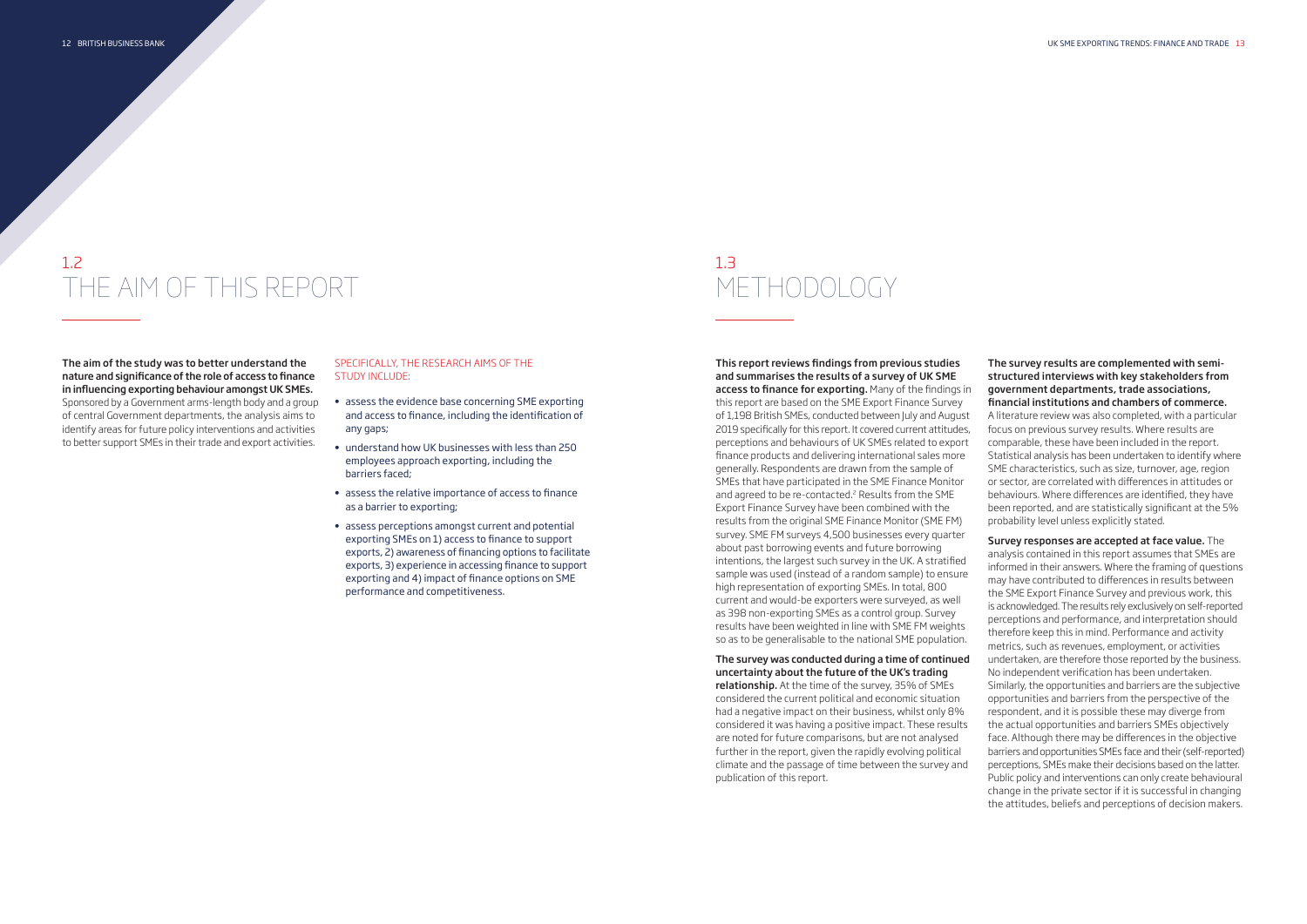- Section 2 describes the current state of export activity from UK SMEs and the trade data underpinning this market profile;
- Section 3 describes the characteristics of SMEs which export;
- Section 4 describes how SMEs become exporters;
- Section 5 describes the importance of different SME export markets;
- Section 6 describes what and how SMEs export;
- Section 7 describes the approach that SMEs take to exporting and the barriers which they face;
- Section 8 describes the role that external finance plays in supporting SME exports;
- Section 9 describes the awareness and use of specific export finance products amongst SMEs.

# 1.4 THE STRUCTURE OF THIS REPORT

#### THE REPORT IS STRUCTURED AS FOLLOWS:

- SME small or medium enterprise is defined in this study as any for profit organisation registered in the UK with less than 250 employees
- SME Finance Monitor a continuous survey of UK SMEs published quarterly by the Business Finance Taskforce including leadership from the UK's largest banks; SMEs surveyed for this study were previous respondents to the SME Finance Monitor survey
- Export exporting is defined as any sale of a good or service produced by a business to an international buyer
- Exporters SMEs that either currently export or plan to do so in the next 12 months
- Born exporters SMEs that sell a good or service that is inherently an international market
- Deliberate exporters SMEs that intentionally develop and implement a plan to begin exporting
- Reactive exporters SMEs that begin exporting only in response to receiving an international order or by being approached by an international contact
- Export finance financial products and services available specifically to support businesses who sell internationally, including 1) products to increase a business's cash flow while meeting buyers' terms of business, 2) products to mitigate risks of nonpayment and 3) services to facilitate and mitigate risks related to transactions in foreign currencies

#### BOX 1: KEY TERMS USED IN THE STUDY

# CHAPTER 2: HOW MUCH DO SMES EXPORT?

This section provides a summary of UK SME trade based on historical data, including national statistics and estimates of trade flows. The value of SME trade has been estimated by Coriolis Technologies, with further details available in the Technical Appendix.

Coriolis Technologies have estimated that SMEs exported £200 billion worth of goods and services in 2018. Exports accounted for 10% of SME turnover, below the 16% average across all businesses. Micro businesses (39%) and medium sized businesses (38%) account for the largest shares of SME exports, with small businesses making up 22%.

In 2018, SME exports accounted for around one-third (32%) of total UK exports. That share had fallen over the past decade, from over 50% in 2008 and 2009, and a more recent peak of 41% in 2016.

#### BOX 2: KEY FINDINGS ON THE VALUE OF SME EXPORTS

### 2.1.1 STATE OF AVAILABLE TRADE DATA SOURCES

In summary:

- The OECD's Trade by Enterprise Characteristics database reports export volumes for member countries by ISIC sector and size of business, including three categories for businesses with less than 250 employees. For the UK, exports from businesses with less than 250 employees totalled USD 340 million in 2017 (OECD, n.d.-b);
- The United Nations Comtrade database includes total exports of goods and services across several product classifications at the national level for both goods and services (United Nations Statistics Division, n.d.);
- UK HMRC data includes regional trade data aggregated for all sectors and all sizes of business, though this data excludes some services data (HM Revenue & Customs, n.d.);

#### • UK ONS data reports total goods and services trade flows at the national level (Office for National Statistics, n.d.).

The approaches towards measuring enterprise characteristics at the ONS are largely survey-based and, while the OECD has a database of exporters by enterprise characteristic (OECD, n.d.-a), this in itself is based on estimates from National Agencies.

Differences in numbers reported by various survey-based approaches can result in significant inconsistencies in trade data. For example, an average estimate across trade data sources for UK exports is 6.5% different from values reported in the UN Comtrade database (Harding, 2019). To account for these inconsistencies, and produce an estimate of SME exports, trade data can be disaggregated by enterprise characteristics using OECD SME exporter proportions, and applied to official estimates of aggregate trade in goods and services derived from ONS data.

# 2.1 AVAILABLE DATA ON UK SME EXPORTS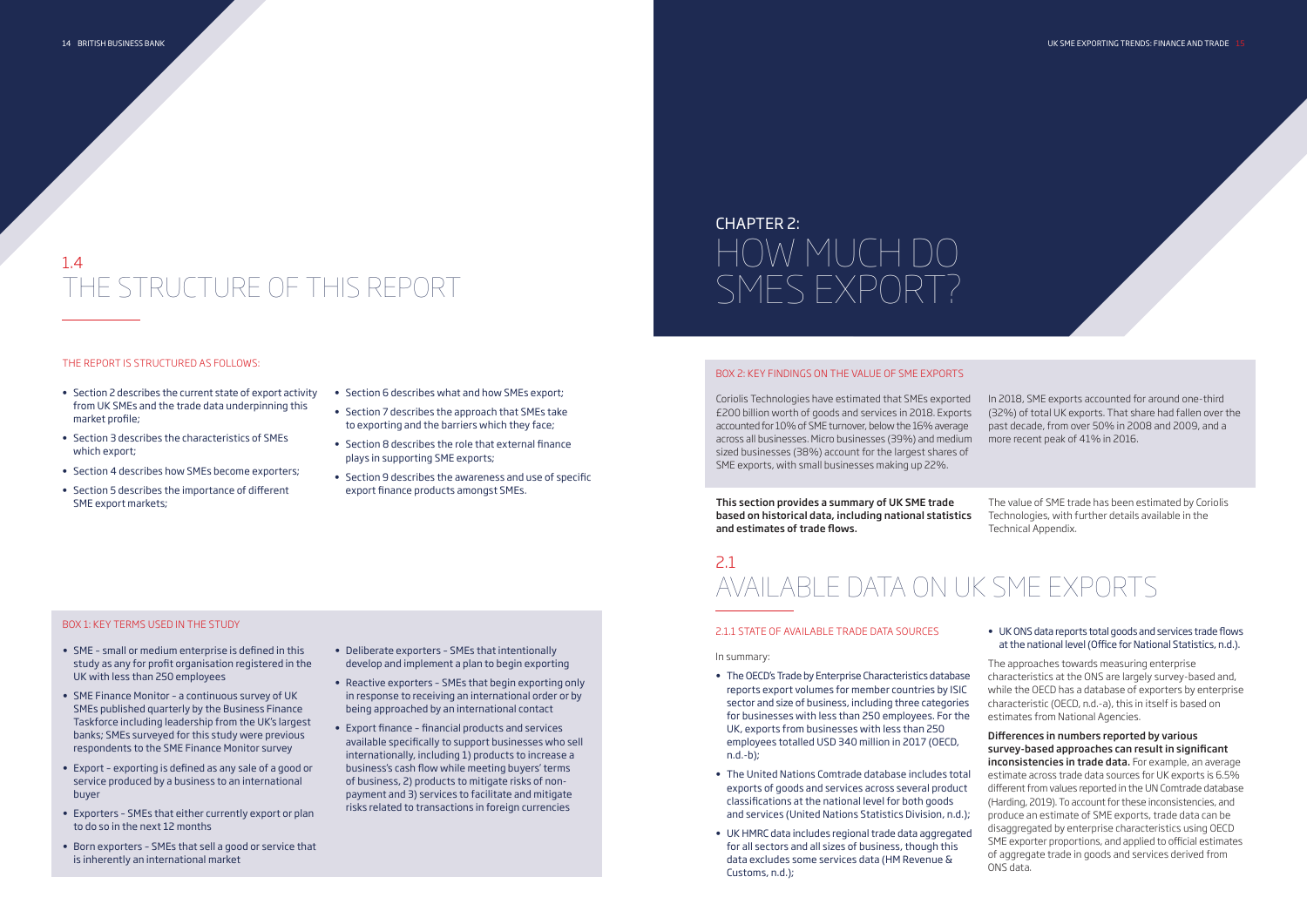## Micro businesses accounted for the largest share of

SME exports by value in 2018. Coriolis Technologies estimate exports by micro businesses (with 0-9 employees) amounted to £79 billion in 2018 (39% of SME exports). Medium sized businesses (50-249 employees) accounted for a further £77 billion (38%), with small businesses (10-49 employees) making up for the remaining £45 billion (22%).

# 2.2 HOW MUCH DO SMES EXPORT?

accounted for 52% of all business turnover (Department for Business, Energy and Industrial Strategy, 2018b; Department for Business, Energy & Industrial Strategy, 2019a). SME exports account for 10% of SME turnover, compared to 16% for all businesses.<sup>3</sup>

Exports by SMEs represent around one-third of UK exports, but that share has been falling. After falling sharply (by around 15%) in 2010, they gradually recovered, peaking again in 2016 at almost £240 billion, before falling back to around £200 billion by 2018. The share of SME exports in total UK exports has fallen from 41% in 2016 to 32% in 2018.

Exports account for around 10% of SME turnover, below the average for all businesses. SME turnover in 2018 was £1,993 billion (£2,168 billion in 2019) and

FIGURE 1



FIGURE 2

MICRO BUSINESS EXPORTS ACCOUNTED FOR THE BIGGEST SHARE (BY VALUE) OF UK SME EXPORTS IN 2018 *Source: Vivid Economics based on data from Coriolis Technologies*



■ Large (250+) Micro (0-9) Small (10-49) Medium (50-249)

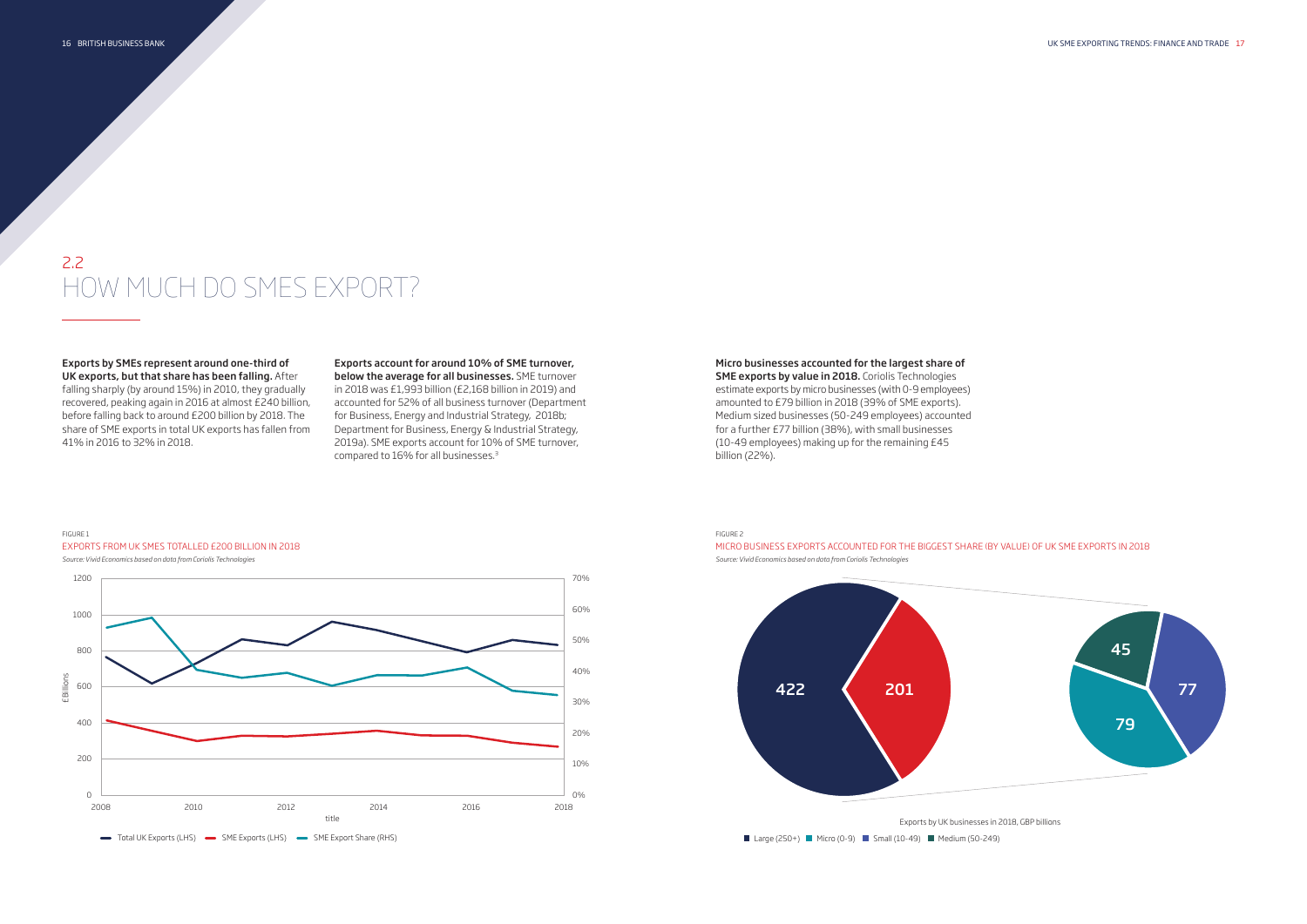# CHAPTER 3: WHO ARE THE SMES THAT ARE EXPORTING?

Results from the SME FM survey suggest that 9% of the UK's 5.9 million SMEs are exporting (around 530,000 SMEs) (BVA BDRC, 2019a; UK Department for Business, Energy & Industrial Strategy, 2019a). This is in line with latest ONS estimates (10%) but below estimates from the BEIS Small Business Survey (18% in 2018) and Eurobarometer (19% in 2015) (Department for International Trade, 2018; European Commission, 2015; UK Department for Business, Energy & Industrial Strategy, 2019b). Some of the differences may be explained by different approaches to weighting. UK SMEs are less likely to export than their European counterparts. The ONS Annual Business Survey reports that 42% of larger businesses export (Office for National Statistics, 2019).

Results from the SME Export Finance Survey revealed that older and larger businesses, with higher turnover, based in London and operating in the Manufacturing, Wholesale and Retail, or Real Estate and Business Services make up a larger share of the exporting sample of SMEs than the representative, non-exporting (control) group. SMEs in these sectors are therefore more likely to be exporters than SMEs in other sectors. Newer, smaller (by size and turnover), businesses located in Scotland, and operating in the Agriculture, Construction, Hotels and Restaurants or Health sectors are less likely to be exporters. Some of these factors are correlated, and further statistical analysis is required to isolate the relationships between exporting

and different business demographics. SMEs planning to export were more likely to be the smallest micro enterprises (with no more than 1 employee), have a turnover of less than £85,000 and be based in London.

The SME Export Finance Survey did not find a link between exporting and firm performance (measured by selfreported growth), contrary to previous research. However, this should not be taken as evidence that no such link exists, as there is a lag between data gathered on growth and exporting behaviour of up to three years, and the metrics do not consider longer term performance. Those planning to export (based on SME Export Finance Survey), however, were more likely (12% vs 10%) to be high growth firms (based on SME FM Survey).

Many SMEs with a history of exporting subsequently stop, but often temporarily. The SME Export Finance Survey observed a high rate of transition between exporters and non-exporters and vice versa. Around one-fifth of SMEs who have exported between 2016 and 2018 had not done so in the past 12 months, although BEIS's Small Business Survey shows that many will restart again in future. DIT specifically recognises the need to 'sustain' current exporters, which can help achieve higher levels of consistent exporting by supporting SMEs with a proven ability to sell internationally.

Surveys conducted in recent years have estimated the number of UK SMEs which export at between 9% and 21%. Survey results can vary based on the samples used, weighting methodology, framing of questions (including the time period considered), timing of the survey and random variation, as shown in Table 1.

#### BOX 3: KEY FINDINGS ON SME EXPORTER PROFILE

#### TABLE 1

#### PREVIOUS SURVEY ESTIMATES OF SHARE OF SMES WHICH EXPORT

| <b>Survey</b>                                                                                                                                               | <b>Sample basis</b>                                                                                                                                                                        | <b>Estimate of proportion</b><br>of SMEs exporting       |  |
|-------------------------------------------------------------------------------------------------------------------------------------------------------------|--------------------------------------------------------------------------------------------------------------------------------------------------------------------------------------------|----------------------------------------------------------|--|
| Eurobarometer: Internationalisation<br>of Small and Medium-Sized Enterprises<br>(European Commission, 2015)                                                 | Previous 3 years                                                                                                                                                                           | 19%                                                      |  |
| <b>BEIS Small Business Survey</b><br>(UK Department for Business Energy &<br>Industrial Strategy, 2019)                                                     | All SMEs. Previous 12 months,<br>weighted sample, disaggregating<br>results for 1-4 and 5-9 employees.                                                                                     | 20% in 2015<br>17% in 2016<br>17% in 2017<br>18% in 2018 |  |
| SME Finance Monitor Q2 2019<br>(BVA BDRC, 2019a)                                                                                                            | All SMEs. Agree with statement<br>"You sell goods or services abroad".<br>Weighted with 1-9 employees treated<br>as one group.                                                             | 9%                                                       |  |
| <b>ONS Annual Business Survey</b><br>(Office for National Statistics, 2019)                                                                                 | Weighted with 1-9 employees treated<br>as one group.                                                                                                                                       | 10%                                                      |  |
| DIT National Survey of UK Registered<br>Businesses' Exporting Behaviours, Attitudes<br>and Needs (NSRB) 2018 (Department for<br>International Trade, 2019a) | Past 12 months. Includes large businesses.<br>Drawn from Inter-Departmental Business<br>Register which includes large businesses<br>but excludes businesses which have not<br>VAT or PAYE. | 24%                                                      |  |
| British Business Bank internal<br>research (Oliver Wyman, 2015)                                                                                             | All SMEs<br>SMEs with at least one employee                                                                                                                                                | 13%<br>19%                                               |  |
| Civitas, 2017)                                                                                                                                              | 2011 - 2015 based on ONS Annual<br><b>Business Survey</b>                                                                                                                                  | 11%                                                      |  |
| Federation of Small Business Destination<br>Export (Federation of Small Businesses, 2016)                                                                   | Weighted based on FSB membership.                                                                                                                                                          | 21%                                                      |  |

*Source: Vivid Economics and listed sources*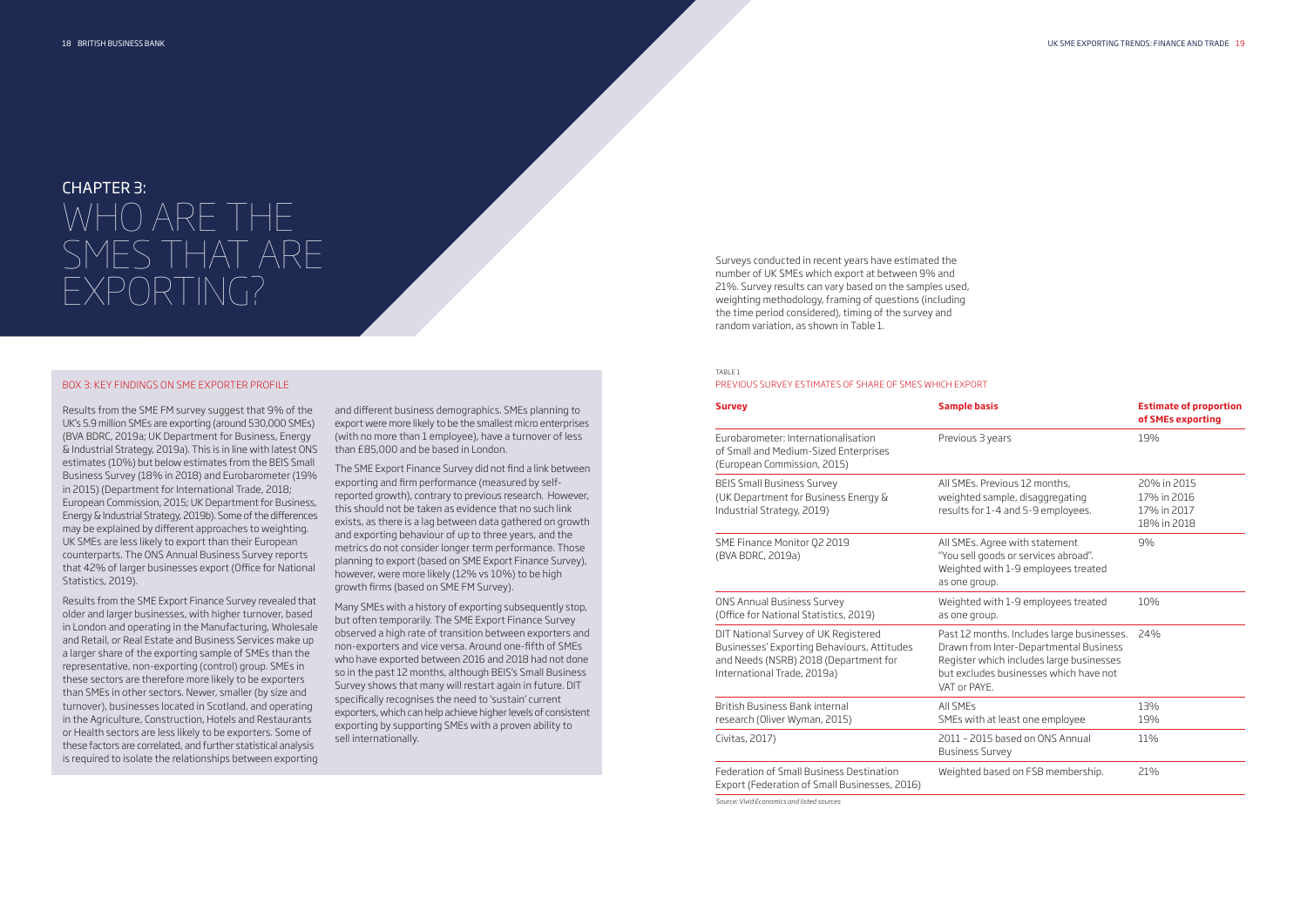UK SMEs export less than those based in other EU countries. The Eurobarometer results found that the share of SMEs exporting in the UK was the fifth lowest in the EU-28 (above only Ireland, France, Italy and Bulgaria).

#### THE SME EXPORT FINANCE SURVEY FOUND THAT:

- Exporting SMEs tend to be more mature (longer established) than non-exporting SMEs. This aligns with SME FM, which shows the highest rate of 'international' businesses are 10-15 years old (BVA BDRC, 2019a), and with the ONS Annual Business Survey, which shows that younger businesses (less than 4 years old) are significantly less likely to export than older businesses (Office for National Statistics, 2019). SME FM also found that new starts were least likely to be international (BVA BDRC, 2019a).
- Exporting SMEs tend to be bigger than non-exporting SMEs. Single-employee businesses are less likely to be exporters, whilst micro and small are more likely to be exporters. These findings match the ONS Annual Business Survey, which finds exporting increases with size (Office for National Statistics, 2019). The BEIS Small Business Survey similarly shows a positive relationship between employment size and exporting (UK Department for Business, Energy & Industrial Strategy, 2019). SME FM also found that the smallest SMEs were less likely to trade internationally (BVA BDRC, 2019a). The FSB found that members without employees were less likely to export (16%) than those with employees (24%) (Federation of Small Businesses, 2016).
- Exporting SMEs tend to have a higher turnover than non-exporting SMEs. This aligns with the patterns seen in the NSRB 2018. Whilst 24% of all registered businesses had exported, this rose to 33% for businesses with over £500,000 turnover, and to 54% for those with over £50 million turnover (Department for International Trade, 2019a). The ONS Annual Business Survey also shows that higher turnovers are correlated with higher levels of exporting (Office for National Statistics, 2019).
- Exporting SMEs are more likely to be in the Manufacturing, Wholesale and Retail, or Real Estate and Business Services sectors. This confirms findings from the SME FM Survey, which shows the same three sectors are most likely to 'be international' (BVA BDRC, 2019a). It aligns with the NSRB 2018, which found exporting was highest in the Information and Communication and Manufacturing, Raw Materials and Energy sectors (Department for International Trade, 2019a). Similarly, the BEIS Small Business Survey finds exporting is highest in manufacturing, professional/scientific and retail/wholesale sectors (UK Department for Business, Energy & Industrial Strategy, 2019).4
- Exporting SMEs are less likely to be in the Agriculture, Construction, Hotels and Restaurants or Health sectors. This confirms findings from the SME FM Survey, which shows the same four sectors are least likely to 'be international' (BVA BDRC, 2019a). These results are similar to the NSRB 2018, which found low levels of exporting in the Construction and Real Estate and Education and Health sectors (Department for International Trade, 2019a). Similarly, the BEIS Small Business Survey finds exporting is lowest in accommodation/food service, health and construction sectors (UK Department for Business, Energy & Industrial Strategy, 2019).5
- SMEs are more likely to export if they are based in London. Again, this aligns with the NSRB 2018, which found the highest incidence of exporting amongst London based businesses (Department for International Trade, 2019a).
- Scottish SMEs are less likely to export. This matches with findings from the BEIS Small Business Survey (UK Department for Business, Energy & Industrial Strategy, 2019).

#### TABLE 2 DEMOGRAPHICS OF EXPORTERS AND NON-EXPORTERS

| <b>Demographic</b>                                         | <b>Share of SMEs currently</b><br>or planning to export (%) | <b>Share of non-exporting</b><br>group (%) |  |  |
|------------------------------------------------------------|-------------------------------------------------------------|--------------------------------------------|--|--|
| <b>Sector</b>                                              |                                                             |                                            |  |  |
| Real Estate, Renting and Business Activities               | 38.1                                                        | 26.8                                       |  |  |
| Wholesale / Retail                                         | 15.1                                                        | 10.4                                       |  |  |
| Other Community, Social and<br>Personal Service Activities | 13.4                                                        | 11.8                                       |  |  |
| Transport, Storage and Communications                      | 12.5                                                        | 12.2                                       |  |  |
| Manufacturing                                              | 9.5                                                         | 5.5                                        |  |  |
| Construction                                               | 4.4                                                         | 19.1                                       |  |  |
| <b>Health and Social Work</b>                              | 3.8                                                         | 7.4                                        |  |  |
| <b>Hotels and Restaurants</b>                              | 1.8                                                         | 3.6                                        |  |  |
| Agriculture, Hunting and Forestry, Fishing                 | 1.5                                                         | 3.0                                        |  |  |
| Age of business (since establishment)                      |                                                             |                                            |  |  |
| Less than 10 years                                         | 29.2                                                        | 32.8                                       |  |  |
| 10-15 years                                                | 20.9                                                        | 15.3                                       |  |  |
| More than 15 years                                         | 49.8                                                        | 51.9                                       |  |  |
| <b>Turnover</b>                                            |                                                             |                                            |  |  |
| Less than £85,000                                          | 47.1                                                        | 56.4                                       |  |  |
| Between £85,000-£499,999                                   | 23.0                                                        | 23.7                                       |  |  |
| Between £500,000-£999,999                                  | 8.6                                                         | 6.1                                        |  |  |
| More than £1,000,000                                       | 13.7                                                        | 4.5                                        |  |  |
| <b>Size (number of employees)</b>                          |                                                             |                                            |  |  |
| 1                                                          | 67.1                                                        | 74.8                                       |  |  |
| $2 - 10$                                                   | 24.7                                                        | 20.5                                       |  |  |
| $11 - 50$                                                  | 7.2                                                         | 4.1                                        |  |  |
| More than 50                                               | 1.1                                                         | 0.6                                        |  |  |
| <b>Region</b>                                              |                                                             |                                            |  |  |
| East Midlands                                              | 6.6                                                         | 7.0                                        |  |  |
| East of England                                            | 9.7                                                         | 10.0                                       |  |  |
| London                                                     | 26.5                                                        | 18.0                                       |  |  |
| North West                                                 | 9.5                                                         | 10.0                                       |  |  |
| North East                                                 | 2.2                                                         | 3.0                                        |  |  |
| South East                                                 | 16.1                                                        | 16.0                                       |  |  |
| South West                                                 | 8.8                                                         | 10.0                                       |  |  |
| <b>West Midlands</b>                                       | 6.6                                                         | 7.0                                        |  |  |
| Yorkshire/Humberside                                       | 4.1                                                         | 7.0                                        |  |  |
| Scotland                                                   | 5.2                                                         | 6.0                                        |  |  |
| Wales                                                      | 3.2                                                         | 4.0                                        |  |  |
| Northern Ireland                                           | 1.5                                                         | 2.0                                        |  |  |
|                                                            |                                                             |                                            |  |  |

*Source: Vivid Economics SME Export Finance SurveyA7. Which of the following best describes how many people, including you, work in this business? A10. Which region does your business operate from? SME FM (industry sector).*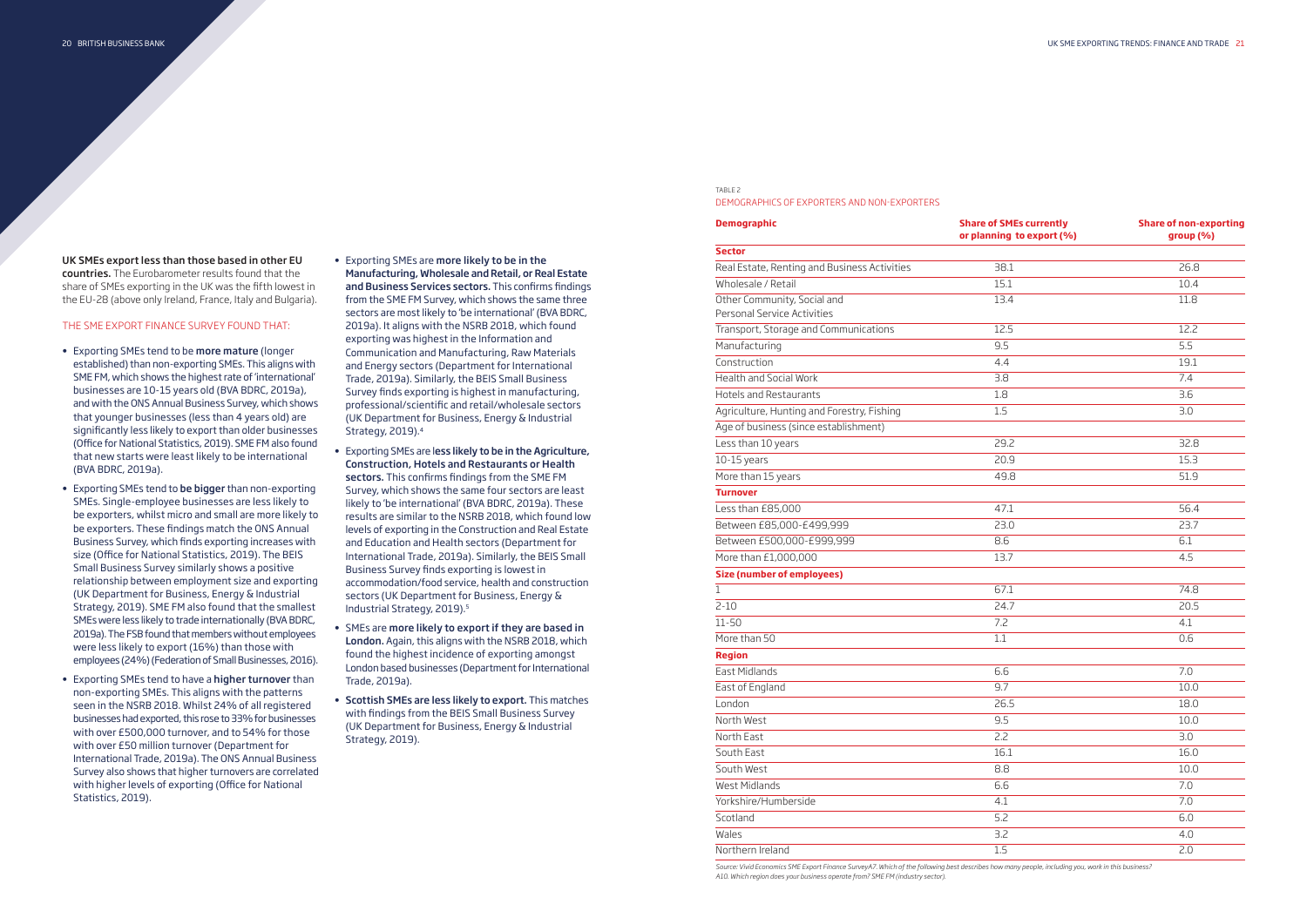There is significant year-to-year turnover amongst SMEs between exporting and non-exporting. The SME Export Finance survey found similar rotations to previous surveys (summarised in Table 4 below), with 21% of firms which had reported exporting in the SME FM (from which the sample was drawn) now classed as non-exporters, with 15% of SMEs moving in the opposite direction.<sup>6</sup>

Previous surveys have found that between 2% and 21% of SMEs are considering or planning to export in the future, as shown in Table 3. The BEIS Small Business Survey found that 3% of SMEs that do not currently export plan to do so in the future, and that SMEs in information/communications sector and the professional/ scientific sector were most likely to consider future exporting, as were younger SMEs (UK Department for Business, Energy & Industrial Strategy, 2019). The SME Export Finance survey found that those who are planning to export in the future:

- are more likely than current exporters to have a maximum of 1 employee
- have an annual turnover of less than £85,000, and
- were disproportionately based in London.

The SME Export Finance Survey did not find a link between exporting and self-reported growth, although the timing of the surveys may impact the results.

This contrasts with previous literature summarised in Section 1.1, which found a positive link between exporting and firm performance. Some caution must be exercised, however, as the timeframes for the two surveys may differ by up to three years, and a better approach would consider firm performance over a longer time period (especially given exporters tend to be more mature businesses). Those planning to export (based on the SME Export Finance Survey), however, were marginally more likely (12% compared to 10%) to be high growth firms (based on the SME FM Survey).

#### TABLE 3

PREVIOUS SURVEY ESTIMATES OF SHARE OF SMES WHICH PLAN TO EXPORT IN THE FUTURE

TABLE 4

PREVIOUS SURVEY ESTIMATES OF ROTATION OF SMES BETWEEN EXPORTING AND NON-EXPORTING

| <b>Survey</b>                                                                                                                                               | <b>Sample basis</b>                                                                                                                        | <b>Estimate of proportion</b><br>of SMEs considering<br>exporting (%) |
|-------------------------------------------------------------------------------------------------------------------------------------------------------------|--------------------------------------------------------------------------------------------------------------------------------------------|-----------------------------------------------------------------------|
| Eurobarometer: Internationalisation of<br>Small and Medium-Sized Enterprises<br>(European Commission, 2015)                                                 | Proportion of non-exporting SMEs<br>trying to export<br>Proportion of non-exporting SMEs<br>considering exporting                          | З<br>6                                                                |
| <b>BEIS Small Business Survey</b><br>(UK Department for Business, Energy<br>& Industrial Strategy, 2019)                                                    | Proportion of SMEs which do not<br>currently export which plan to do<br>so in the future                                                   | 3                                                                     |
| DIT National Survey of UK Registered<br>Businesses' Exporting Behaviours, Attitudes<br>and Needs (NSRB) 2018 (Department for<br>International Trade, 2019a) | Proportion of businesses which<br>plan to start exporting                                                                                  | $\overline{c}$                                                        |
| Federation of Small Business Destination<br>Export (Federation of Small Businesses, 2016)                                                                   | Proportion of members that have<br>never exported before but would<br>consider exporting in the future.<br>Proportion of members that have | $\overline{9}$<br>12                                                  |
|                                                                                                                                                             | lapsed their exporting but would<br>do so again.                                                                                           |                                                                       |

*Source: Vivid Economics and listed sources*

| <b>Survey</b>                                                                                                                                                  | <b>Basis of estimate</b>                                                                                                                  | <b>Estimate of proportion</b><br>of SMEs exporting (%) |
|----------------------------------------------------------------------------------------------------------------------------------------------------------------|-------------------------------------------------------------------------------------------------------------------------------------------|--------------------------------------------------------|
| <b>BEIS Small Business Survey</b><br>(UK Department for Business,                                                                                              | Percentage of SMEs which exported in                                                                                                      | 20                                                     |
| Energy & Industrial Strategy, 2019)                                                                                                                            | 2015 that did not in 2017.                                                                                                                |                                                        |
|                                                                                                                                                                | Percentage of SMEs which exported in<br>2015 and 2016 that did not in 2017.                                                               | 11                                                     |
|                                                                                                                                                                | Percentage of businesses which exported<br>in 2015 but did not export in 2016, that<br>exported again in 2017.                            | 30                                                     |
|                                                                                                                                                                | Percentage of firms that have been<br>exporting for over two years, that have<br>had some years without overseas sales.                   | 31                                                     |
| DIT National Survey of UK<br>Registered Businesses' Exporting<br>Behaviours, Attitudes and Needs (NSRB)<br>2018 (Department for International<br>Trade, 2019a) | Percentage of businesses that had previously<br>exported that had not in the previous 12<br>months                                        | 26                                                     |
| Federation of Small Business Destination<br>Export (Federation of Small Businesses,<br>2016)                                                                   | Percentage of members which have<br>exported in the past, do not currently<br>export, but would consider exporting<br>again in the future | 7                                                      |

*Source: Vivid Economics and listed sources*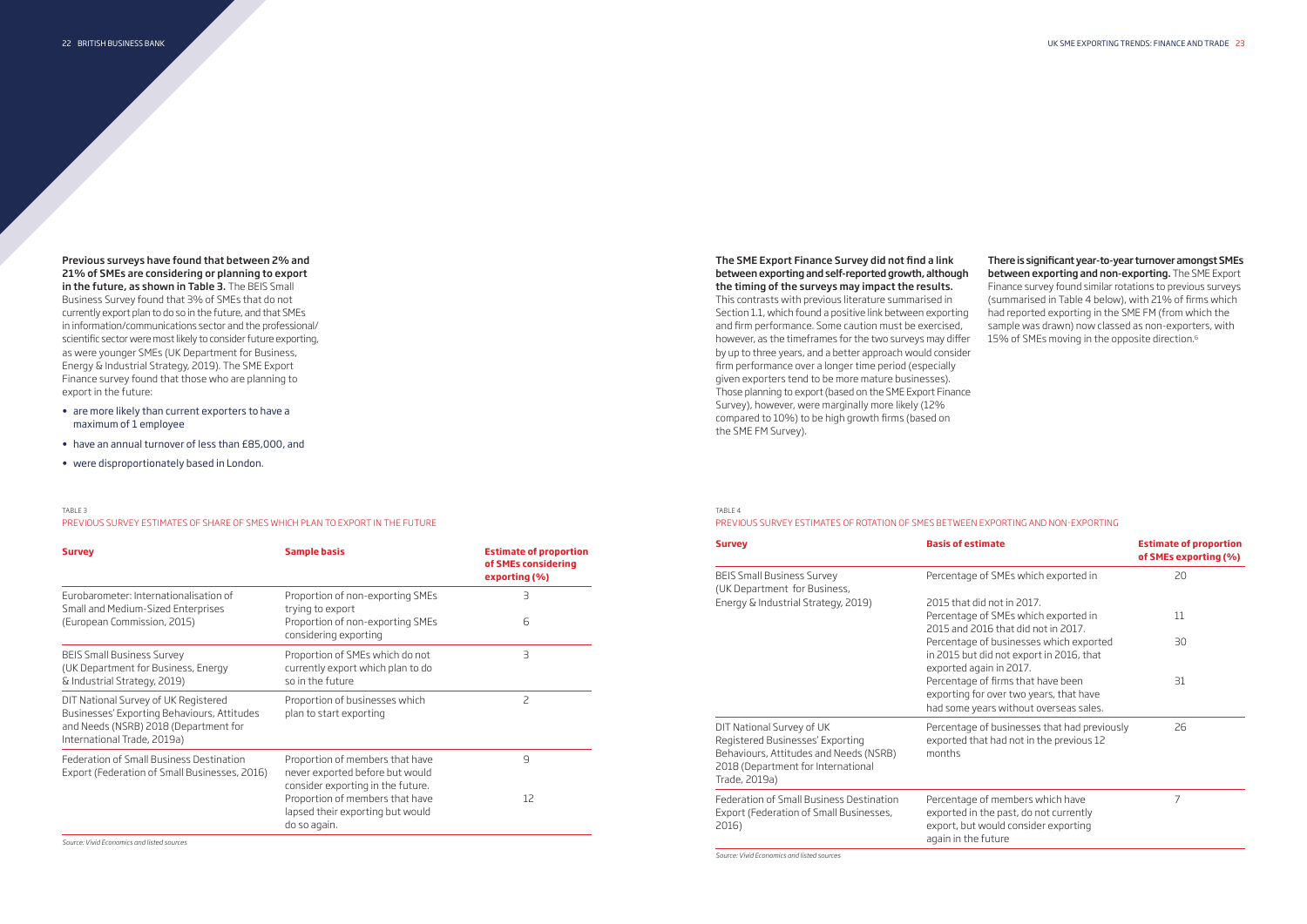# CHAPTER 4: HOW DO SMES BECOME EXPORTERS?

Results from the SME Export Finance Survey revealed that few (19%) SMEs become exporters because they take deliberate steps to target international customers. Most exporting SMEs were either 'born' exporters (40%) – who operate in international markets and have been exporting from inception – or took a reactive approach because a particular opportunity presented itself (such as being approached by an international customer).

Exporting SMEs tend to be international in multiple dimensions. For most (73%) this means they also import goods and services from abroad.

#### BOX 4: KEY FINDINGS ON HOW SMES BECOME EXPORTERS

#### To support more SMEs to export, it is vital to understand how they typically become exporters in

the first place. The NSRB 2017 found that around a quarter of all exporters (27%) in the UK 'were entirely reactive in their exporting behaviours – they did not plan to export to new countries but instead reacted when orders from new territories were placed.' Larger businesses were more likely to be proactive, with the share who were entirely reactive falling to 22% for businesses with turnover above £500,000 (Department of International Trade, 2018). The NSRB 2018 found that 66% of all businesses respond to orders from abroad when they receive them, but do not specifically target customers in other countries, with only 27% of businesses intentionally targeting customers in specific countries (Department for International Trade, 2019a). This was consistent with the views of stakeholders interviewed as part of this research; that many SMEs

exporters reactively. When asked why their business was selling or planning to sell internationally, only 19% said they consciously identified and pursued international opportunities ('deliberate exporters'). Over 80% did not plan to do so but either took an open international opportunity which was presented to them (40% of all exporters – 'reactive exporters'), or operate in markets which are inherently international (40% - 'born exporters').

'fall into exporting'. This in turn can create difficulties for SMEs that do not adequately understand the risks involved in exporting, including the potential impact on cash flows.

### The SME Export Finance survey found that most UK exporters are either born exporters or become

'We operate in an international market and always expected to have international customers - it happened naturally

The route to becoming an exporter differs across SME demographics. The SME Export Finance survey found that larger SMEs were more likely to be deliberate exporters (30% of businesses with at least 50 employees). Conversely, companies with annual turnover of over £1 million were less likely to be deliberate exporters. Although differences for other turnover groups were not significantly different, there was a positive correlation with turnover and deliberate exporting behaviour except for this top group. It may also be that having sufficient staff capacity is a pre-requisite for pursuing an export strategy, and that the NSRB 2017 results were acting as a proxy for firm size. Regionally, exporters in Scotland and Wales were more likely to operate in international markets (born exporters), and less likely to be reactive exporters. Scottish SMEs were also significantly less likely to be deliberate exporters. The opposite was true for exporters in Northern Ireland, with over 70% of exporting SMEs reactively.

Caution must be exercised before drawing conclusions from these findings. The responses for businesses represent historic approaches by current exporters, but it is unclear whether the 19% of exporters that deliberately set out to pursue exports is optimal. These numbers also represent an average across all current exporters, but may not apply to potential future exporters. Government initiatives which aim to encourage SMEs to consider exporting, in line with the Export Strategy, for example, could increase the number of deliberate exporters. SMEs could have become reactive exporters had they not taken a deliberate approach, and making deliberate attempts to export is no guarantee of success. Conversely, the data does not reveal whether taking a more proactive approach would increase total export sales for those businesses which only started exporting reactively.

## 4.1 BECOMING AN EXPORTER

'We deliberately identified and pursued international opportunities it was conscious effort'

'We didn't plan to have international customers but were approached/ saw an international opportunity, which we took'



*Weighted N = 800 (all current and planning exporters).*

*Source: Vivid Economics SME Export Finance Survey: C1 Which best describes why your business is (planning on selling) internationally (in the future)?* 

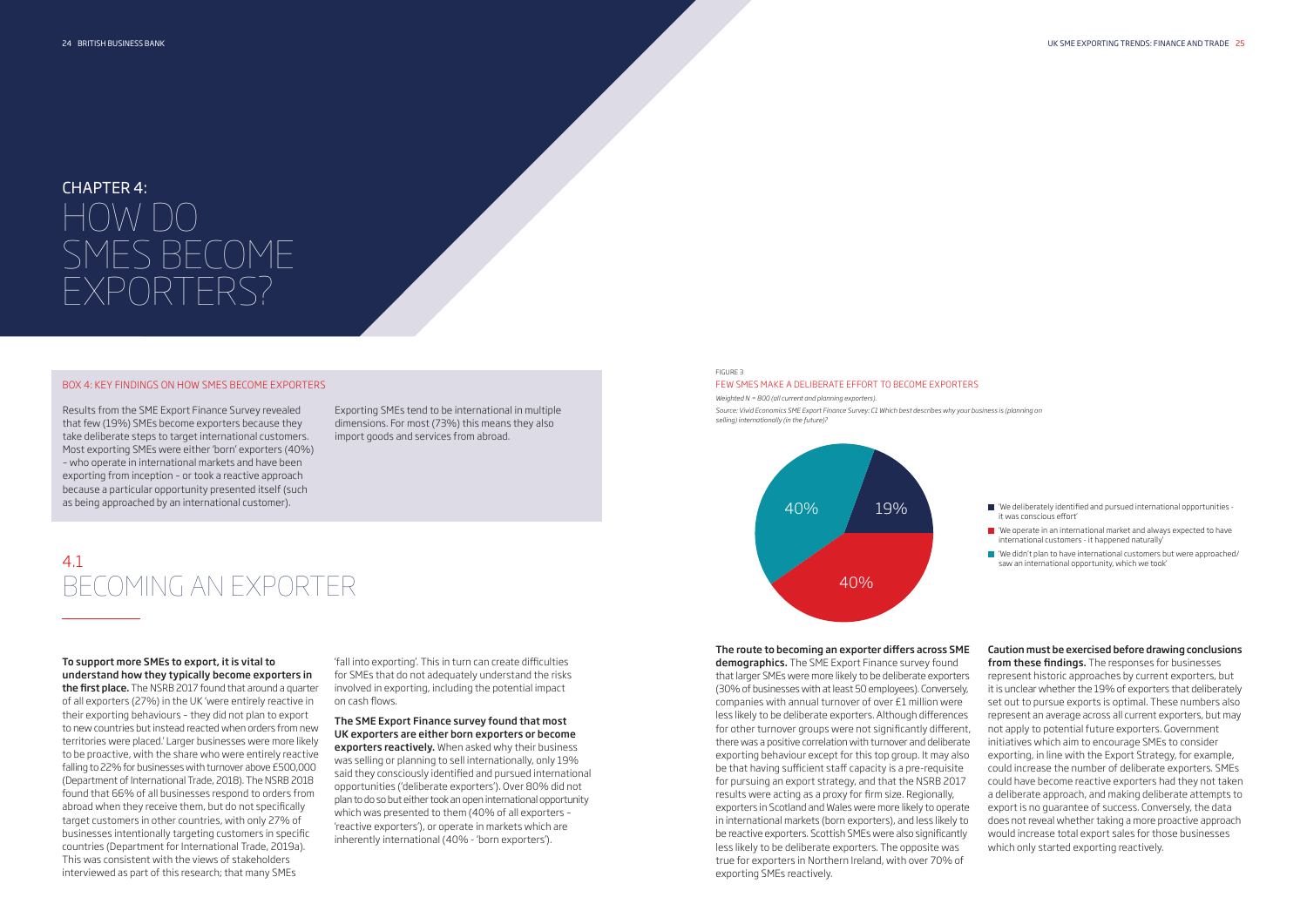Empirical evidence suggests that internationally active SMEs are more productive, introduce more innovations and grow faster. A joint report by Bpifrance (France), British Business Bank, Cassa Depositi e Prestiti Spa (CDP, Italy), Instituto de Credito Oficial (ICO, Spain) and KfW Bankengruppe (Germany) identify the benefits associated with internationalism following a review of literature, and include higher productivity, faster growth, greater innovation, and better chances of survival (Abel-Kock et al., 2018). These benefits are not confined to SMEs which export, but those which import from abroad or invest overseas.

#### UK SMEs are less international than their EU

counterparts. The 2015 Eurobarometer data showed not only that the share of UK SMEs which export ranked 24 out of the EU-28, but they were less likely to import (26), use an overseas subcontractor (23), be a subcontractor for a company based abroad (20), and invest in a company abroad (22). Only in research and development partnerships did UK SMEs rank in the top half (10) (European Commission, 2015). One possible reason for this might be the composition of UK trade, with services accounting for a much higher share of UK exports than for other EU countries. Trade liberalisation within the EU is more developed for goods than for services (Abel-Kock et al., 2018).

The ONS Annual Business Survey shows that 57% of **SMEs who export also import.** This share tends to increase with business size, with 45% of single-employee businesses who export also importing, rising to 89% of businesses with 100-249 employees (Office for National Statistics, 2019).

The SME Export Finance Survey confirmed that exporters tend to be international in more than one dimension. Around three-quarters (73%) of exporting SMEs reported that they had either imported goods or services from abroad, worked as a subcontractor for an overseas company, collaborated in R&D with overseas partners and invested abroad. These results were significantly higher than for non-exporting SMEs. The survey also found:

- The smallest companies (with less than 2 employees and turnover below £85,000) were much less likely to have any international activity, whilst companies with over 10 employees and £1 million turnovers were significantly more likely to import goods and services, invest, partner and subcontract internationally.
- SMEs based in London were also more likely to be international, whilst Scottish and Welsh SMEs were less likely than English or Northern Irish SMEs to undertake international activity.
- Wholesale and Retail, and Transport, Storage and Communications SMEs were most likely to undertake any type of international activity, although Manufacturing SMEs were also more likely to import from abroad. Construction and Health and Social SMEs had the lowest international activity.

As with other survey results, the correlation between exporting and other dimensions of 'internationalism' does not imply causation. It is not possible to conclude, for example, that encouraging SMEs to import more would provide them with the exposure to international markets that would increase their exports.

# 4.2 BROADER INTERNATIONAL ACTIVITY

#### FIGURE 4 EXPORTING SMES ARE MORE LIKELY TO BE MULTI-DIMENSIONAL INTERNATIONAL SMES *Note: Weighted. N=1198 (all exporters and non-exporters).*

*Source: Vivid Economics SME Export Finance Survey*

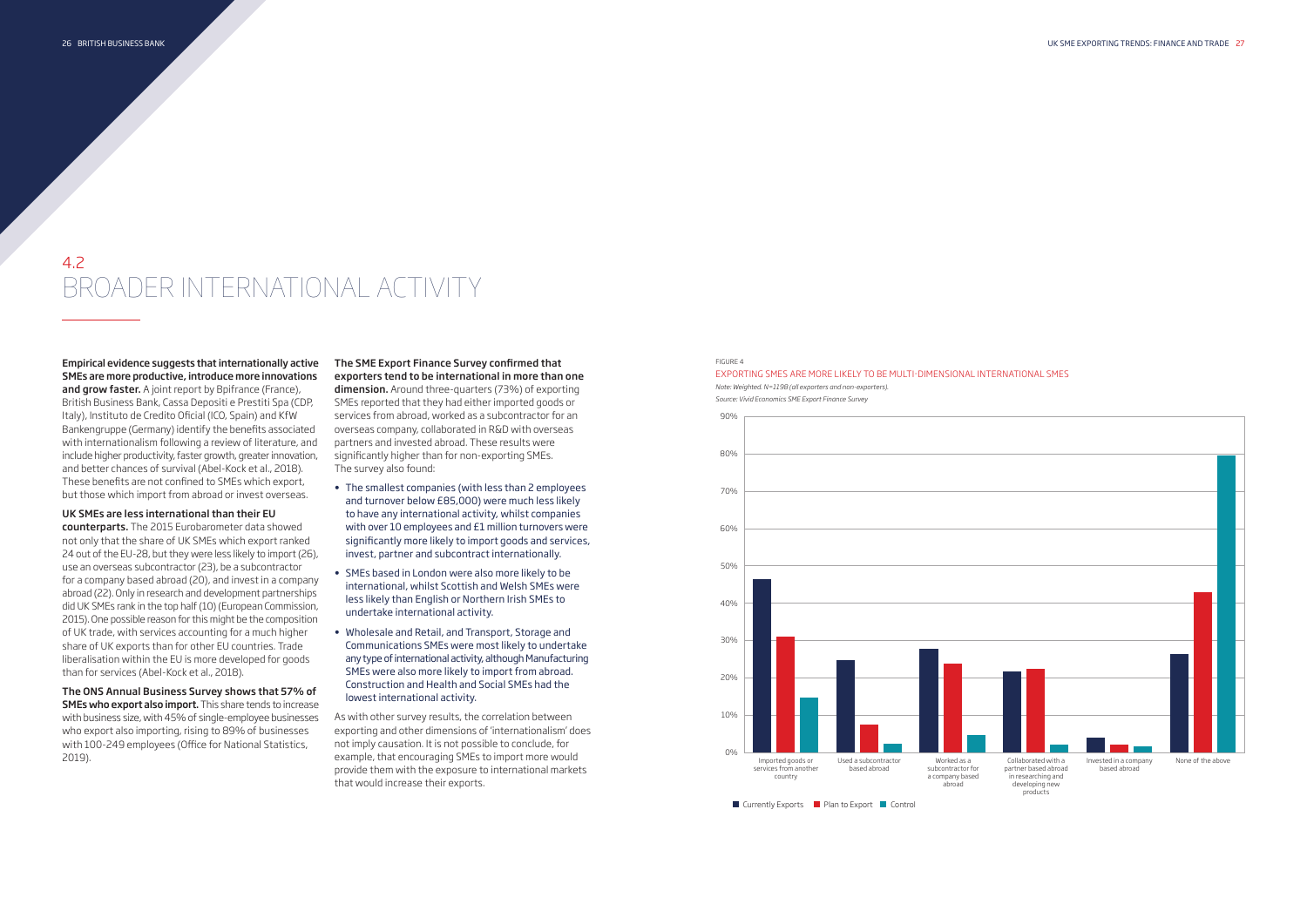Results from the SME Export Finance Survey revealed that Europe is the most important destination exporting market amongst SME exporters, with 83% of SMEs listing it as one of their markets. Most of these (52% of exporting SMEs) also export to other markets, but a significant number only export to Europe (31%). Just 17% of SME exporters did not export to Europe. Europe is also the most popular market for firms planning to export in future, with 82% targeting European sales.

Beyond Europe, the anticipated export markets for planned exporters are similar to the destinations for current exporters; however, Africa appears to be high on the target list for planned exporters, with 29% hoping to export to the continent compared to the 19% of current exporters who already do.

SMEs tend to focus on markets where they either have existing contacts or where customers approach them. The single biggest factor for focusing on a particular market amongst current exporters was that SMEs had been approached by a customer from that market (61% of those currently exporting). This was followed by the pre-existence of a network in the region or that businesses had the relevant language skills and local knowledge. These findings confirm that SMEs are generally reactive and opportunistic in their approach to exporting, rather than taking deliberate steps to identify opportunities in underdeveloped markets (7%) or because there is support for UK exporters (3%). Encouraging more SMEs to export may, therefore, require interventions which present SMEs with more opportunities, such as building overseas networks.

## Previous surveys have identified the EU as the most

important export market for UK SMEs. According to Eurobarometer 2015 data, 17% of UK SMEs had exported to countries within the EU and 11% had exported outside of the EU (European Commission, 2015). The BEIS Small Business Survey found that 79% of exporting SMEs exported to the EU, whilst 67% exported outside of the EU. 27% only exported to the EU, and 15% only exported to the rest of the world. SME exporters in Northern Ireland were less likely than average to have exported to non-EU countries (38%), and were more likely than average to have exported only to the EU (46%) (UK Department for Business Energy & Industrial Strategy, 2019).

The SME Export Finance Survey confirms that Europe is the most important export market for SME exporters: 83% of SMEs currently or planning to export listed Europe as one of their destination markets. 31% of exporting SMEs only export to Europe, with 52% selling to other markets as well. These findings are similar to those seen in the BEIS Small Business Survey. Europe is also the most popular market for firms planning to export in future with 82% targeting European sales. North America was ranked the second most important market for both current exporters (46%) and those planning to export (48%).

The anticipated export markets for planned exporters are similar to the destinations for current exporters but Africa appears to be high on the target list for planned exporters. 29% of those planning are targeting the African continent, compared to the 19% of current exporters who already do.

#### BOX 5: KEY FINDINGS ON WHERE SMES EXPORT

# CHAPTER 5: WHERE DO SMES EXPORT TO?

#### FIGURE 5

### EUROPE IS THE MOST IMPORTANT MARKET FOR SMES (CURRENT AND PLANNING EXPORTERS)

#### *Note: Weighted N = 800 (all current and planning exporters).*

*Source: Vivid Economics SME Export Finance Survey: B5 – B8. Which regions have you sold, or do you plan to sell, to?*

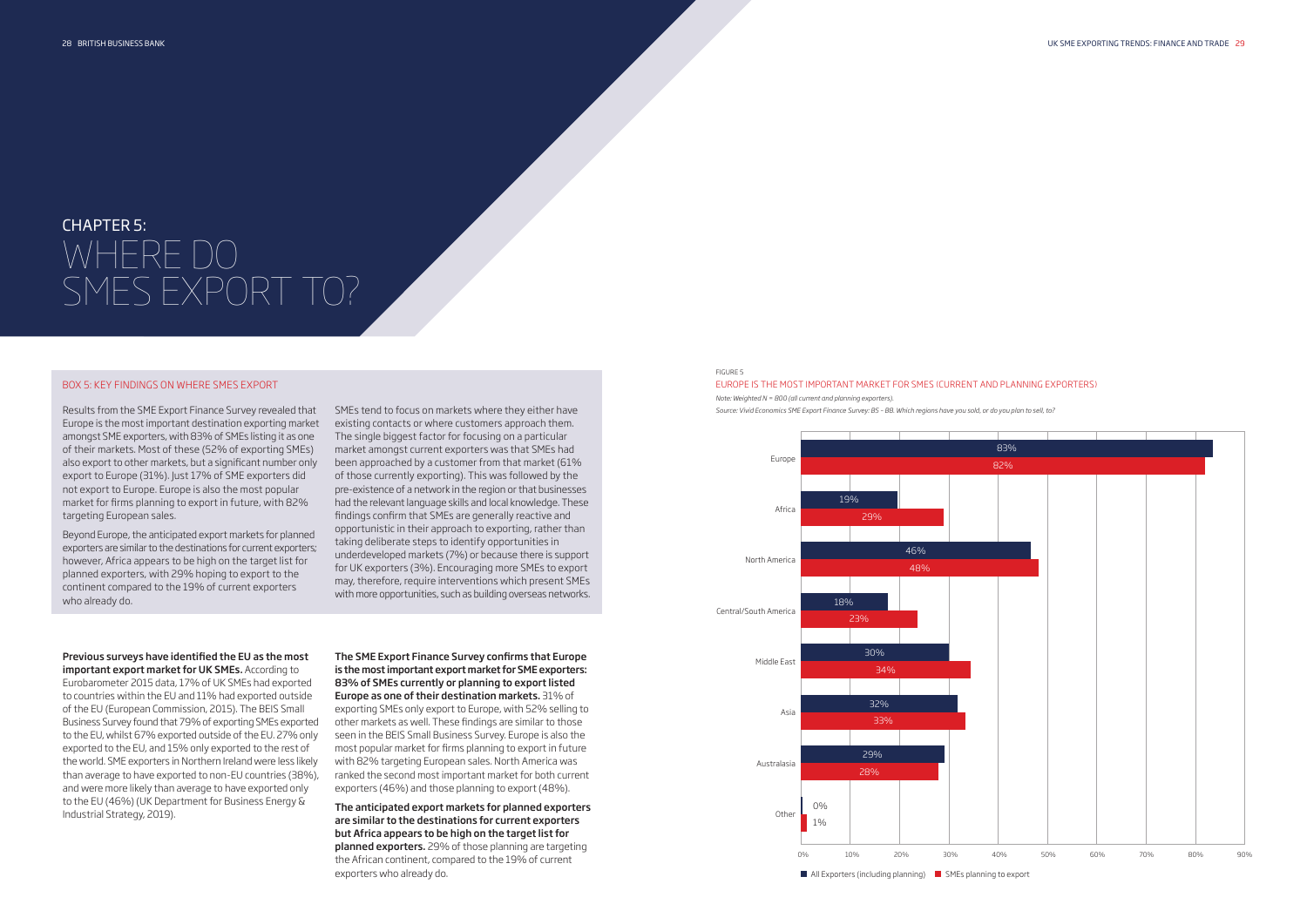## The emphasis placed on Africa by those planning to export suggests it is likely to be a growth market for

UK SMEs. Although those planning to export to Africa were also planning to export to other countries as well (and therefore it is not possible to isolate the attractiveness of Africa), they were more likely to report the market being underdeveloped as the reason for choosing their markets (24% compared to 8% amongst all planners), or because they have the skills (28% compared to 17%) and less likely because of approaches from customers (12% compared to 36%) or because they have existing clients (23% compared to 40%).

There was little variation in export markets between goods and services, although amongst those planning to export, the Middle East was a greater focus for service sector businesses. Asia is a more important market to larger firms (ranked second according to number of 51 – 250 employee businesses exporting there, compared to fourth for 1 person businesses), whilst Australia is a more common market for smaller firms (ranked third for 1 person businesses but sixth for 51 – 250 employee businesses).7

#### SMEs tend to focus on markets where they either have existing contacts or where customers approach

them. The single biggest factor for focusing on a particular market amongst current exporters identified in the SME Export Finance Survey was that SMEs had been approached by a customer (61% of those currently exporting). This was followed by the pre-existence of a network in the region or that businesses had the relevant language skills and local knowledge. These findings confirm that SMEs are generally reactive and opportunistic in their approach to exporting, rather than taking deliberate steps to identify opportunities in underdeveloped markets (7%) or because there is support for UK exporters (3%). This aligns with findings from the FSB Survey of members, which found that 76% of respondents exported to a particular market because of a direct approach from local customers (Federation of Small Businesses, 2016). The results for those planning to export were similar, with reliance on being approached by a customer, and a greater emphasis on existing network and support to UK exporters.

#### FIGURE 6

EUROPE IS THE MOST IMPORTANT MARKET FOR SMES (SIZE OF FIRM - NO. OF EMPLOYEES) *Note: Weighted N = 800 (all current and planning exporters).*

*Source: Vivid Economics SME Export Finance Survey: B5 – B8. Which regions have you sold, or do you plan to sell, to?*





#### FIGURE 7

#### BUSINESSES EXPORT TO REGIONS WHERE THEY HAVE NETWORKS OR BECAUSE CUSTOMERS APPROACH THEM

*Note: Weighted N = 800 (all current and planning exporters).*

*Source: Vivid Economics SME Export Finance Survey: B9. Why did you decide to sell to these region(s)?*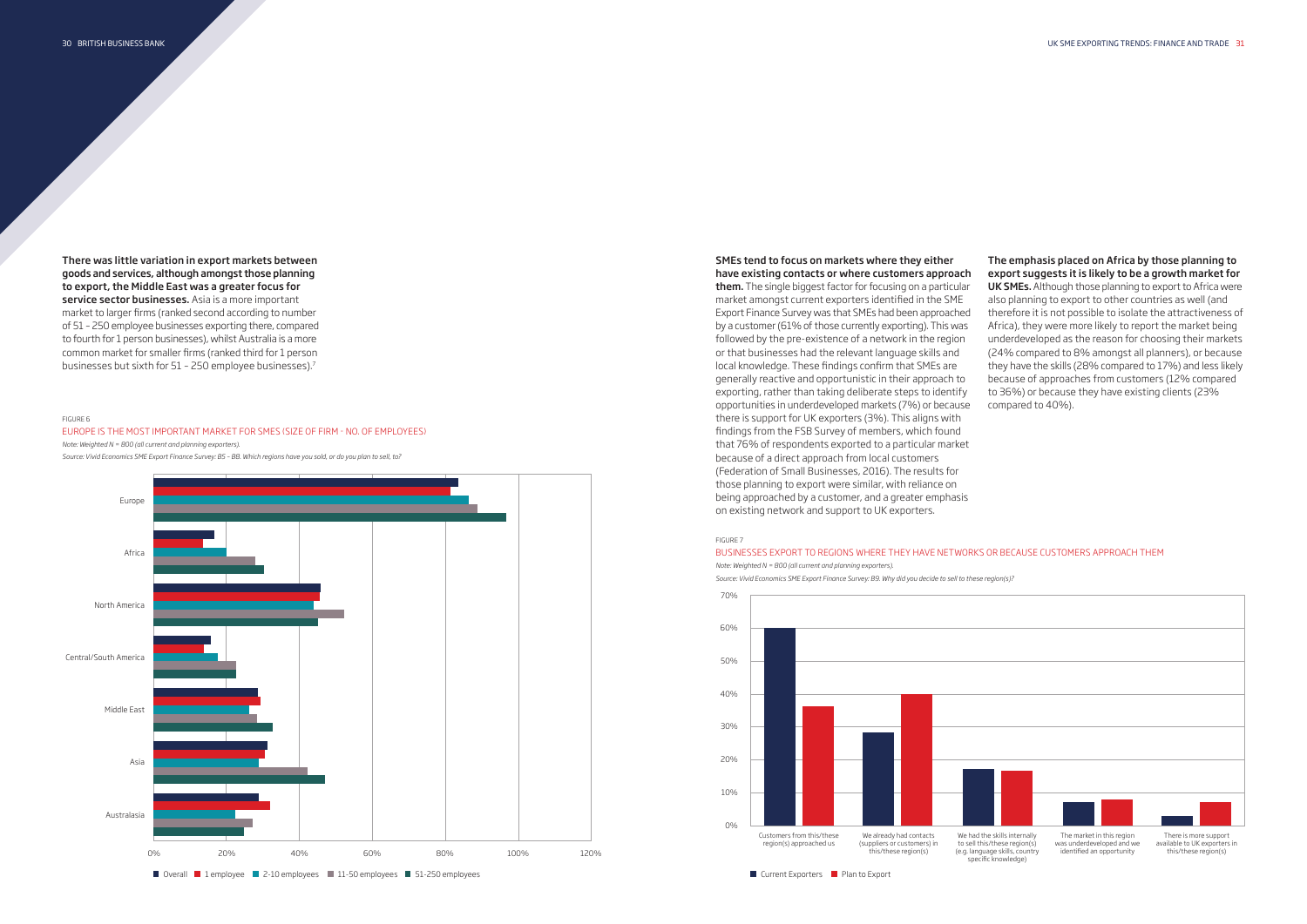More SMEs export services than goods. 46% of current SME exporters only export services, followed by 37% that exclusively export goods and 17% that do both. Among service exporters, three quarters provide their services

from the UK to overseas customers, but the movement of people across borders is also important: 37% of SMEs have international customers come in person to the UK whilst 39% send employees to customers overseas.

services than goods. In 2017, 62% of exporting SMEs exported services, and 49% exported goods, with around 11% exporting both goods and services (Office for National Statistics, 2019). This contrasts with findings of the 2016 FSB Survey, which found three-quarters (76%) of its members sold goods abroad, compared to 38% that sold services (Federation of Small Businesses, 2016).

#### ONS data shows there are more SMEs exporting

#### Little data is available about how SMEs deliver services to international customers. The SME Export

The SME Export Finance survey found that most SMEs exported services, primarily from their base in the UK to customers abroad. 63% of currently exporting SMEs export services (46% export only services whilst 17% export goods and services), and 54% export goods. This skew towards service sectors is even greater amongst those planning to export in the future.

Your business supplies services from the UK to a customer who is located outside the UK

Your business supplies services in the UK to an international customer that has come to the UK

Your business has one or more offices or subsidiaries outside the UK from which your business provides services

Your business sends individuals outside the UK to provide the services

Your business provides services that are included in goods that are sold internationally

Finance Survey revealed that around three-quarters of SMEs that export services usually do so from the UK to a customer overseas. However, over 30% of service exporters also rely on the movement of staff to deliver services overseas, or the movement of customers to come to the UK. Less than 10% of SMEs had overseas offices or subsidiaries from which they deliver services.

Source: Vivid Economics SME Export Finance Survey: B2 B7. For the SERVICES you (intend to) sell internationally, which of the following describes how your business (intends to) *provide(s) these services to individuals or organisations based outside the UK?* 

| Goods and Services (%) Services (%) |    |
|-------------------------------------|----|
| 72                                  | 78 |
| 37                                  | 31 |
| 5                                   | 9  |
| 39                                  | 31 |
| 45                                  | 14 |

#### BOX 6: KEY FINDINGS FOR TYPES OF EXPORTS

# CHAPTER 6: WHAT DO SMES EXPORT?

#### FIG 8 SMES ARE MOST LIKELY TO EXPORT SERVICES

*Note: Weighted N = 796.*





Exports both goods and services Exports only services Exports only goods

#### FIGURE 9

SERVICES ARE USUALLY EXPORTED FROM THE UK TO CUSTOMERS OVERSEAS, ALTHOUGH THE MOVEMENT OF STAFF AND CUSTOMERS IS IMPORTANT

#### **Type of international activity**

*Note: Respondents could choose more than one answer so percentages do not add to 100%. Weighted N = 531.*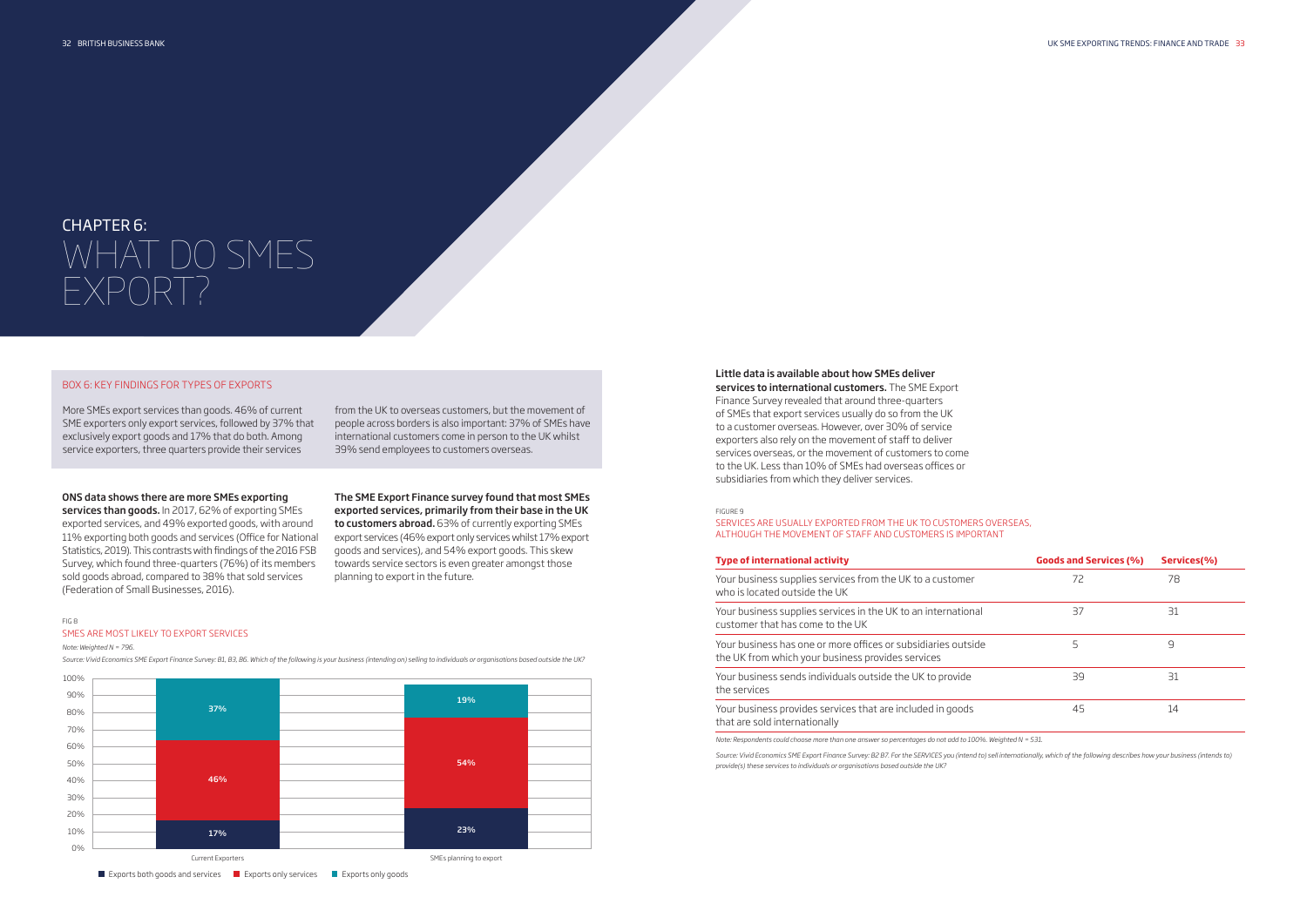Results from the SME Export Finance Survey revealed that 35% of SME exporters seek information or advice to support their international sales; 19% of SMEs planning to export have done the same. The survey found that SMEs who have accessed information are more likely (50% compared to 37% for those that have not) to have positive growth, and more likely (42% compared to 33%) to be planning for another year of positive growth. This confirms previous research, which found that SMEs who access information and advice are more likely to be experiencing growth, exporting and innovating.

The most common source of advice on exporting is the UK Government, with DIT (22%) and HMRC (15%) amongst the top sources. This differs from sources of general information: the BEIS Small Business Survey 2018 for SMEs with at least one employee found that the most common sources of advice were consultants/business advisers (40%); accountants (30%); business networks (20%) and solicitors or lawyers (11%) (UK Department for Business, Energy & Industrial Strategy, 2019c).

Results from the SME Export Finance Survey revealed that SMEs developing an online presence with international customers in mind was the most popular action taken (48% of SMEs). Beyond this, SMEs tended to focus on issues of compliance, such as investigating the rules of doing businesses internationally (45%) and the tax implications (40%). These results contrast with the fact that only 19% of businesses take proactive steps to transition from a focus on domestic to international markets, suggesting that many of the proactive steps businesses take occur only after they have become exporters (for example, having been approached by a potential customer or having seen a specific opportunity). Just 12% of exporting SMEs have developed an export business plan.

Vivid Economics reviewed government websites, where SMEs often turn, and found that these offer high level recommendations on how businesses can plan to export, but lack detailed guidelines and offer few in-depth resources.

#### BOX 7: KEY FINDINGS ON APPROACH TO EXPORTING

# CHAPTER 7: HOW DO THEY APPROACH EXPORTING AND WHAT BARRIERS DO THEY FACE?

Results from the SME Export Finance Survey revealed that one in three (33%) SME exporters considered exporting to be riskier than domestic sales. Just under half (47%) felt exporting required a different approach to domestic sales, whilst one-quarter (25%) felt they lacked the time or resources to focus on internationalisation. A similar proportion of SMEs planning to export in the future considered exporting to be riskier (36%), but they were more likely to recognise the need for a different approach (57%), or to lack the time or resources to concentrate on exporting (49%).

When asked about which stage of the exporting journey presents the biggest challenge, exporters identify planning and identifying opportunities (37%) and winning and securing contracts (32%). These challenges are similar for domestically orientated SMEs when selling to the domestic market. Exporters were not significantly more likely to see the delivery of sales (13%) or receiving payment (18%) as bigger challenges than their domestic counterparts (13% and 17% respectively).

Only 2% of non-exporting SMEs cited the risks involved with exporting as a barrier without prompting. None cited access to finance as a barrier without prompting. Again, these are not directly comparable to other results. These results strongly reject the hypothesis that there is a large pool of potential SME exporters that are only constrained from selling internationally by limited access to finance or high levels of perceived risks. Retirement of business owners is more likely to constrain international expansion than these factors. For most businesses, the answer is that they just don't want to export. Whilst government advice is available, the binding constraints to SME exporting reflect the attitudes of entrepreneurs and interventions which seek to promote SME exports need to address these and target behaviour change.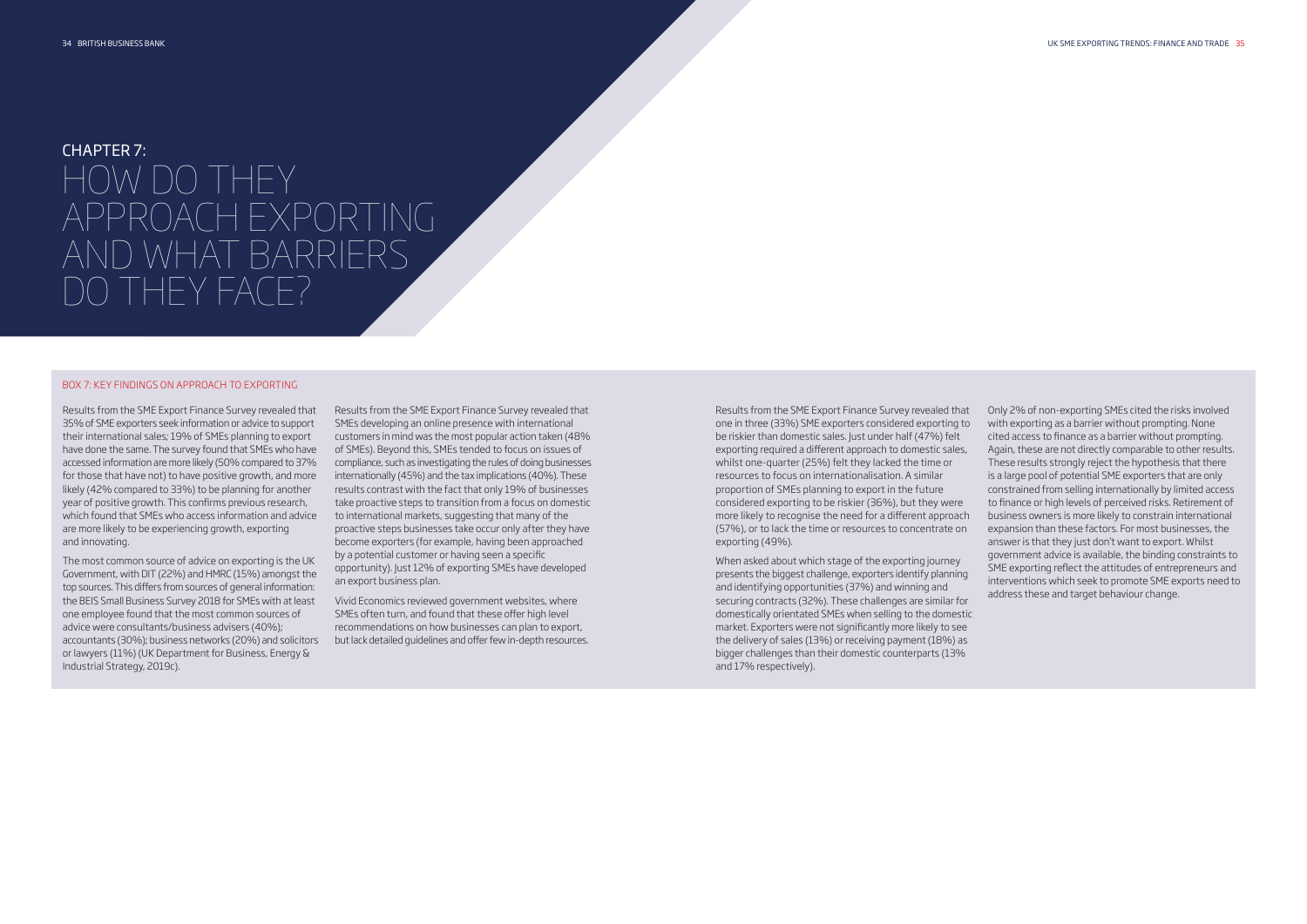SMEs rely on different sources for information on exporting and general information. The BEIS Small Business Survey 2018 for SMEs with at least one employee found that the most common sources of advice were consultants/business advisers (40%); accountants (30%); business networks (20%), and solicitors or lawyers (11%) (UK Department for Business, Energy & Industrial Strategy, 2019c).

also be because the NSRB omits some of the smallest businesses below the tax thresholds. This would imply that Government sources are relatively more important for the smallest businesses when it comes to information on exporting.

#### The most common source of advice on exporting is the UK Government, with DIT (22%) and HMRC (15%) amongst the top sources. UK Government sources were more important for SME Export Finance Survey respondents than for the DIT NSRB 2018 respondents. For example, 22% of SME Export Finance Survey respondents rely on DIT or UKTI, compared with 9% of NSRB respondents. SME Export Finance Survey results also favoured other UK Government departments or agencies (18% compared with 10%) and Chambers of Commerce (13% compared with 9%). Both surveys found similar reliance on Google and online searches (18% compared with 16%) (Department for International Trade, 2019a). Although some of these differences may be due to survey design and coding, but may

Previous surveys have looked into how and where SMEs access information in general and (for larger SMEs) export specific advice. Understanding the channels through which SMEs access information is a vital component in designing information campaigns aimed at increasing the capacity for exporting. The BEIS Small Business Survey 2018 found that 26% of SMEs had sought information or advice (in general) in the previous twelve months. This share increased with the size of the business, with 40% of medium sized businesses (50-249 employees) seeking information, compared to 25% of micro businesses (1-9 employees) (Department for Business, Energy & Industrial Strategy, 2019b). The DIT NSRB 2018 found that 28% of all businesses had sought advice about exporting, increasing with both business size and turnover (Department for International Trade, 2019a).

The BEIS Small Business Survey 2018 provided a sectoral and regional breakdown of SMEs most and least likely to seek advice. It found business which sought information and advice were most likely to be in the education (40%), primary, finance and real estate (both 37%), health (34%), information and communication (31%), professional and scientific (30%), and administration and support (29%) sectors. They were least likely to be in the accommodation and food service (18%), transport and construction (both 20%), and retail and wholesale (21%) sectors. Use of external information or advice was slightly lower in Wales (23%) than in Northern Ireland (25%), England (26%) and Scotland (28%) (Department for Business Energy & Industrial Strategy, 2019b).

The BEIS Small Business Survey 2017 found a correlation between seeking information and exporting, innovation and growth intention. It found 40% of exporters sought information or advice, compared with 26% of non-exporters; 40% of SMEs that had innovated had sought information or advice, compared with 21% that had not; and 34% of SMEs that plan to grow sales had sought information or advice, compared with 21% that did not (Department for Business, Energy and Industrial Strategy, 2018).

The SME Export Finance survey found that a significant minority of businesses seek information or advice to support their international sales, and more of these turn to the UK government sources for advice than other sources. Only 35% of current exporters and 19% of potential exporters seek advice to support their international sales, similar (but slightly lower) to the results found by the BEIS Small Business Survey 2018 (which looked at general, rather than export specific advice), but higher than the results of the DIT NSRB 2018 (which focused on export specific advice).

The SME Export Finance survey confirmed a link between seeking information and advice, and growth. SMEs that have accessed information are more likely (50% compared to 37% for those that have not) to have positive growth, and more likely (42% compared to 33%) to be planning for another year of positive growth. As with other analysis which links the SME Export Finance Survey (2019) to original SME FM results (2016-18), caution must be exercised in interpreting the results because of different time frames. More accurately, firms which were previously experiencing growth or expecting future growth, are currently more likely to have accessed information.

# 7.1 SOURCES OF INFORMATION ON EXPORTING

#### FIGURE 10

SMES RELY HEAVILY ON GOVERNMENT FOR INFORMATION ON EXPORTING

*Note: Respondents could choose more than one answer so percentages do not add to 100%. Weighted N = 284. Source: Vivid Economics SME Export Finance Survey: C4. Who / where do you seek information and advice from?* 

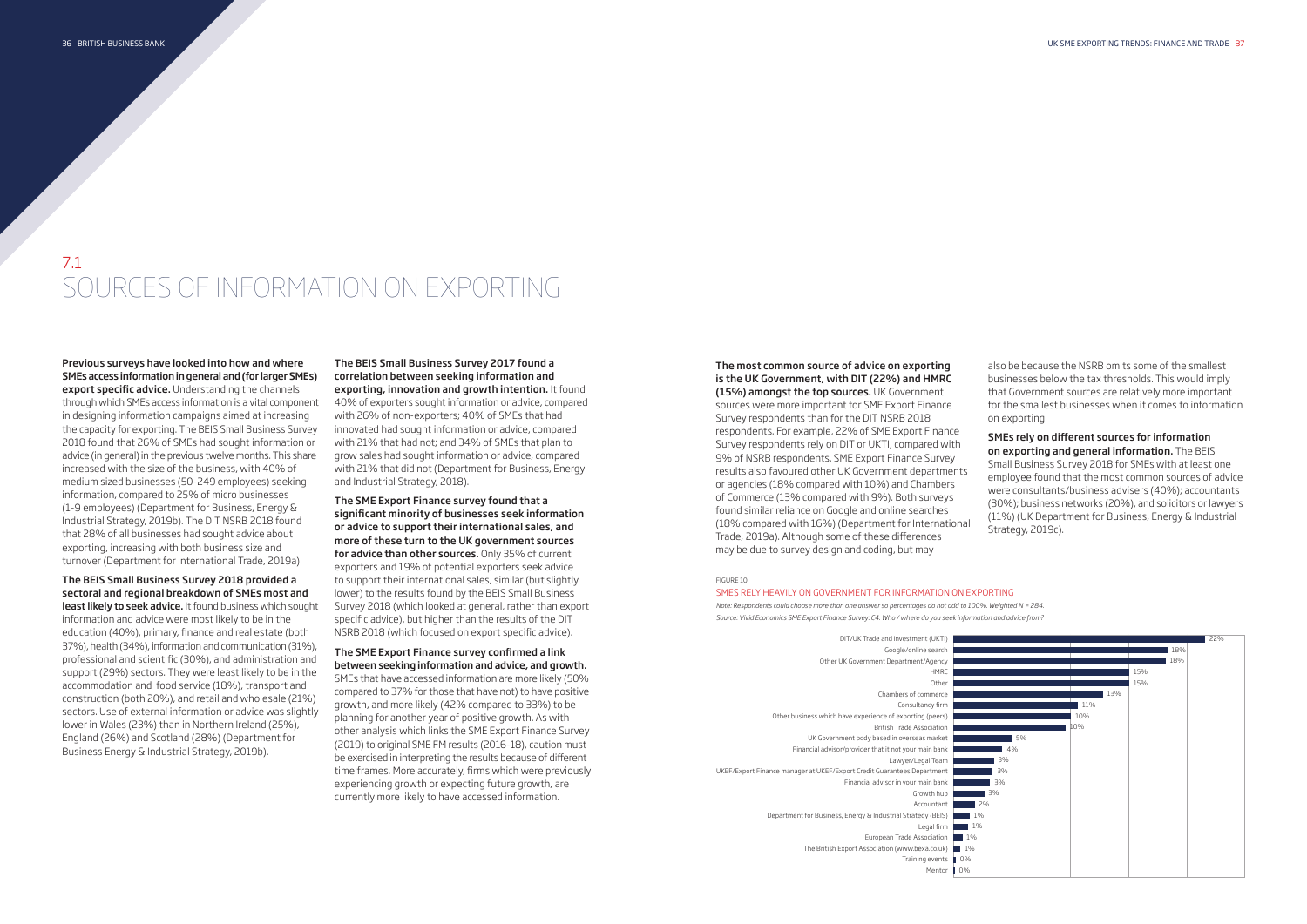The SME Export Finance Survey included a focus on the activities which businesses may undertake to support exports. The most common action taken was to develop an online presence with international customers in mind (48% of SMEs). This is significantly lower than the 71% of SMEs who reported having a website which presents products and services according to Eurobarometer 2015, although that survey did not ask about websites specifically for international customers (European Commission, 2015). Beyond this, SMEs tended to focus on issues of compliance, such as investigating the rules of doing businesses internationally (45%) and the tax implications (40%). A good proportion of SMEs took additional, proactive steps in assessing international opportunities, such as researching international markets, assessing their ability to sell internationally, submitting proposals and researching payment forms and methods. These results contrast with the fact that only 19% of businesses take proactive steps

to transition from a focus on domestic to international markets, suggesting that many of the proactive steps businesses take occur only after they have become exporters or have a contract in place (for example, having been approached by a potential customer or having seen a specific opportunity). Just 12% of exporting SMEs have developed an export business plan. Those who had were more likely to have experienced growth in the past 12 months, but also less likely to be expecting growth over the next 12 months.

Government websites offer high level recommendations on how businesses can plan to export, but these lack detailed guidelines and offer few resources. One stakeholder interviewed for this research highlighted that Government messages are that exporting is straightforward, which can have the counterproductive impact that businesses fail to properly plan.

Deliberate exporters were, unsurprisingly, more likely to have researched international markets or developed export plans. They were, however, less likely to have investigated the rules of doing businesses with other countries. Born exporters were more likely to have developed websites with international customers in mind. Reactive exporters took fewer actions overall, but were more likely to investigate the tax implications of doing international business.

Some statistically significant variance was observed across business demographics. Younger SMEs and larger SMEs (with more than 10 employees) are more likely to have assessed their potential for international sales, researched international markets, developed an online presence and investigated the rules of operating internationally and

the tax implications. Taken together, these suggest that there are two phases when SMEs take proactive steps: when they are relatively new, or once they reach a certain size. Larger SMEs were also more likely to develop an export business plan.

## 7.2 EXPORT SUPPORTING ACTIVITIES



#### FIGURE 11

#### FEW SMES HAVE DEVELOPED AN EXPORT PLAN

*Note: Respondents could choose more than one answer so percentages do not add to 100%. Weighted N = 800 (all exporters). Source: Vivid Economics SME Export Finance Survey: C2. What, if any, of the following have you done within your business to support your (intended) international sales? Have you......*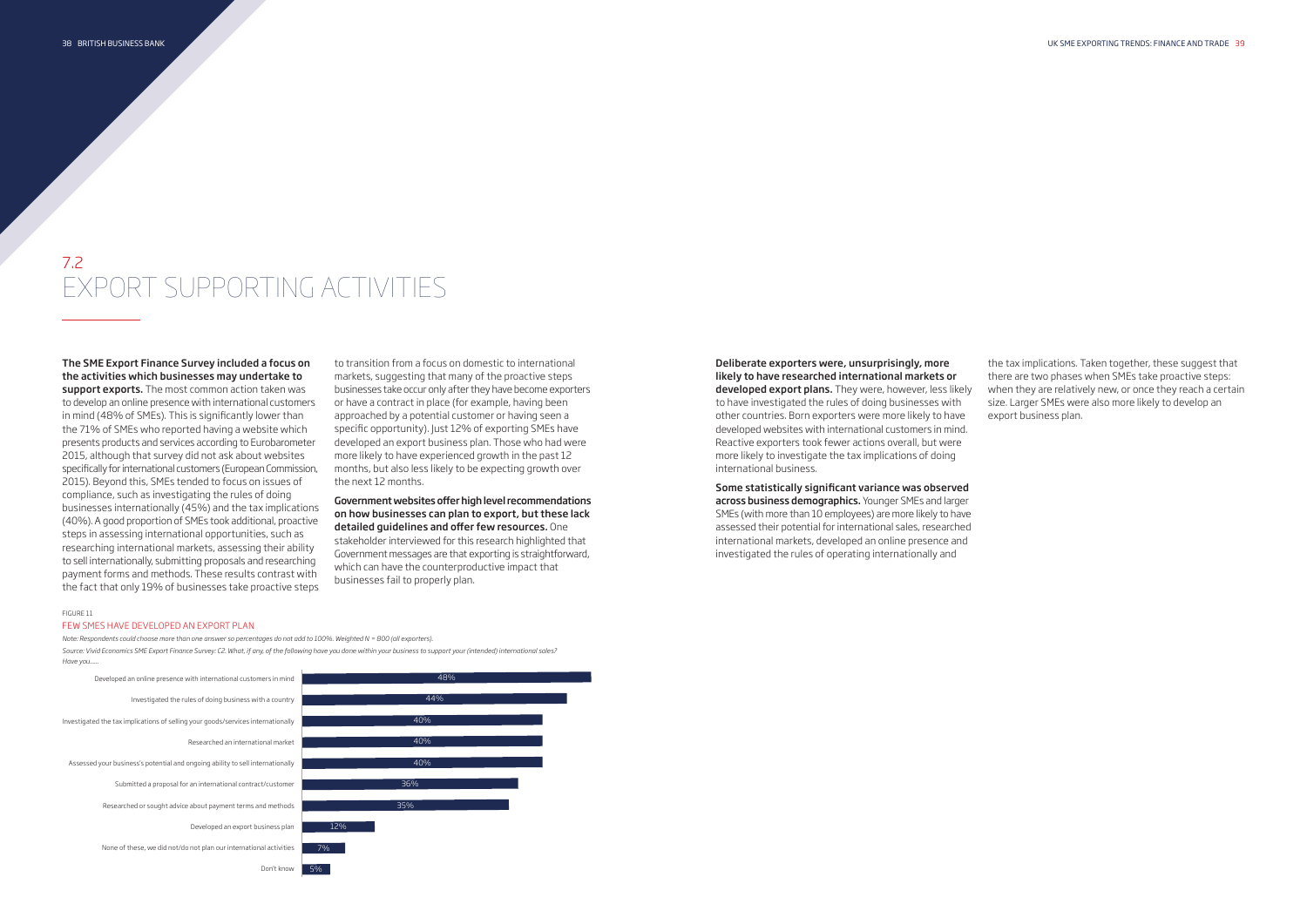The DIT NSRB 2017 found that access to contacts, customers and networks was the biggest barrier (with 33% of SMEs rating this as a strong barrier), followed by capacity to export and cater for international contracts (31%), lack of knowledge (30%), and cost (28%). Follow up questions probed these answers amongst a subset of businesses:

- Under *contacts* and customers, the most significant issues were understanding who to contact, developing relationships, finding customers, identifying opportunities and improving your profile.
- Under *cost*, businesses identified transport costs, exchange rate fluctuations, high prices, upfront investment, border costs, and financial risk, as the most significant specific barriers.
- Under *knowledge*, the most significant barriers were around legal issues, understanding of language or culture, customs and tariffs, tax issues, competitors, international standards and licences.
- Under *capacity*, the most significant barriers were insufficient managerial time to focus on internationalisation, insufficient staff to expand operations, insufficient capacity to assess the costs, not having enough suitably trained staff, insufficient capacity to undertake market research and insufficient capacity to assess competition (Department of International Trade, 2018).

The Eurobarometer (2015) survey identified the top obstacles to exporting for SME exporters as administrative procedures (15%), language (15%), costs of cross border disputes (12%), and delivery costs (12%). For SMEs that hadn't exported, the top barriers were lack of specialised staff (42%), financial investment (40%), costs of cross border disputes (40%), and language skills (40%) (European Commission, 2015).

emphasis on winning and securing contracts (39%) and less on planning and identification of opportunities (30%). Exporters were not significantly more likely to see the delivery of sales (13%) or receiving payment (18%) as bigger challenges than their domestic counterparts (13% and 17% respectively).

Stakeholders interviewed for this research have different perceptions about the biggest challenges. They identified investing in winning work as a challenge, planning to export as a way of reducing the risks involved (including the potential cash flow impacts), and the risks of getting paid and currency fluctuations.

The results support the conclusion that general, rather than export specific financial products, may be key to supporting exports. The stages which presented the most significant challenges are pre-contract, meaning that tying financial products to specific export sales is significantly harder.

#### 7.3.3 SPECIFIC BARRIERS TO EXPORTING

A significant amount of research has been undertaken into the barriers which SMEs face in exporting.

UK SME exporters cite capacity and networks as barriers to exporting more than their European peers. Compared to peers in the EU, UK SMEs without export experience are more likely to cite a lack of specialised staff (including language skills), business partner networks or overly complicated foreign tax systems as obstacles to exporting. Financial investment, risk of not getting paid and administrative procedures/ rules are cited as an obstacle by UK SMEs less than by firms in other EU countries (Abel-Kock et al., 2018).

#### 7.3.1 PERCEPTIONS OF EXPORTING

The SME Export Finance Survey asked SMEs for their perceptions of international sales to determine whether financial products could address some of the challenges or concerns businesses face. It found that the biggest challenge for those planning to export is finding the time or the resources to expand internationally.

- Financial products can reduce the risks associated with exporting. One in three (32%) current exporters sees international sales as more risky than domestic sales. Older SMEs (established at least 15 years ago), the smallest (up to one employee and less than £85,000 turnover), and Scottish SMEs were less likely to see international sales as risky. Those planning to export were marginally more likely to agree that international sales were riskier (36%).<sup>8</sup> These are similar to DIT NSRB 2018 results, which found 31% of businesses that could export agreed that there were too many risks in taking a business international (Department for International Trade, 2019a).
- SMEs are more likely to require financial products specifically designed for exporting, rather than existing or core finance used for domestic sales, if they consider exporting requires a different approach to domestic sales. Under half (44%) of current exporters agreed that selling internationally required a different approach. Those planning to export were significantly more likely to consider exporting required a different approach (58%).
- Finance can also support businesses to increase their capacity to consider exports. One in four (25%) of existing exporters agreed that they lack the time or the resources to sell domestically, let alone internationally, but this increased to 49% amongst those planning to export. This finding may reflect that those planning to export are typically smaller businesses with lower turnover and headcount.

These results imply that core financing, which supports SMEs to invest and grow their capacity, is the biggest requirement for businesses which plan to export. This may be through internal (such as personal funds) or external (such as bank loans to the business) finance. Given that such financing is unlikely to be explicitly linked to export sales, it suggests the need is for general, rather than export specific finance.

#### 7.3.2 CHALLENGES THROUGH THE EXPORT CYCLE

The SME Export Finance Survey asked SMEs about challenges faced at different stages of the export cycle. These were 'Planning and identifying opportunities', 'Winning and securing contracts', 'Delivery of sales' and 'Receiving Payment'. Each of these stages is likely to require different mixes of financial products. For example:

- Planning and identifying opportunities requires investment, unlinked to specific opportunities or contracts.
- Winning and securing contracts also needs investment (for example in tendering) but may require SMEs to offer competitive payment terms, before the SME has a contract in place.
- Delivering sales requires working capital, and may be linked to specific orders.
- Receiving payment may require businesses to manage risks or non-payment, and facilitate foreign exchange payments.

Planning and identifying opportunities, and winning and securing contracts are the biggest challenges for international expansion. When asked about which stage of the exporting journey presents the biggest challenge, exporters identify planning and identifying opportunities (37%), and winning and securing contracts (32%). These challenges are similar for domestically orientated SMEs, although they placed a greater

# 7.3 BARRIERS TO EXPORTING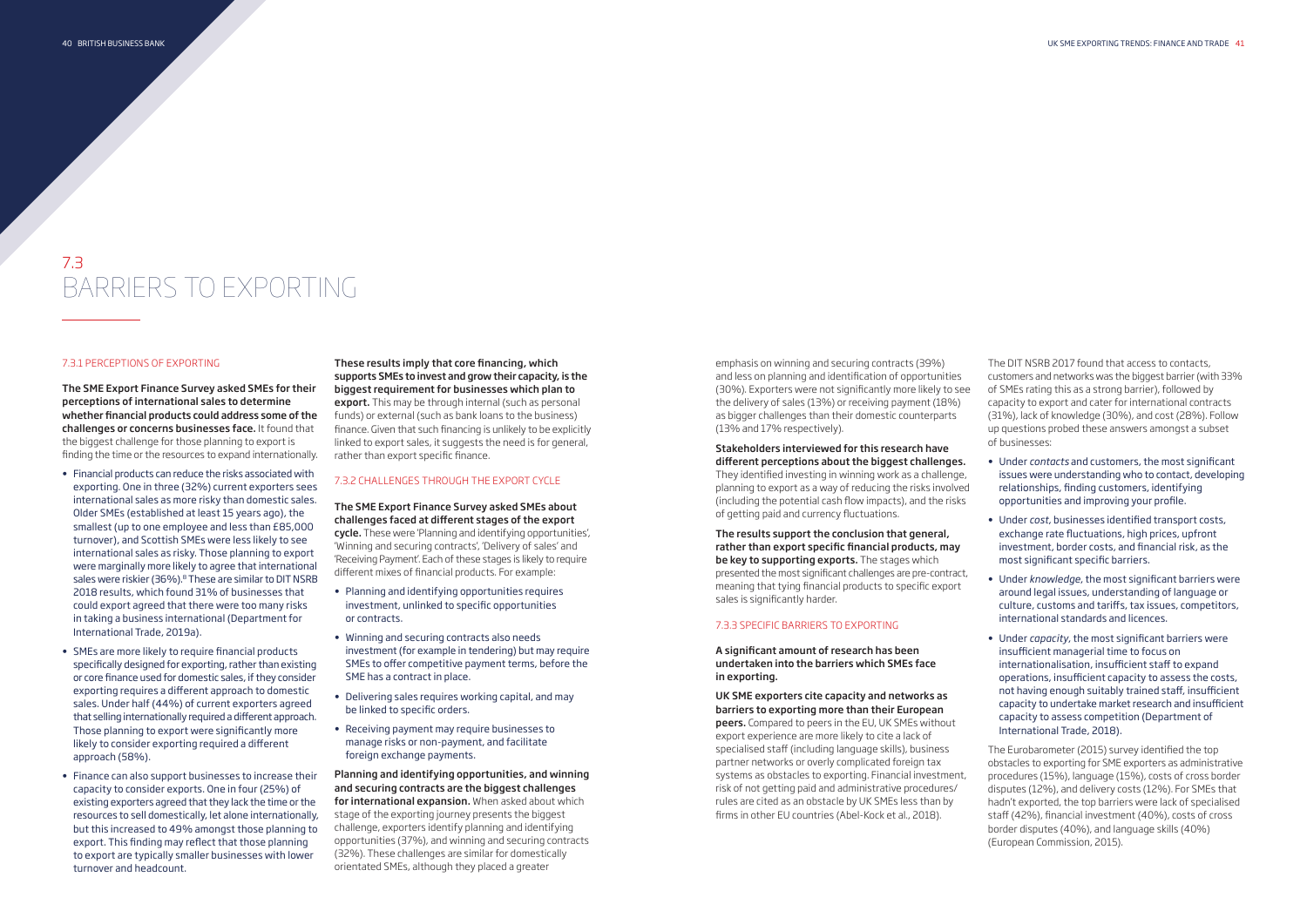No non-exporting SMEs cited access to finance as a barrier without prompting. Again, there is mixed evidence from previous surveys based upon the framing of questions.

- DIT NSRB 2017 found that 15% of SMEs consider the upfront investment a barrier (Department of International Trade, 2018).
- 40% of SMEs considered the financial investment as a major problem in Eurobarometer 2015 when prompted (European Commission, 2015).
- Internationally, a shortage of working capital was the top ranked barrier by SMEs in OECD and APEC member countries in surveys conducted between 2005 and 2006 (OECD, 2009).
- A 2014 BCC Survey found only 1% of businesses did not export principally because of difficulties accessing trade finance or credit insurance, although, that survey did identify financial resources and access to finance to expand as influential for 64% of businesses (British Chambers of Commerce, 2014).
- The results also aligned with the perspectives of stakeholders who were interviewed for this research that SMEs generally do not think about finance.

Only 2% of non-exporting SMEs cited the risks involved with exporting as a barrier without prompting. There is large variation in the extent to which risks have been identified as a barrier in previous studies, which largely depend on the framing of the question:

- DIT NSRB 2017 assessed barriers to exporting and found 16% of businesses identify exchange rate fluctuations and 12% increased financial risk as a barrier (Department of International Trade, 2018).
- DIT NSRB 2018 found that 31% of current and potential exporters agreed there were too many risks with taking a business international (Department for International Trade, 2019a).
- Eurobarometer 2015 results found 31% of those not currently exporting saw the security of payments from other countries as a major obstacle, and 40% the costs of cross border disputes too high, but only with prompting (European Commission, 2015).
- A 2014 BCC Survey, which found only 3% of nonexporting businesses listed concerns about risk exposure as the principal reason for not exporting. However, the Survey did identify risk as a potential deterrent from entering a market, with 40% of firms saying not being paid in full, and 36% of firms saying political or economic insecurity could deter them (British Chambers of Commerce, 2014).
- The FSB 2016 Survey, that ranked availability and/or affordability of finance as the lowest cited challenge for exporting amongst its members (Federation of Small Businesses, 2016).

The FSB 2016 survey of its members found that exchange rates posed the biggest challenge to exporters (35%). Current exporters also identified finding customers and marketing and product promotion their biggest challenges. These were also the top two challenges for those that had exported in the past and would consider it in future, followed by the overall costs involved. For those that were considering exporting, but had not yet done so, finding customers, marketing and promotion, and market knowledge were the top three challenges. Availability and/or affordability of finance was the lowest specific barrier cited overall (Federation of Small Businesses, 2016).

The SME Export Finance Survey found that businesses which do not currently export either lack goods or services that can be sold internationally or the desire to expand internationally. 48% of SMEs that do not currently and do not plan to sell internationally did not agree that their business model or the goods and services they produce would make them suitable for selling internationally. This differs from a similar, but not directly comparable, figure implied by DIT NSRB 2018 classifications (64% of SMEs above £500,000 turnover that have not exported in the past twelve months see their product as unsuitable for exporting (Department for International Trade, 2019a), compared to 52% of SMEs who are neither exporting nor planning to export, and who see their product as unsuitable in the SME Export Finance Survey). The Eurobarometer 2015 Survey found that 68% of SMEs who have not exported in the past three years will probably never export (European Commission, 2015), which matched a British Chamber of Commerce (BCC) 2014 Survey that found 68% of non-exporting businesses did not have suitable export products or services (British Chambers of Commerce, 2014).

SMEs may be under the misapprehension that their products are unsuitable for export, especially in the service sector. The FSB 2016 Survey of members reveal that many small businesses believe that exporting must involve a physical product. Some of the reasons given for not considering exports included 'my business is not about selling a product, but selling a service' and 'we do not produce or manufacture goods'. FSB conclude 'these insights certainly indicate a need for greater clarity on and understanding of what exporting means and looks like, in all its various forms and approaches. A real understanding of what exporting means can open the door for more small firms to start their export journey' (Federation of Small Businesses, 2016). Similarly, the DIT NSRB 2018 found that 11% of businesses who thought their product was unsuitable for export did so because it was a service (Department for International Trade, 2019a).

The SME Export Finance Survey suggests that 2.6 million potential SME exporters are not currently considering international opportunities.<sup>9</sup> Figure 12, below, provides the main reasons that businesses do not export across all non-exporters. Focusing on just those who saw some potential to export (i.e. who did not think their business model or goods and services provided were unsuitable for exporting), the main reason given is that they prefer to concentrate on the UK market (43%), whilst a further 16% said they did not want or need to export.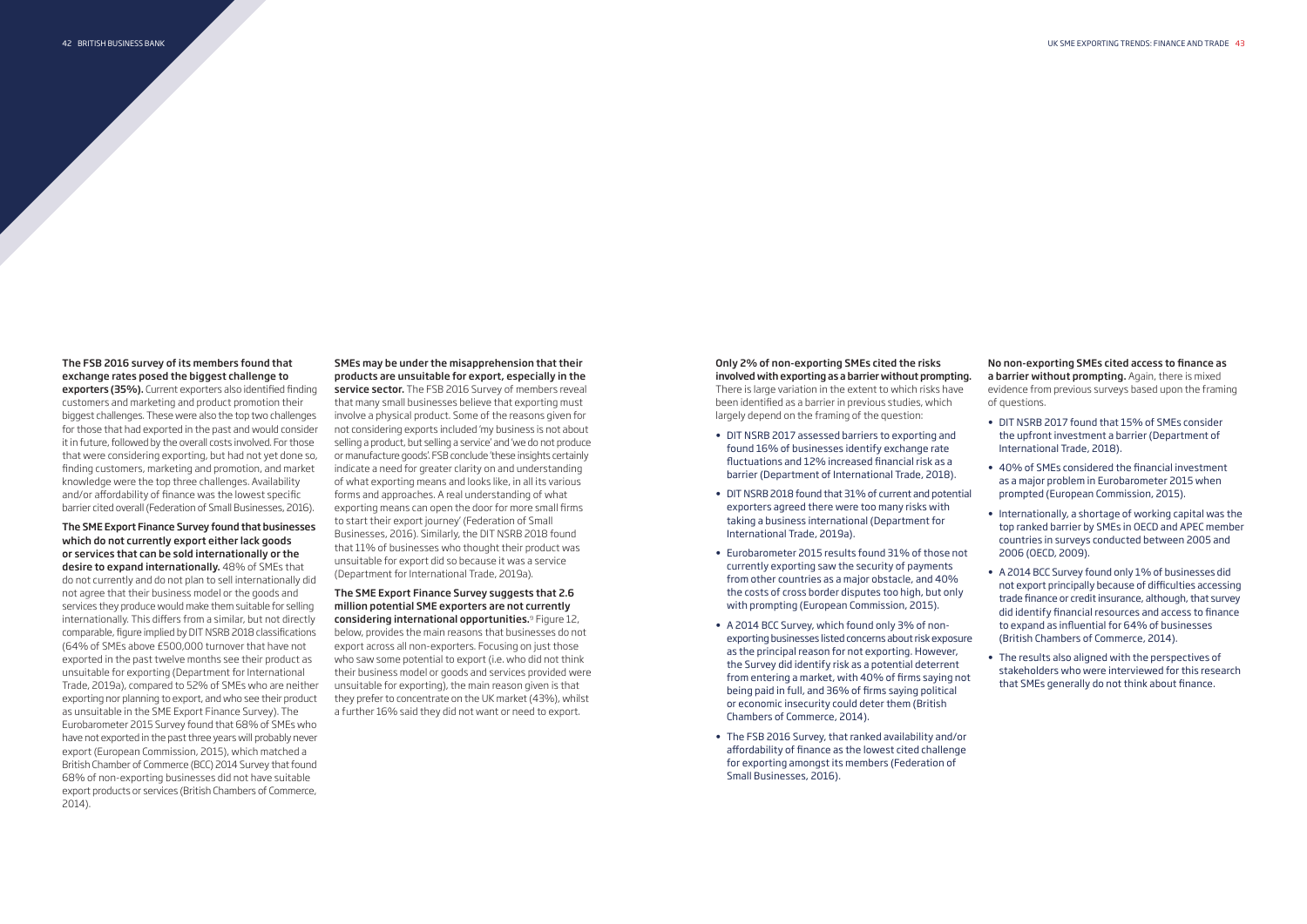### FIGURE 12

#### SMES DON'T EXPORT BECAUSE THEY DON'T WANT TO

*Note: Unprompted. Respondents could provide more than one answer so percentages do not add to 100%. Weighted N = 398 (non-exporters only). Source: Vivid Economics SME Export Finance Survey: B10. You mentioned that you have not sold any SERVICES or GOODS outside the UK in the last 1 2 months and do not intend to in the future. Why is this?*



|        | 39% |  |
|--------|-----|--|
|        |     |  |
|        | 31% |  |
|        |     |  |
| .<br>C |     |  |
|        |     |  |
|        |     |  |
|        |     |  |
|        |     |  |
|        |     |  |
|        |     |  |
|        |     |  |
|        |     |  |
|        |     |  |
|        |     |  |
|        |     |  |
|        |     |  |
|        |     |  |
|        |     |  |
|        |     |  |
|        |     |  |
|        |     |  |
|        |     |  |
|        |     |  |

The results of the SME Export Finance Survey strongly reject the hypothesis that there is a large pool of potential exporters that are only constrained from selling internationally by limited access to finance or high levels of perceived risks. Retirement is more likely to constrain international expansion than these factors. For most businesses, the answer is that they just don't want to export. This suggests that the binding constraints to SME exporting are deep rooted and reflect the behaviours and attitudes of entrepreneurs. These may, in turn, be driven by economic, market regulatory factors – for example, SMEs may prefer to concentrate on the UK market because the risks of exporting are too high – and indeed it seems apparent that better access to finance and risk mitigation products are likely to encourage exporting, but they are not the first issues identified by SMEs. The underlying drivers of these attitudes require further research before concluding whether pro-SME export policies should tackle market conditions or attitudes and behaviours.

Looking specifically at SMEs which had previously reported exporting but no longer did suggested a similar set of barriers. These 'ex-exporters' were (unsurprisingly) less likely to view their goods or services as unsuitable for export and more likely to identify international sales as too risky or unprofitable, to lack the resources or relationships, or to cite retirement as the reason they did not export.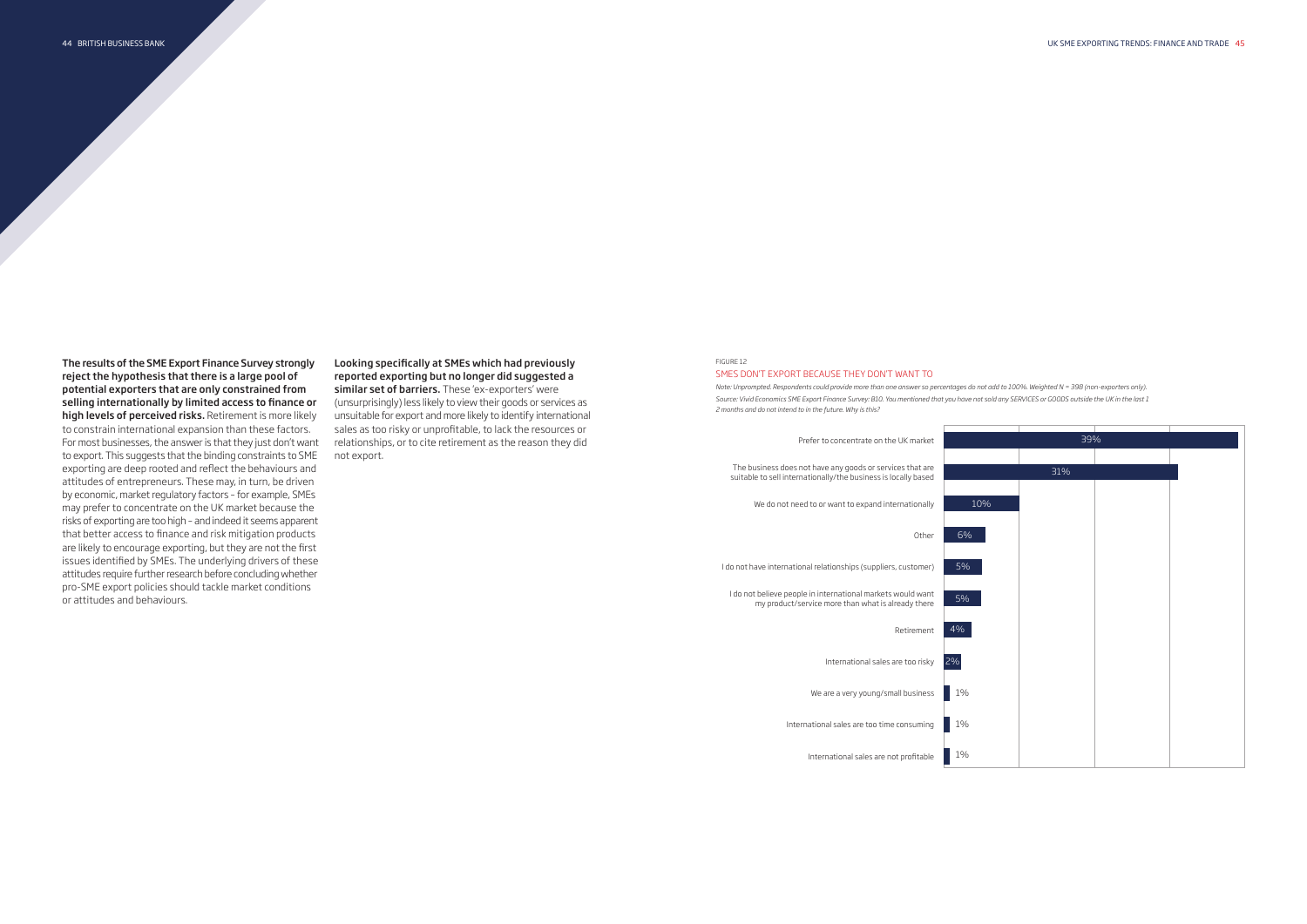When asked at which stage finance was the greatest challenge, 68% of SMEs replied, 'None of these'. This was higher than for the non-exporters (61%), who identified it as a bigger challenge when Receiving Payment (20%) than exporters (11%). Finance creates the least challenges in Planning and Identifying Opportunities (4%), despite this being the stage with the greatest overall challenges (37%). Winning and Securing Contracts was the second most challenging stage overall (32%), but only 10% of SMEs identify it as the stage where finance creates the biggest challenge. This was behind Receiving Payment (11%), and only marginally above Delivering Sales (7%), despite these stages creating significantly lower challenges overall (18% and 13% respectively).

Of the 32% of exporters who identified a stage where finance presented a challenge, over half (57%, or 18% of all exporters) felt that access to additional finance would have at least a modest impact in reducing these challenges.The impacts were expected to be strongest in addressing the challenges associated with Receiving Payment (66%), but least effective in addressing the financial challenges associated with Planning and Identifying Opportunities (47%). This demonstrates a negative correlation between the proportion of firms identifying a stage of the cycle as the biggest overall challenges and the proportion of firms which report that additional finance would have a positive impact for that stage. For the 18% of exporting SMEs who felt that better access to finance would have at least a moderate impact on reducing the financial challenges faced along the export cycle, just over one-third (38%, or 6% of SME exporters) felt it would have at least a marginal impact on revenues.

One in five (22%) of export orientated SMEs take a 'different' approach to financing or have different financing requirements during at least one stage of the export cycle (although this appears to remain centred on internal finance solutions). The most common stage for taking a 'different' approach was in Receiving Payment (60% of those who take a different approach during at least one stage), followed by delivering sales (44%) and Planning and Identifying Opportunities or winning and Securing Contracts (34% each). These results show that, at the stages of the cycle where SMEs face the biggest overall challenges (Planning and Identifying Opportunities, and Winning and Securing Contracts), SMEs are least likely to take a different approach to financing. These results confirm earlier findings (discussed in Section 7) that the biggest barriers to export expansion for SMEs are largely unrelated to finance.

Results from the SME Export Finance Survey revealed that around one-third of exporting SMEs use external finance to support some part of their businesses, though only a small proportion (8%) associate their use of external finance directly with their exporting activities. The SME FM Survey has shown that in any year, only 0.2% of SMEs report a financing need to support an overseas expansion (BVA BDRC, 2019a).

#### BOX 8: KEY FINDINGS ON APPROACH TO EXPORTING

# CHAPTER 8: WHAT ROLE DOES ACCESS TO EXTERNAL FINANCE PLAY IN SUPPORTING EXPORTS?

Results from the SME Export Finance Survey also revealed that exporting SMEs are reluctant to take on additional external finance, and, like non-exporting SMEs, almost three-quarters (74%) would prefer to sacrifice growth than take on additional external finance. However, and somewhat contradictory, 66% of exporting SMEs report being willing to take risks in order to achieve growth, significantly higher than non-exporting SMEs (38%). Most exporting SMEs say they do not need additional finance (74%) and a further 16% say they have sufficient cash reserves.

Internal finance remains the predominant source of funding for each stage of the export cycle, with over 90% of SMEs relying on internal finance at each stage of the cycle. Only 1% of SMEs rely mainly on external finance at each stage of the cycle, with the exception of receiving payment (2%).

The SME Export Finance Survey finds that access to external finance does not directly impact the ability of SMEs to accept international opportunities. For most businesses, their ability to take on a new international opportunity is either not dependent on finance (54%) or would depend on their ability to finance it internally (36%). Only 11% of businesses would rely on external finance, either from existing sources (4%) or if it meant applying for additional external finance (7%). These results, however, assume that an opportunity can be identified and a contract secured, and so do not include consideration of the earlier stages of the cycle where SMEs face the greatest challenges.

Together, these results suggest that there is a limited role for better access to external finance to stimulate additional exporting activity. However, the results rely on SME selfreporting and SMEs may not be fully aware of the potential impact on their business. While a third of exporting SMEs questioned in the survey have access to external finance or are aware of financial services designed to support exports (so should have an understanding of the role of external finance in their businesses), many respondents do not, which may be driving limited understanding of external finance and the role it could play in an exporting business. Access to finance may be a constraint on overall growth, but SME perceptions do not point to unique characteristics of international sales which call for additional, external finance tailored towards exporters.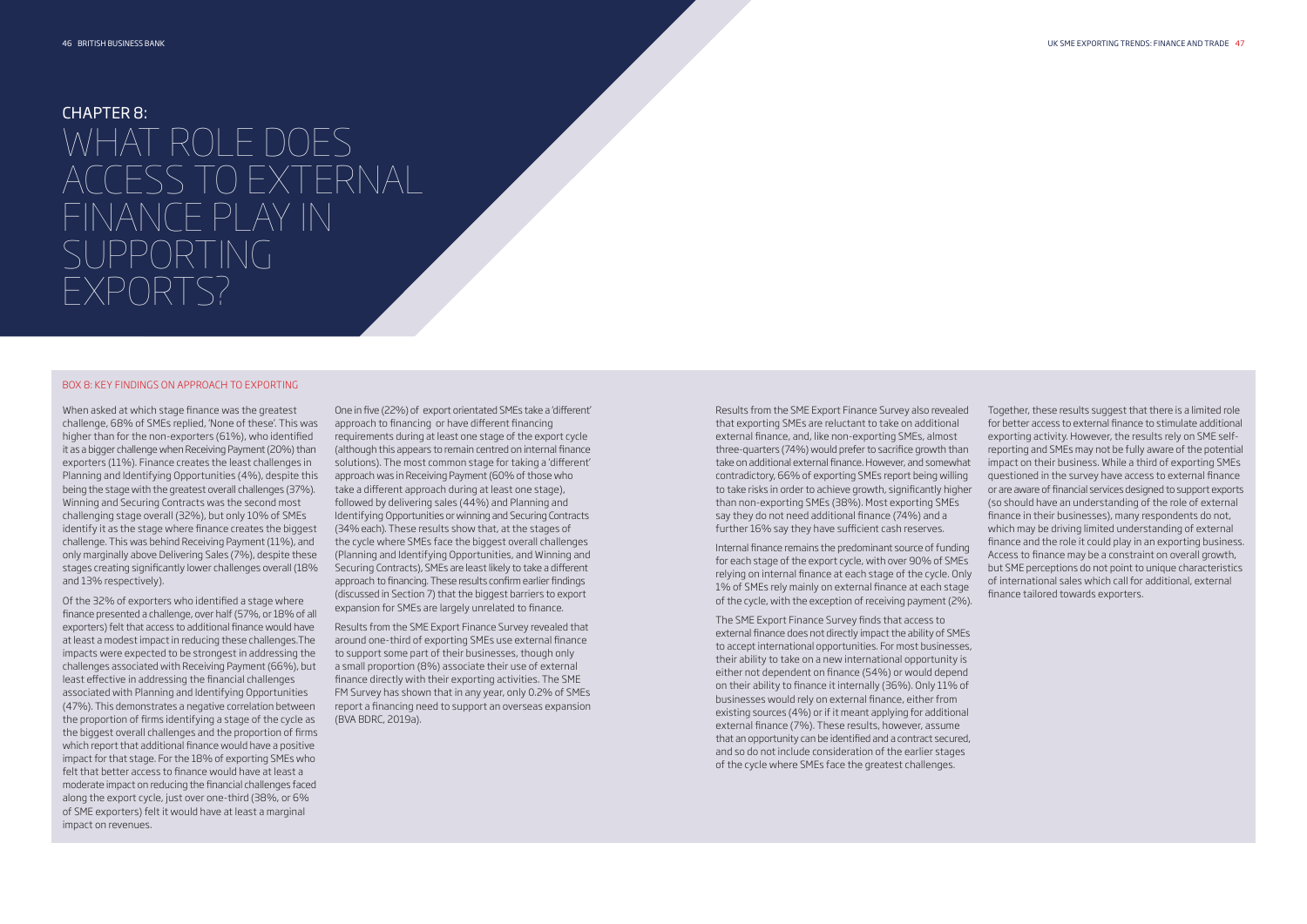A significant majority of SMEs with 10+ employees use finance including credit balances to support their business. For SMEs with 10-49 employees, 75% held credit balances of £10,000 or more, as did 91% of SMEs with 50-249 employees (BVA BDRC, 2019b). Trade credit (for both domestic and international sales) was also used by a significant share of SMEs: 34% of all SMEs and 67% of SMEs with 50-249 employees. 32% of SMEs in 2018 used a 'core' form of external finance including loans, overdraft or credit card.

Small firms across the country face increasing hurdles in access to traditional finance but also have less appetite for external finance. Stakeholders interviewed for this research generally agreed that traditional banks were withdrawing from the SME segment, only providing relationship managers for larger businesses. Although the UK government has ramped up support for SME trade in recent years through initiatives including UK Export Finance and British Business Bank schemes, figures from UK Finance show that the amount of loans and credit outstanding to

small businesses has fallen by nearly £6 billion in the past five years (UK Finance, 2018). The British Business Bank Small Business Finance Markets 2018/19 shows the stock of lending to SMEs has been fairly static since 2013, with private equity investment falling in 2018 after several years of growth. Peer-to-peer lending to SMEs has been growing steadily, but remains small. The overall growth in funding, however, has been held back by SME demand rather than constrained supply – one stakeholder referred to a widespread 'credit apathy' amongst SMEs.

SME FM has found that only a small share of SMEs consider access to external finance as a major obstacle for the next 12 months. This was one of the lowest challenges faced, ranked only above availability of relevant advice. Although in Q2 2019 only 8% of firms scored the impact on their business as over 8 (out of 10), down since 2012 (11%), it had increased above the average of the previous two years (5%). 41% of SMEs agreed that 'it is quite difficult for businesses like ours to get external finance'.

finance, but this is not unique to exporters. To understand whether attitudes towards using finance differ between exporters and domestically focused SMEs, the SME Export Finance Survey replicated a number of questions from the SME FM survey. The results show that the vast majority of SMEs prefer to make plans that do not require them to take on additional external finance (85%) and would accept a slower rate of growth to avoid borrowing further (74%). These results were almost identical to responses for the non-exporters, and in line with responses to SME FM.

39% of SMEs who exported at the time of the SME FM survey reported using external finance. However,

when responding to this survey, which included a focus on exports, only 8% report that they are using external finance. This difference is too large to be explained by fluctuations in the use of finance and we consider it to be a framing bias. It appears that, whilst exporting SMEs do use external finance, they do not usually associate it with their exporting activities. Subsequent survey questions reveal that 33% of currently exporting SMEs do, in fact, use general external finance. This suggests that SMEs do not consider their use of external finance as specifically supporting their exports, but is used to support the business in general.

Source: Vivid Economics SME Export Finance Survey: E12. On a scale of 1 to 5, where 1 is 'Strongly Disagree' and 5 is 'Strongly Agree', *to what extent do you agree or disagree with the following statements?*

# 8.1 ACCESS TO EXTERNAL FINANCE AMONGST EXPORTERS

Previous studies have looked at attitudes, willingness and barriers to the use of external finance. The BEIS Small Business Survey found that only 9% of SMEs sought external finance in 2017 (down from 14% in 2015). SME FM found that only 5% of businesses had had a funding need in the previous 12 months, with only 4% of these (i.e. 0.2% of all SMEs) requiring funding to support expansion overseas. Similarly, the BEIS Small Business Survey finds the most common reason for not seeking external funding is because SMEs do not want to take on additional risks.

### SMEs are reluctant to take on additional external

The unwillingness to take on additional external finance makes it hard to address the challenges faced by SME exporters. The SME Export Finance survey found that exporting SMEs have higher growth ambitions, are more willing to take risks, consider taking external finance more often, are less sensitive to costs of credit, and believe they are more likely to obtain it, as shown in Figure 13. However, as discussed in Section 7.3.2, the biggest challenges that exporters face are in planning and identifying opportunities, and in winning and securing contracts. Taking on external finance, such as a loan, at these stages of the cycle (before contracting) create higher risks for both lenders and borrowers, because there is added uncertainty that contracts can be secured, and loans repaid. Given the reluctance of SMEs to take on external finance in general, financial solutions may only play a supporting role.

# 8.2 ATTITUDES TO USING EXTERNAL FINANCE AMONGST EXPORTERS

#### FIG 13

#### SMES WILL ACCEPT A SLOWER GROWTH RATE TO AVOID EXTERNAL FINANCE

*Note: All exporters Weighted N=800; All non-exporters N = 398.*

- Our current plans for the business are based entirely on what we can afford without taking on additional external finance
- We will accept a slower growth rate than we can fund ourselves rather than borrowing to grow faste
	- As a business we are prepared to take risks to become more successful
	- We have a long term ambition to be a significantly bigger business
- A further increase in the cost of credit would make us less likely to apply for new external finance
- Because the future feels uncertain we are being very cautious with our plans for the business
- We never think about whether we could or should use more external finance in the business
- As a business we are happy to use external finance to help the business grow and develop
- My impression from what I see and hear is that it is quite difficult for businesses like ours to get external finance



 $\blacksquare$  All exporters (including planning to export)  $\blacksquare$  Non exporters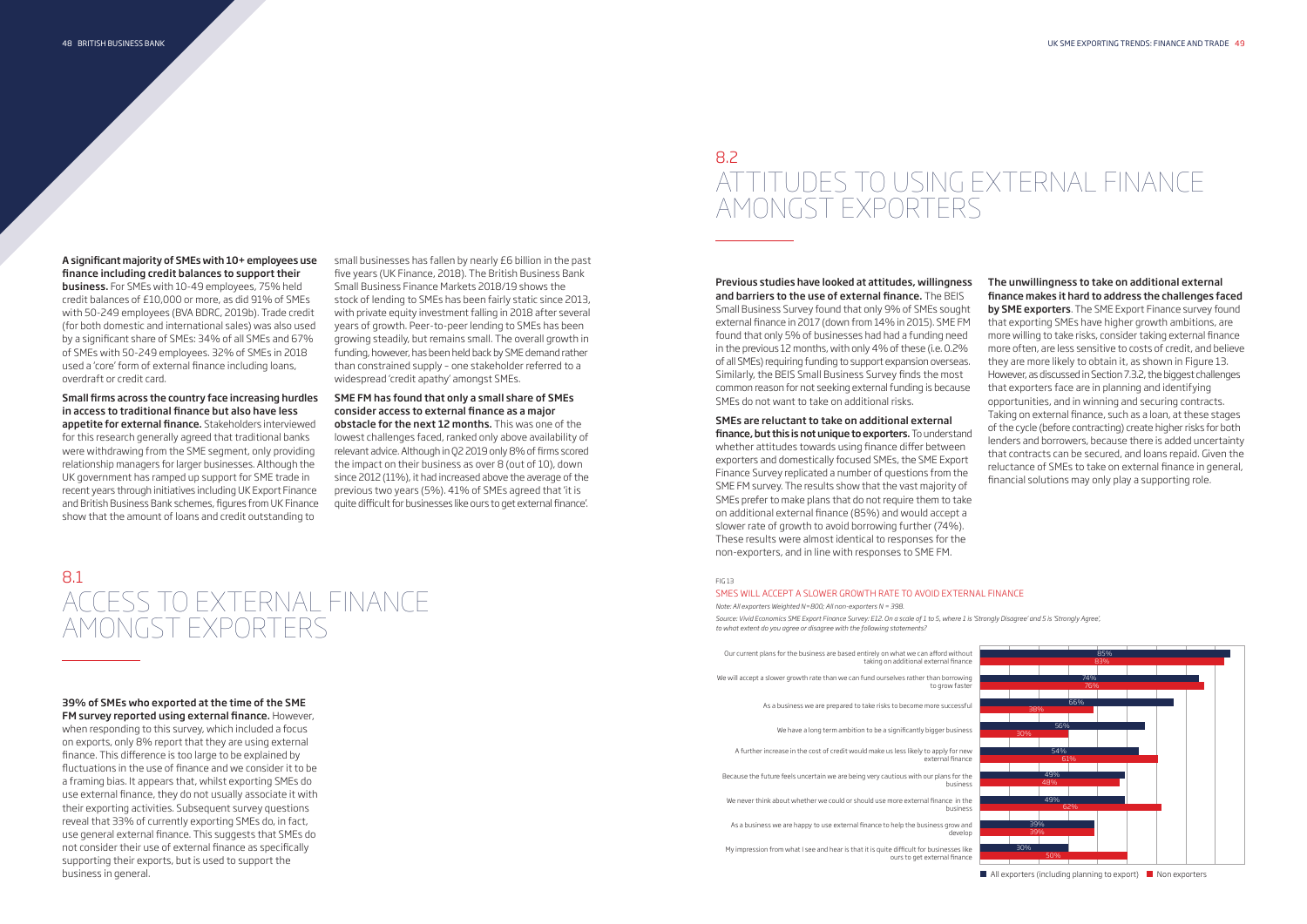Most exporters don't use external finance because they believe they do not need it. The SME Export Finance Survey found that 74% of those who did not use external finance do not recognise a need for it, with a further 16% saying they have built up further cash reserves. Only 6% were reluctant to take on additional debt, and 2% respectively saw it as too expensive, too unlikely that they would be approved, or did not trust financial institutions. Exporters were more likely to report they do not need external finance (despite being more likely to think about it) than domestically orientated SMEs (59%), who were more likely to avoid external finance for other reasons.

The results from the SME Export Finance Survey suggest that only around 8% of SME exporters use external finance specifically to support their exporting activity. However, 33% of SMEs who currently export use some form of mainstream finance, below the 39% of SMEs who use some form of external finance in general (SME FM Q2 2019). Exporting SMEs are not more likely to use external finance than their domestically orientated counterparts.

The gap between those who use finance specifically for exports and those who use external finance in general suggests that the majority of businesses who use external finance do so as a 'core' funding source to support general business activity and investment, but not to facilitate specific (export) sales opportunities. This is consistent with findings from SME FM, which show that, whilst 46% of businesses use some form of external finance, the majority of this is in the form of core products (overdrafts, credit cards and loans) and leasing or hirepurchase.

There are two results from the survey which may explain this behaviour. First, businesses do not generally believe that exporting requires a different approach to financing. Only 22% of SMEs that currently or plan to export said that international sales require a different approach or entail different financial requirements.

Secondly, the majority of businesses do not become exporters through a deliberate attempt to expand internationally. They are either born into international markets (40%), implying that exporting is part of their core businesses, or otherwise became exporters reactively when they were approached by an international customer or saw a specific opportunity (40%). Only 19% said they made a deliberate effort to identify and pursue international opportunities.

The SME Export Finance Survey finds that majority of SMEs do not identify finance as a particular challenge at any stage of the exporter cycle. When asked at which stage finance was the greatest challenge, 68% of SMEs replied, 'None of these'. This was higher than for the nonexporters (61%), who identified it as a bigger challenge when receiving payment (20%) than exporters (11%).

Finance is not responsible for the majority of challenges to international expansion faced by SMEs. Finance creates the least challenges in Planning and Identifying Opportunities (4%), despite this being the stage with the greatest overall challenges (37%). Winning and Securing Contracts was the second most challenging stage overall (32%), but only 10% of SMEs identify it as the stage where finance creates the biggest challenge. This was behind Receiving Payment (11%), and only marginally above Delivering Sales (7%), despite these stages creating significantly lower challenges overall (18% and 13% respectively).

Some differences in the approach to financing different stages of the export cycle are observable across business demographics. SMEs which took a different approach to financing one or more stages of the export cycle tend to be larger (with over 50 employees). Younger SMEs, established in the last 5 years, were more likely to take a different approach to finance. SMEs with access to mainstream finance were more likely to take a different approach, but those with access to the most credit (over £1 million) were less likely to take a different approach.

The SME Export Finance Survey finds that one in five exporters (22%) do take a different approach or have different financial requirements for international sales. The most common stage of the export cycle for taking a different approach was in receiving payment, with 60% of those needing a different approach identifying this stage. 44% of exporters taking a different approach to finance needed it when delivering sales, and around a third (34%) took a different approach to either planning and identifying opportunities or winning and securing contracts. These results show that, at the stages of the cycle where SMEs face the biggest overall challenges (Planning and Identifying Opportunities, and Winning and Securing Contracts), SMEs are least likely to take a different approach to financing. the risks (34% for Delivering Sales), different services to facilitate payments (32% for Receiving Payment) and having a foreign bank account (27% for Receiving Payment). Internal finance remains the predominant source of funding for each stage of the export cycle. Despite 22% of SMEs reporting that they take a different approach to financing at least one stage of the export cycle, over 90% of SMEs rely on internal finance at each stage of the cycle. Only 1% of SMEs rely mainly on external finance at each stage of the cycle, with the exception of receiving payment (2%).

The main reason identified across all stages for taking a different financial approach is to provide more working capital. This was the top answer for SMEs taking different approaches to Planning and Identifying Opportunities (34% of those taking a different approach to this stage) and Winning and Securing Contracts (23%)<sup>10</sup> - the two stages exporters report the greatest challenges – and the second most popular reason for Delivering Sales (24%). Other top reasons for taking a different financial approach included negotiating cultural differences (25% for Planning and Identifying Opportunities), different mechanisms to manage

# 8.3 USE OF EXTERNAL FINANCE BY EXPORTERS

## 8.4 USE OF FINANCE DURING THE EXPORT CYCLE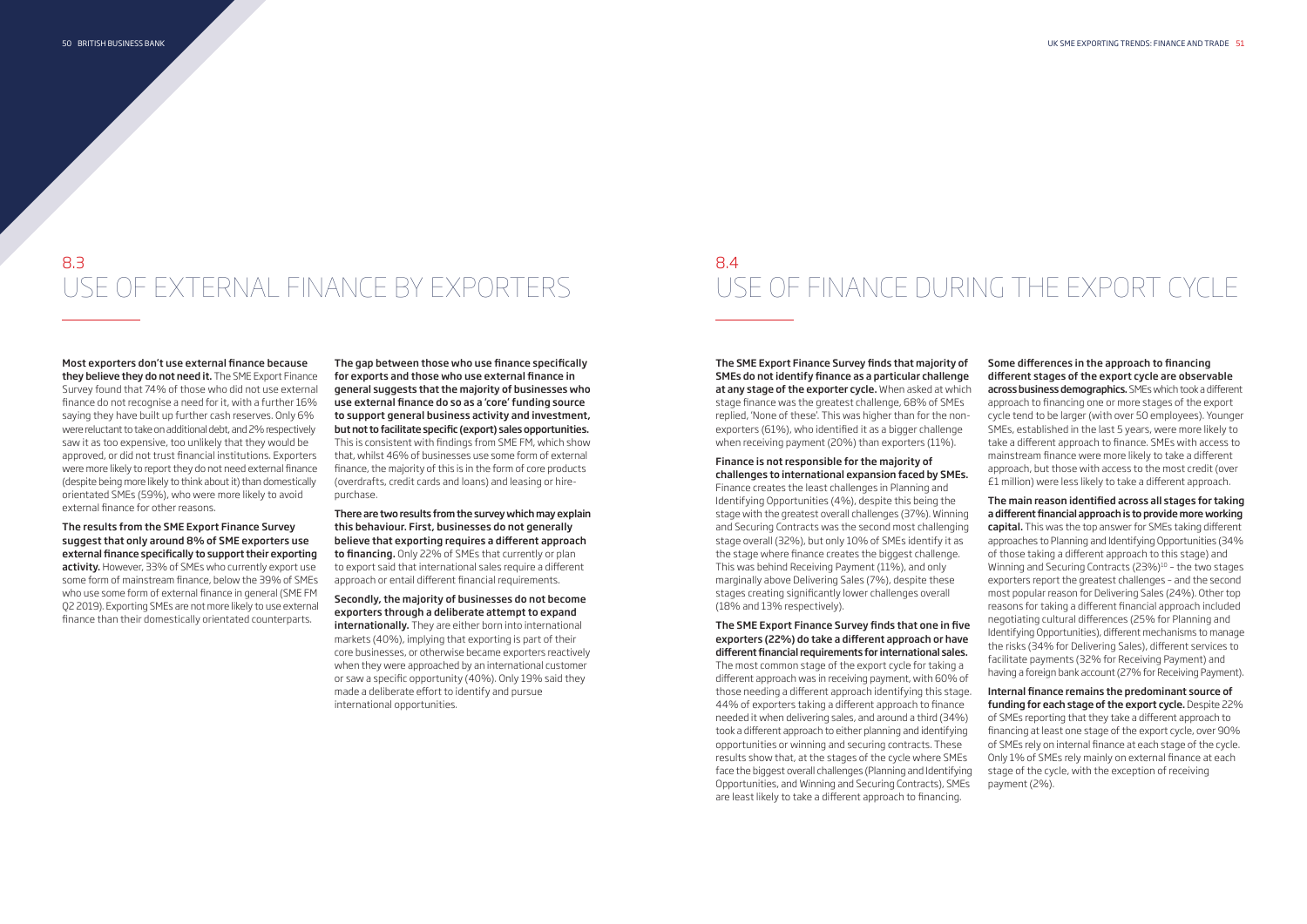Most exporters (78%) do not offer different payment terms for international and domestic customers. Providers of goods were more likely to vary their payment terms (26%) than service providers (13%). There was a slight tendency to offer less generous payment terms (11%) over more generous terms (8%).

This aligns with findings from the Atradius Payment Practices Barometer (2017 - 2019), which found that UK businesses (of all sizes) are some of the most inclined in Western Europe to sell on credit, but marginally less inclined to do so for foreign sales than for domestic sales. It found that UK exporting businesses offered significantly shorter credit payment terms than other Western European countries (20 days compared to an average of 34), but took longer to be paid once due than in other countries. Overseas sales had on average slightly less favourable payment terms, but took longer to receive payment (Atradius, 2019).

For the most part, exporters surveyed did not see this creating a problem. Although 29% of exporters agreed that payment terms were important, only 14% said that they had a negative impact on businesses, and only 9% believed that their competitors were offering more generous payment terms.

A higher proportion of SMEs said payment terms had a negative impact on business than offered more generous payment terms for exports, suggesting that at least some businesses are offering or accepting payment terms which are hurting their business even for domestic sales. A BEIS Small Business Survey found that 27% of SMEs (not specifically exporters) consider late payment a problem, with 24% saying it is a threat to their survival (Department for Business, Energy & Industrial Strategy, 2018a).

Businesses in England outside of London were more likely to offer more generous payment terms, whilst those in London were more likely to offer less generous payment terms. Larger SMEs, of over 50 employees, were more likely to vary their payment terms. SMEs selling goods, particularly in the Manufacturing, Transport, Storage and Communication, and Professional Service sectors were more likely to offer more generous payment terms, whilst Construction SMEs were more likely to vary their terms (either more generous or less generous) for international customers.

> These results confirm earlier findings that the biggest constraints to export expansion for SMEs are largely unrelated to finance. Although 32% of SMEs identify a stage of the export cycle at which

finance is a challenge, these were not the stages which businesses identified as the most challenging overall. Most businesses (68%) say finance is not a challenge at any stage of the cycle.

### BOX 9: DIFFERENCES IN PAYMENT TERMS IN INTERNATIONAL SALES

#### FIG 14

### SMES RELY HEAVILY ON INTERNAL FINANCE TO FUND THE EXPORTING CYCLE *Note: Those exporting without external finance were assumed to finance each stage mainly through internal finance prior to interim results. Exporters Weighted N=~785 per stage*

*(excl. don't know); Non-exporters N~395 per stage.*

*Source: Vivid Economics SME Export Finance Survey: C7. How do you currently/ intend to finance your international / domestic business activities in each of these four stages?* 



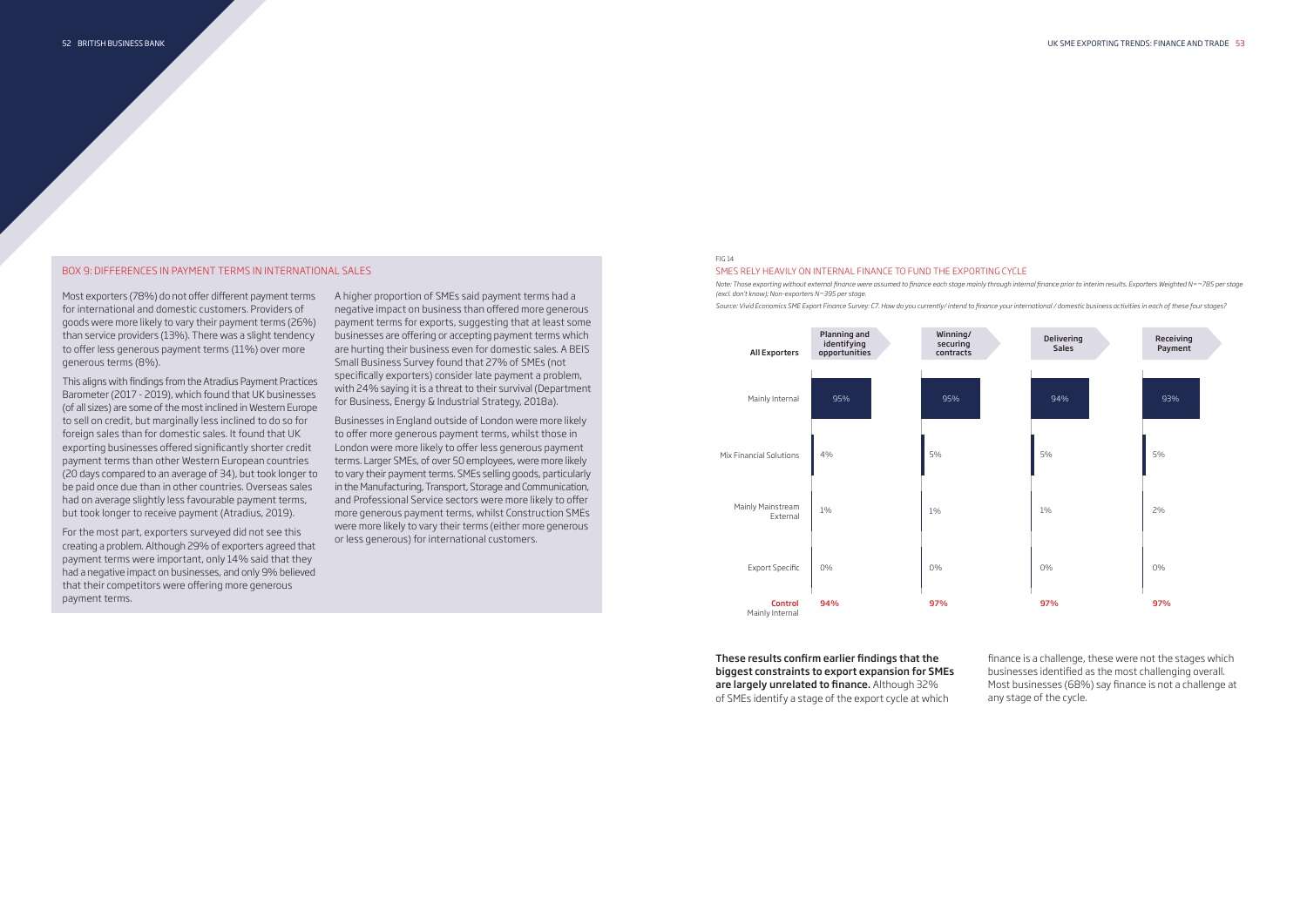The evidence from our survey shows that SMEs do not typically take a different view to financing their exports compared to their overall business. Only 21% of businesses take or plan to take a different approach to financing their exports, whilst only 6% felt better access to finance could help them overcome the challenges in the export cycle and increase their revenues. As discussed in Section 7.3.3, no SMEs raise it unprompted as a barrier to expanding international sales. This aligns with findings from the SME FM, which found only 0.2% of all SMEs had a financing need over the past 12 months to support international expansion (BVA BDRC, 2019a). Finance is less of a challenge for SMEs than implied by previous work undertaken by the British Chamber of Commerce which found that: '60% of UK firms on the cusp of exporting [stated] that securing the right funding was a key consideration in deciding if, when and where they would export to' (British Chambers of Commerce, 2015). A previous BCC survey, however, found only around 1% of businesses cite difficulties in accessing trade finance / credit insurance as the reason they have not exported (British Chambers of Commerce, 2014). Internal research commissioned by the British Business Bank conclude that access to finance is not a barrier, but that it was a potential swing factor in deciding to export (Oliver Wyman, 2015).

#### The SME Export Finance Survey provides some indications that only a small minority of exporters may have an outstanding need for external finance.

For the large majority of exporters who do not use external finance, they either believe that they do not need external finance, or that they have sufficient cash reserves (84%). Only 16% of exporters had a need that they didn't act upon, either because they didn't want to take on additional debt or risk (4%), it was too expensive (2%), or because it was too complicated; unfavourable terms and conditions; it takes too long to get a decision; they did not expect to

get a favourable decision; or they don't trust financial institutions (respectively 1%).<sup>11</sup> A lower percentage of exporting SMEs felt that better access to finance could help them to increase their revenues by mitigating the challenges they face at one or more stages of the export cycle (6%).

The gap between those who use finance specifically for exports and those who use external finance in general suggests that the majority of businesses who use external finance do so as a 'core' funding source to support general business activity and investment, but not to facilitate specific (export) sales opportunities. This is consistent with findings from SME FM, which show that, whilst 46% of businesses use some form of external finance, the majority of this is in the form of core products (overdrafts, credit cards and loans) and leasing or hire-purchase (BVA BDRC, 2019a).

The evidence shows that supporting SMEs to establish and grow is more important than providing them with better access to finance specifically to support their exports. SMEs are reluctant to take on additional external finance, even if it means accepting a slower growth rate. Yet growth is the key to exporting: exporting SMEs tend to have higher revenues and a longer history than nonexporters. Supporting SMEs to grow therefore appears to be the best way of growing SME exports. As SMEs are established, some of them will naturally operate in international markets. For others, the more they grow and the longer they survive, the more likely they are to come across the opportunities which prompt them to begin exporting reactively.

The SME Export Finance Survey finds that access to external finance does not directly impact the ability of SMEs to accept international opportunities. For most businesses, their ability to take on a new international opportunity is either not dependent on finance (54%) or would depend on their ability to finance it internally (36%). Only 11% of businesses would rely on external finance, either from existing sources (4%) or if it meant applying for additional external finance (7%). The results, however, assume that an opportunity can be identified and a contract secured, and so do not consider the stages of the cycle where SMEs face the greatest challenges.

For the 32% of exporters who identified a stage where finance presented a challenge, over half (57%, or 18% of all exporters) felt that access to additional finance would have at least a modest impact in reducing these challenges. The impacts were expected to be strongest in addressing the challenges associated with Receiving Payment (66%), but least effective in addressing the financial challenges associated with Planning and Identifying Opportunities (47%). There is a negative correlation between the stages of the cycle that SMEs report the biggest overall challenges and the stages where additional finance would have a positive impact. For the 18% of exporting SMEs who felt that better access to finance would have at least a moderate impact on reducing the financial challenges faced along the export cycle, just over one-third (38%, or 6% of SME exporters) felt it would have at least a marginal impact on revenues.

Few businesses identify access to finance as a barrier to exporting without prompting, and only 6% of exporting SMEs self-reporting that having additional access to finance would have a positive impact on their international sales revenues. Extrapolating to the whole economy suggests that around 30,000 SMEs in the UK could increase their international revenues with additional access to finance. However, this depends on SMEs being willing to take on the additional finance and associated risks. The SME Export Finance Survey shows that many SMEs are not willing to take on this risk, which explains the gap between our estimate of 30,000 SMEs that could expand international revenues with additional access to finance, and the SME FM based estimate of 11,000 SMEs that have needed finance to fund an international expansion in the past 12 months.

Together, these results suggest that there is a limited role for better access to finance to stimulate additional exporting activity. The results rely on SME self-reporting and SMEs may not be fully aware of the potential impact on their business. Access to finance may be a constraint on overall growth, but the majority of SMEs' perceptions do not point to unique characteristics of international sales which call for additional, specialist finance.

# 8.5 IS THERE A FINANCE GAP FOR EXPORTS?

# 8.6 IMPACT OF EXTERNAL FINANCE ON EXPORTS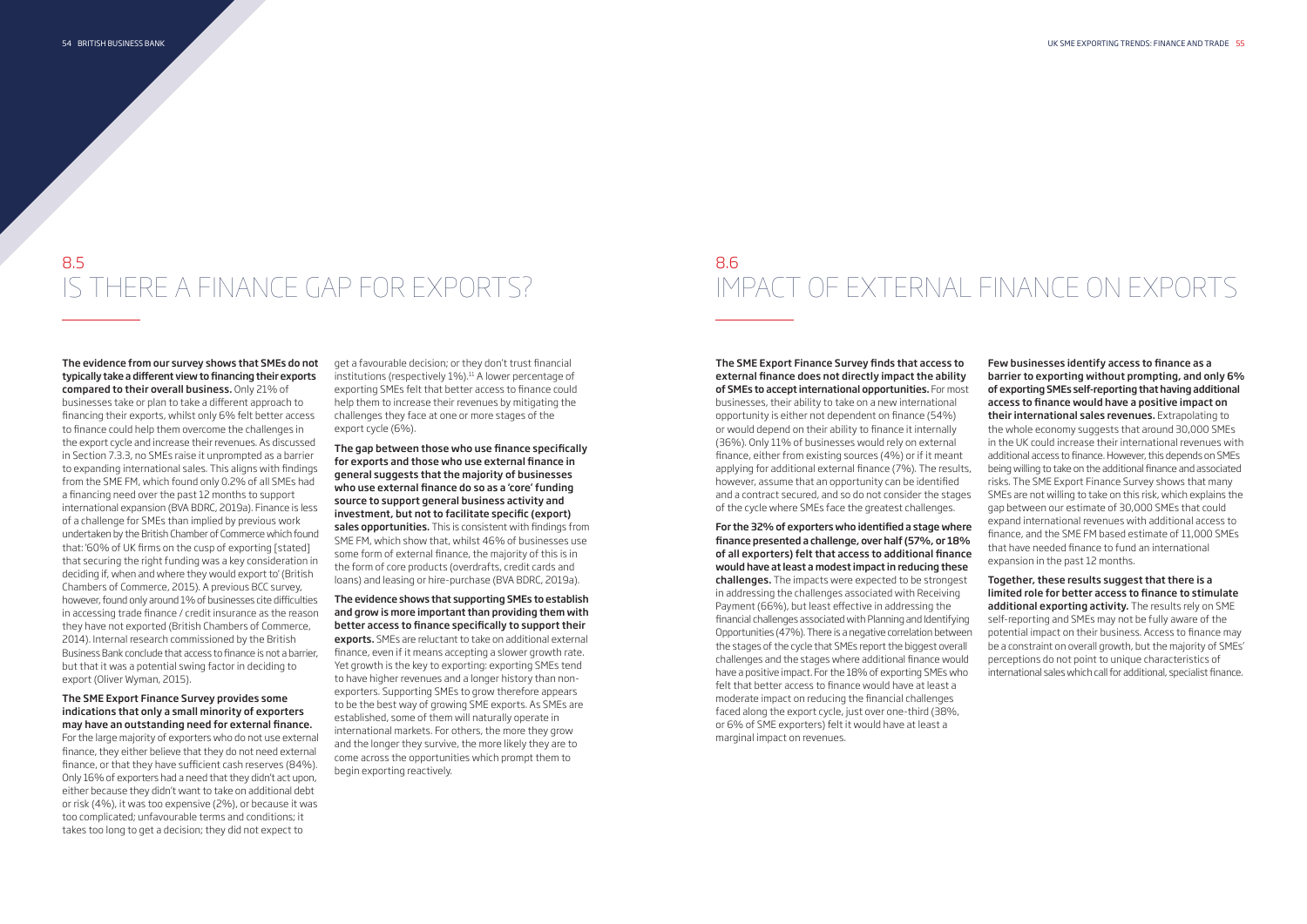Awareness of finance products designed specifically to support exporting has been highlighted as a concern for SMEs since before the 2015 Cole Commission (Cole, 2015). According to WTO estimates, 80-90% of world trade relies on trade finance (World Trade Organization, n.d.). The SME Export Finance Survey asked SMEs about their awareness, consideration, application and use of different financial services designed to support exports. The survey found that awareness was highest amongst exporting SMEs for services designed to mitigate the risks of non-payment (51%), lower for services designed to mitigate foreign currency risks (44%), and lowest for products designed to increase cash flow (42%). These are higher than the results of earlier surveys, such as a 2013 BMG Research Survey which found that 31% of SMEs were aware of export finance schemes, suggesting that some progress may have been made via various initiatives, both private sector and government sponsored, on raising awareness of finance options amongst SMEs.

Despite increasing awareness, uptake remains low. The SME Export Finance Survey found that only between 7% (for working capital) and 12% (for foreign exchange) of exporting SMEs had considered using export finance products.

4% of exporting SMEs currently using products to mitigate against foreign currency risks, 2% using products to mitigate the risks of non-payment for exports, and only 1% had ever used export finance to support cash flow (with none using them currently). Overall 6% of exporting SMEs had ever held an export finance product.

Of the SMEs who have applied for export finance products, most turned to existing finance providers. For 39% of applicants, this meant their main bank, whilst 37% of applicants used another existing finance provider. For those considering export finance in the future, 48% would be most likely to apply to their main bank. Yet traditional bank relationships may not be the best solution for SMEs. Previous research has suggested the application process for export finance products is too costly in the UK, but the SME Export Finance Survey found that most SMEs were satisfied with the application process (70%), with only 13% reporting they were dissatisfied.

Foreign exchange rate fluctuations can be a significant burden on SMEs. The Federation of Small Businesses 2016 survey found that foreign exchange risks were the biggest challenge to SME exporters (Federation of Small Businesses, 2016). Bibby Financial Services' recent Trading Places Report highlights that 67% of UK SME exporters have experienced negative Foreign Exchange fluctuations averaging £70,000 over the previous 12 months (Bibby Financial Services, 2017). Despite this, only 6% of SMEs would consider using products which reduced their exposure to foreign currency risks.

#### BOX 10: KEY FINDINGS ON AWARENESS

# CHAPTER 9: WHAT IS THE AWARENESS AND USE OF EXPORT FINANCE AMONGST EXPORTERS?

Most users of export finance products did not report an impact on revenues (63%). Only 31% reported at least a marginal impact on revenues (with the majority of these reporting less than a 25% increase in revenues). These numbers imply that only 2% of exporting SMEs are currently benefiting from (mostly modest) increases in export revenues thanks to export finance products, and that only marginal export gains could be achieved through more systematic use of specialist export finance products by SMEs.

Most exporting SMEs would not consider using export finance products in the next 12 months because they either do not need it or have sufficient cash reserves. Only 8% were likely to consider using products which reduced the risks of non-payment, and 9% would consider those which increased their cash flow (in addition to the 6% who would consider them for managing foreign exchange risks). SMEs who were considering export finance products either did not expect it to impact their revenues (56%) or expected only a marginal increase in revenues – of less than 25% - as a result (27%), with 16% expecting a bigger benefit. The results point to a limited, but for some businesses important role for specialist financial products supporting growth in SME exports.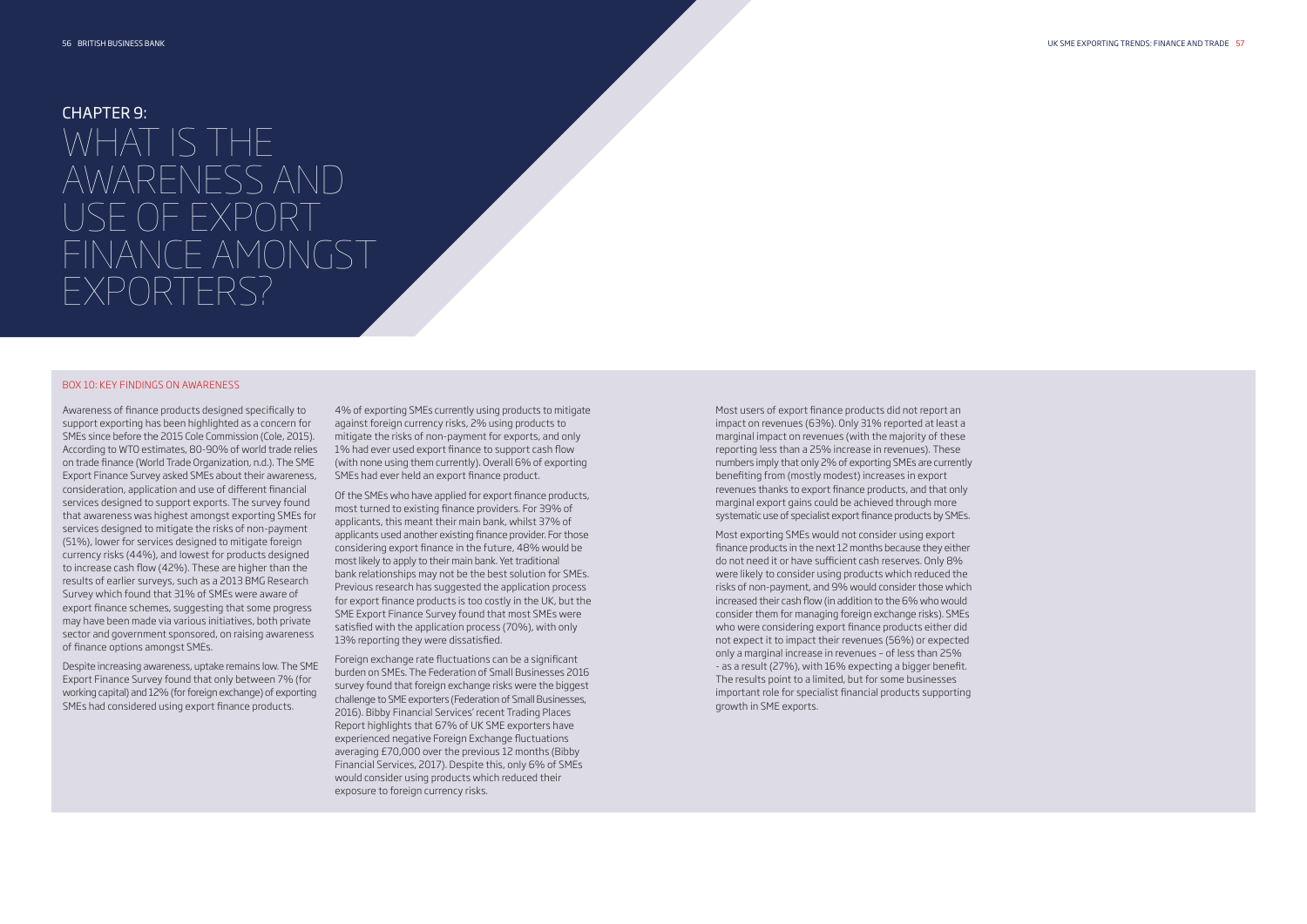According to WTO estimates, 80-90% of world trade relies on trade finance (World Trade Organization, n.d.). Trade finance takes the form of either open account trade finance or bank intermediated trade finance. Because of intense competition in export markets, foreign buyers often press exporters for open account terms, and it is now estimated that 80% of world trade is conducted on an open account basis. Traditional trade finance, including such instruments as letters of credit, loans, and loan guarantees from national export agencies, covers only about 10% of merchandise trade (International Chamber of Commerce, 2018; Lynch, n.d.)

Open account trade, where goods are shipped in advance of payment, is essentially a form of inter-firm trade credit between importers and exporters. This option is advantageous to the importer in terms of cash flow and cost, but it is consequently a risky option for an exporter. The 2017 International Chamber of Commerce (ICC) Banking Commission's Trade Register Report states that 'there has been a clear and decisive global shift to trade on open account terms' (International Chamber of Commerce, 2018). From the SME perspective, while open

account transactions can incur lower costs, require less processing time, and improve the competitiveness of bids (Lynch, n.d.), they also create significant pressures on working capital, as payment terms are often as much as 120 days because the SME is usually at the end of a supply chain and therefore gets paid with considerable delay, with the additional risk of non-payment. SMEs' access to trade finance remains limited because they often lack collateral, a documented history of past transactions, and an understanding of available finance alternatives (International Chamber of Commerce, 2018; Lynch, n.d.).

> exports. The SME Export Finance Survey asked SMEs about their awareness, consideration, application and use of different financial services designed to support exports. The survey found that awareness was highest amongst exporting SMEs for services designed to mitigate the risks of non-payment (51%), lower for services designed to mitigate foreign currency risks (44%), and lowest for

Bank intermediated trade finance can be separated into two types: the traditional letter of credit or loans and working capital. Of these, loans and working capital are by far the most important and arguably most suited to the needs of small businesses, not least because of their role in global supply chains. Other mechanisms that are increasing in importance include receivables (or contract) based finance and invoice finance – both of which are appropriate for SMEs.

#### Awareness of finance products designed specifically to support exporting has been highlighted as a concern for SMEs since before the 2015 Cole Commission.

A 2013 report found that, despite great feedback from users, UKTI (DIT's predecessor) products were not widely known amongst SMEs (House of Lords Select Committtee on Small and Medium Sized Enterprises, 2013). The Cole Commission recognised that the export finance market was complex and difficult to navigate and identified a need for off-the-shelf products aimed at medium sized businesses (Cole, 2015). This has contributed to a lack of awareness amongst SMEs. Civitas concludes that SMEs often do not have the financial expertise to keep abreast of the latest financial products, including those offered or supported by UKEF and the British Business Bank. Online resources for export finance in UK are dispersed and difficult to understand in aggregate (Civitas, 2017). Historic surveys have assessed SME awareness of specialist export finance products: analysis of a 2013 BMG Research Survey found that 31% of SMEs were aware of export finance schemes, but only 14% knew who to approach (Oliver Wyman, 2015). Stakeholders agreed that SMEs – particularly those outside of London – were generally unaware of the products available, and tended to use less efficient general financial products.

#### There is reasonable awareness amongst exporting SMEs of specific financial services designed to support

products designed to increase cash flow (42%). These are higher than the results of earlier surveys. The SME Export Finance Survey found that only between 7% (for working capital to increase cash flow) and 12% (for managing foreign exchange) of exporting SMEs had considered using export finance products.

Despite increasing awareness, uptake remains low. SME FM found 1% of SMEs had used invoice finance (BVA BDRC, 2019a). A 2015 Oliver Wyman SME Survey estimated that 14% of SME exporters used trade finance (2% of all SMEs), with just 130 SMEs served by UKEF finance products in 2014 (Oliver Wyman, 2015). The SME Export Finance Survey found that 4% of exporting SMEs were using products to support them mitigate foreign currency risks, 2% were using products to mitigate the risks of non-payment for exports, and only 1% of SMEs had ever used export finance to support cash flow (with none using them currently). Overall, 6% of exporting SMEs had held any of the products. One stakeholder suggested SMEs may be discouraged from trade finance because it remained largely a paper-based solution.

# 9.1 GLOBAL EXPERIENCE WITH TRADE FINANCE

## 9.2 UK SME AWARENESS AND USE OF EXPORT FINANCE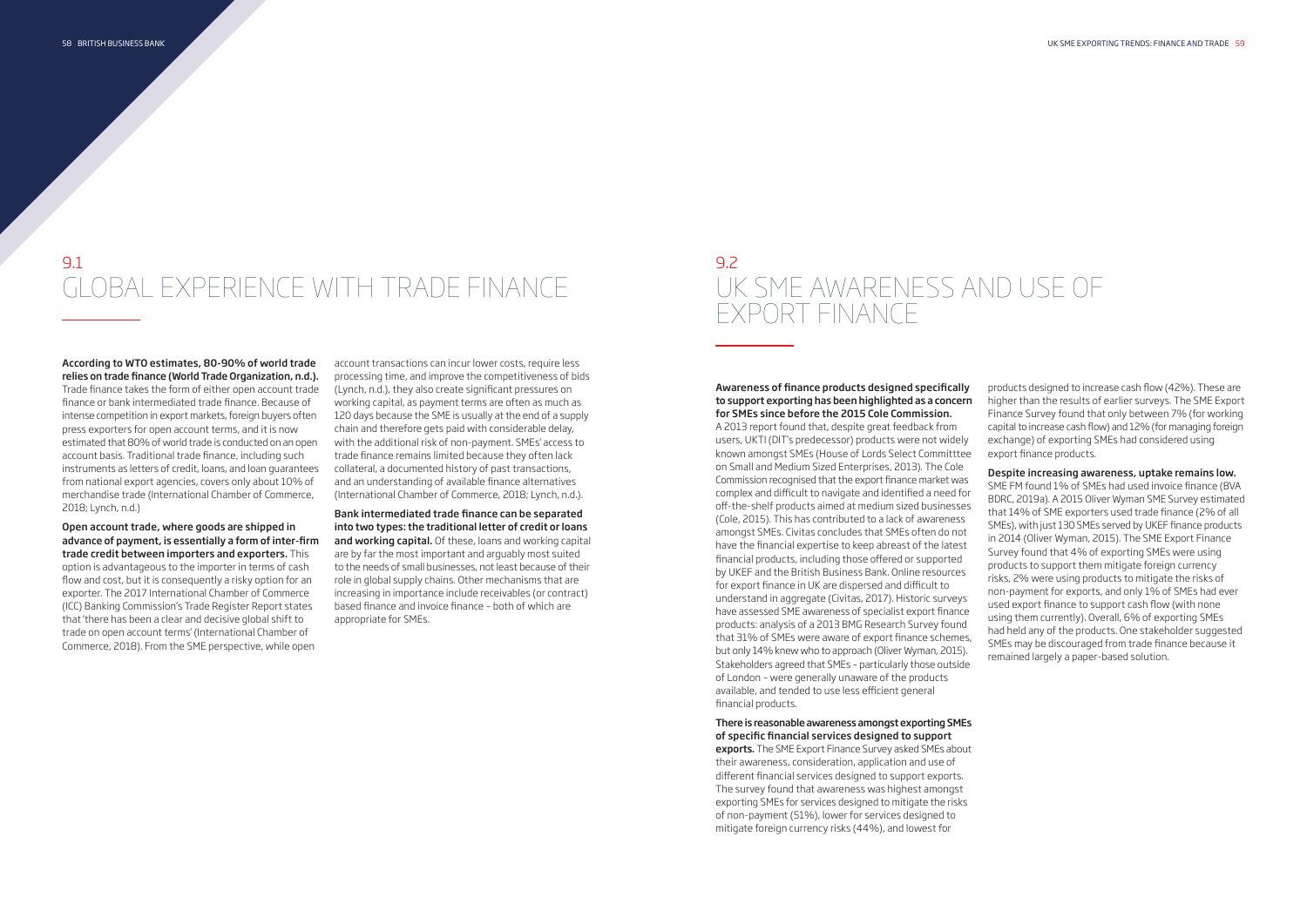SMEs which had used export finance products tended to be larger, have a higher turnover, and export goods. Whilst 33% of the SME Export Finance Survey sample had at least 2 employees, this rose to 59% amongst those who had used specific export finance products. 49% had a turnover of at least £500,000 (compared to 24% of the total exporting sample), and 60% exported goods (compared to 33% of the overall sample). 78% of SMEs used just one type of product, whilst 22% used multiple types of product.

### SMEs turn to existing providers when applying for

export finance products. For 39% this meant their main bank, and another 37% used another existing provider. For those considering export finance in the future, 48% would be most likely to apply to their main banks (48%). This is lower than for general external finance, with 62% of general external finance application made to the main bank (BVA BDRC, 2019a). In 2015, internal research commissioned by the British Business Bank estimated that 80% of trade finance products were held at the SMEs primary bank. Only 17% used a new provider and 4% used a finance platform (Oliver Wyman, 2015). Yet traditional bank relationships may not be the best solution for SMEs: BExA report that SMEs struggle to access finance through traditional bank relationships (British Exporters Association, 2018), echoing previous findings that banks are slow to offer support to SMEs: even for small projects, applications need to go through a long chain of command and local bank managers retain very little decisional power (House of Lords Select Committtee on Small and Medium Sized Enterprises, 2013).

Previous research has suggested the application process for export finance products is too costly in the UK. Internal research commissioned by the British Business Bank and conducted by Oliver Wyman in 2015 found that UK export finance programmes were fragmented across multiple agencies, and are harder to access than similar programmes in other countries. There was an effective deal size threshold of £50,000-100,000 for accessing existing export finance programmes in the UK (driven by Anti Money Laundering and Know Your Client compliance costs), and the average contract value was 500% of that of other export credit agencies. UKEF products required 200-300% more paperwork than Swedish and Danish Export Credit Agencies and required the review of individual transactions (Oliver Wyman, 2015). Since this research was conducted UKEF no longer reviews all transactions internally and have revised their application processes. The SME Export Finance Survey found that most SMEs were satisfied with the application process (90%), with only 13% reporting they were dissatisfied.

FIGURE 15

#### FEW EXPORTERS CONSIDER USING EXPORT FINANCE, AND VERY FEW ACTUALLY APPLY

*Note: Weighted N=306; Non-exporters Weighted N=398*

*Source: Vivid Economics SME Export Finance Survey: D1. There are financial products and services available specifically to support businesses who sell internationally. I'm going to*  read out the financial products and services that are available. For each, please let me know whether you have heard of this type of product/ service before this survey. D2. For each *product you are aware of can you tell me if....* 

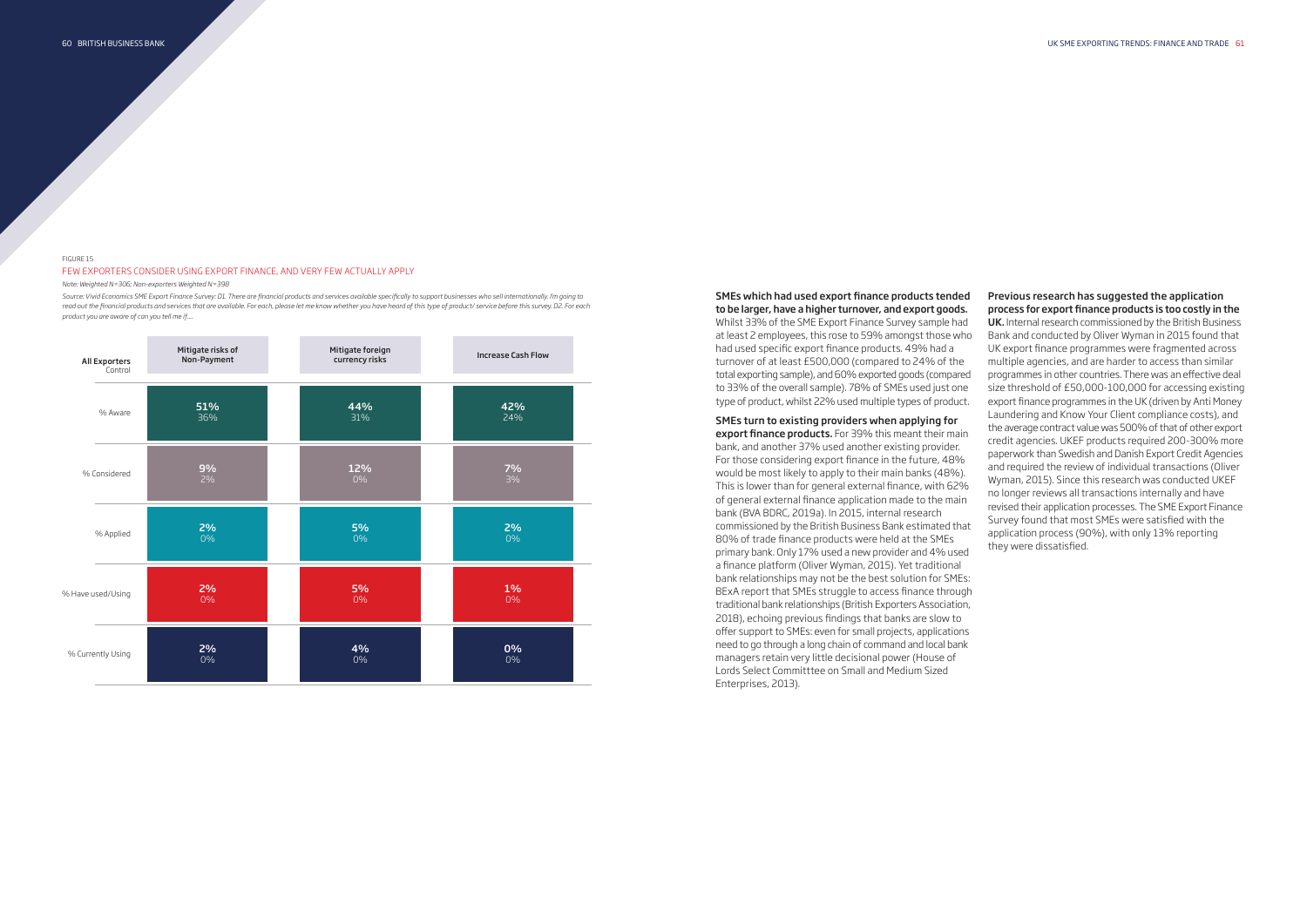Most users of export finance products did not report an impact on revenues (63%). Only 31% reported at least a marginal impact on revenues (with the majority of these reporting less than a 25% increase in revenues). These numbers imply that only 2% of exporting SMEs (around 9,000) are currently benefiting from (mostly modest) increases in export revenues thanks to export finance products, and that only marginal export gains could be achieved through more systematic use of specialist export finance products by SMEs.

Foreign exchange rate fluctuations can be a significant **burden on SMEs.** The FSB 2016 survey found that foreign exchange risks were the biggest challenge to SME exporters (Federation of Small Businesses, 2016). Bibby Financial Services' recent Trading Places Report highlights that 67% of UK SME exporters have experienced negative Foreign Exchange fluctuations averaging £70,000 in the previous 12 months (Bibby Financial Services, 2017). According to Civitas, foreign buyers are increasing trading in local currencies to reduce their risk exposure to foreign exchange fluctuations, transferring risk to UK firms (Civitas, 2017). Despite this, only 6% of SMEs would consider using products which reduced their exposure to foreign currency risks.

Most exporting SMEs would not consider using export finance products in the next 12 months because they either do not need it or have sufficient cash reserves. Only 8% were likely to consider using products which reduced the risks of non-payment, and 9% would consider those which increased their cash flow (in addition to the 6% who would consider them for managing foreign exchange risks). This mirrors findings by Oliver Wyman, who also found that smaller companies were less likely to use insurance to manage risks (Oliver Wyman, 2015), although for some SMEs currently exporting this may be because they transition in and out of exporting each year. Those who were most likely to consider using export finance products had large turnovers (typically of over £1 million) and were more likely to be based in London, in the manufacturing,

wholesale/retail, and transport, storage and communications sectors (which have a higher tendency to export). The main reasons for considering export finance products were to provide additional working capital (47% of those who would consider using export finance products) and insurance against non-payment (31%). SMEs who were considering export finance products either did not expect it to impact their revenues (56%) or expected only a marginal increase in revenues – of less than 25% – as a result (27%), with 16% expecting a bigger benefit.

- Larger SMEs (with at least 11 employees) are more likely to consider using export finance products.
- Those with very small (below £75,000) or very large (above £10 million) revenues were least likely to consider using export finance products.
- SMEs in the Manufacturing; Wholesale and Retail; Hotels and Restaurants; and Transport, Storage and Communications sectors were more likely to consider using export finance products, but those in Business Services were less likely to.
- SMEs in London, Wales and Northern Ireland were more likely to consider using export finance products, but those in Scotland were less likely.
- Businesses were more likely to consider using export finance products if they had previously considered using export finance products which provided working capital or mitigated the risks of non-payment. However, those who had previously considered, but not ultimately used products to mitigate foreign currency risks were less likely to consider export finance products in the future.

# 9.3 IMPACT OF USING EXPORT FINANCE ON SMES

Few SME exporters have signed up to open banking. The vast majority (79%) of exporters had not heard of open banking. Only 2% of SME exporters, and 1% of domestically orientated SMEs, had already signed up.

#### BOX 11: SME AWARENESS OF OPEN BANKING

#### FIGURE 16

#### EXPORT FINANCE IS USED TO PROVIDE WORKING CAPITAL OR REDUCE THE RISKS OF NON-PAYMENT *Note: Weighted N = 104*

*Source: Vivid Economics SME Export Finance Survey: D16. You mentioned that you would consider one or more of these products / services in the next 12 months. What key benefits do you think it could provide your business?*

To provide additional working capital to help with day to day cash flow

To provide insurance against non-payment of our customer invoices

To fund a specific international opportunity

To provide insurance against fluctuations in the exchange rate

To provide your buyer with a guarantee/contract bond

To help identify new international opportunities

Other incl. don't know



#### FIGURE 17

#### MOST SMES DO NOT CONSIDER USING EXPORT FINANCE BECAUSE THEY DON'T NEED IT OR HAVE SUFFICIENT CASH RESERVES *Note: Unprompted. Weighted N = 763*

*Source: Vivid Economics SME Export Finance Survey: D15. You mentioned that it is unlikely you will consider one or more of these products / services in the next 12 months. Why is this?*

The business has built up sufficient cash reserves Don't think it's needed - have other general finance options available Not needed - our goods/services are paid for in advance We are happy with out current financial arrangements Don't want to take on any additional debt/risk We already have checks/solutions in place e.g. checking clients ability to pay Not needed - International sales are a small part of the business Think it is unlikely we would get offered the funding/facilities It is too expensive 6% 5% 4% 3% 3%

Not needed - Payment in Sterling so no exchange rate risk

Other



3%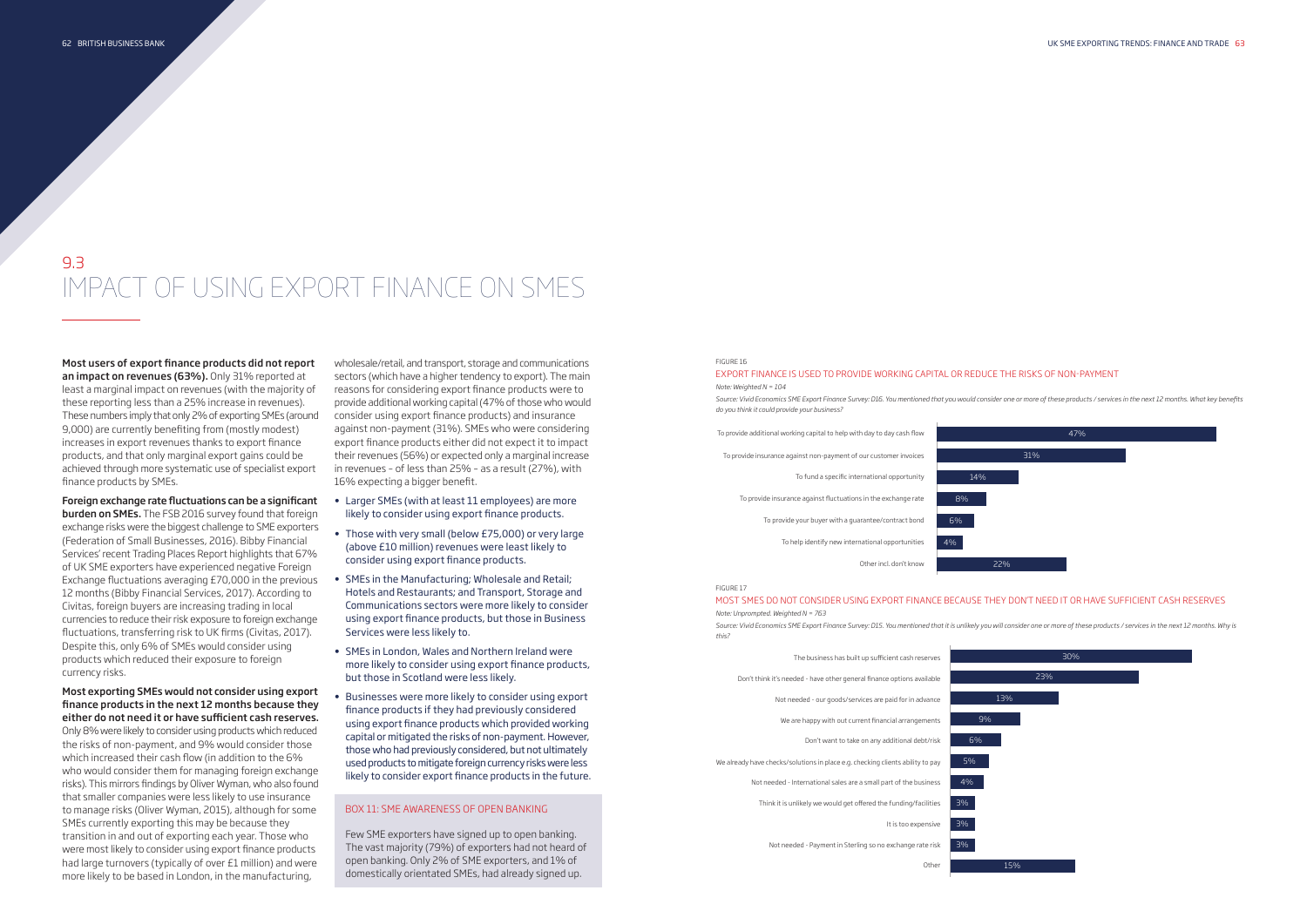# APPENDICES

#### 1.1 APPENDIX 1. SME EXPORT FINANCE SURVEY

#### 1.1.1 SURVEY OBJECTIVES AND SAMPLE SOURCE

The objectives of the SME Export Finance survey included identifying exporter behaviour, attitudes and needs in comparison to a control group of non-exporting (UK domestic) firms. Survey questions in the SME Export Finance survey were designed to build on existing data available from the SME Finance Monitor.1

Firms that previously participated in the SME Finance Monitor and agreed to be re-contacted for future interviews made up the potential sample pool for the SME Export Finance survey. This potential sample pool included 4,439 firms that have previously indicated that they actively exported or planned to export in the SME FM survey in 2018, 2017 or 2016. The potential sample pool for control group firms included 12,493 firms that agreed to be re-contacted across the same survey years.

#### 1.1.2 SAMPLE QUOTAS

The SME Export Finance survey aimed to interview 800 exporters (including firms planning to export in the next 12 months) and 300 control group firms. Throughout the delivery of the SME Export Finance survey, the sample profile was monitored to ensure a reasonable sample of SMEs nationally across regional, sectoral and SME size categories.

During the field research period, survey results were reported on a weekly basis and firm targeting was adjusted to ensure a sufficiently representative sample across characteristics include size of firm and region. Firms with more than 50 employees were targeted after initial results demonstrated a higher uptake of export finance products amongst these firms. Firms from Wales, Scotland and Northern Ireland were also targeted in order to provide a statistically significant sample from these regions. All results were calibrated to a representative sample for the UK population of SMEs using weightings, as described below.

The survey sought to understand the differences in the attitudes, experiences and challenges faced by firms which used external finance to support their exports. For this reason, separate 'quotas' were defined for those SMEs who had indicated in the SME Finance Monitor survey that they used external finance and those which did not.

Each survey respondent was classified into one of four export quotas:

- Export Quota 1 firms that have exported in the last 12 months without external finance are assigned to this category
- Export Quota 2 firms that have exported in the last 12 months and use external finance (including export finance products) to support their international sales are assigned to this category
- Export Quota 3 firms that have not exported in the last 12 months but plan to do so in the next 12 months are assigned to this category

The quotas presented in Figure 1 reflect some shifts from initial classifications of firms based on SME FM responses, as shown in Figure 2. Specifically, 21% of those firms that indicated they were exporting or plan to export in a previous SME FM survey responded that they did not currently or plan to export in the next 12 months. 18% of those firms

• Export Quota 4 – firms that have not exported in the last 12 months and do not plan to do so in the next 12 months are assigned to this category, the control group

The resulting sample included 800 exporting firms and 398 control group firms, divided across export quota categories as shown in Figure 1.

#### FIGURE 1

#### ADJUSTED SME EXPORT SURVEY SAMPLE

*Source: Vivid Economics*

#### FIGURE 2

BREAKDOWN BY SME EXPORT FINANCE SURVEY SUBSAMPLE ACROSS EXPORT QUOTAS *Source: Vivid Economics*

|                        | <b>Exporters, No Finance</b> | <b>Exporters, Finar</b> |  |
|------------------------|------------------------------|-------------------------|--|
| Unweighted Sample Size | 595                          | 99                      |  |
| % Exporters            | 74%                          | 12%                     |  |







included in the control sample pool previous stating that they did not export or plan to export now do so. This shift indicates that exporting behaviour shifts over time for UK SMEs.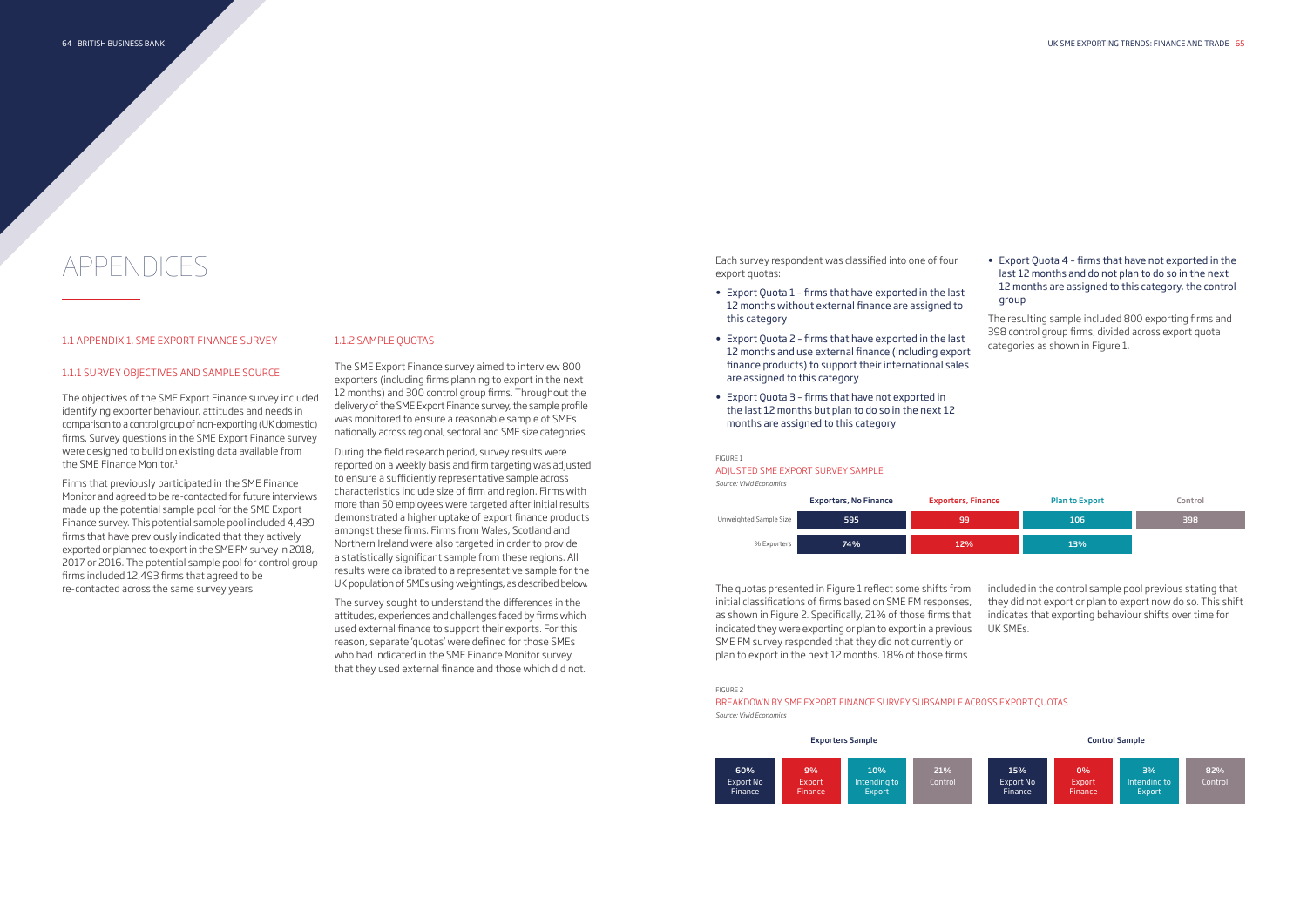- A section on the 'exporting journey' which included questions on what steps firms take to become exporters, including sources of advice and information and how businesses finance export activities across stages of making an international sale. This section also asked businesses about the impact or expected impacts of external finance on their international revenues.
- A section on export finance products, testing specific awareness, use and interest in different export finance products available to firms making international sales. This section also included questions about why firms did not use these products and the impact or anticipated impacts of using export finance products.

Results from these questions were collected and reported alongside each respondent's responses to the SME FM survey, allowing for comparison of responses to a wider set of questions without extending the length of the survey. These results were then weighted to the national SME population to provide a picture of exporting businesses across the UK.

### 1.1.3 SURVEY QUESTIONNAIRE

#### WHICH OF THE FOLLOWING FORMS OF EXTERNAL FINANCE DOES THE BUSINESS CURRENTLY USE?

The survey questionnaire was designed to complement existing data for respondents available from their prior SME FM responses. A draft survey was prepared by Vivid Economics, structured to provide general information about the business and their exporting behaviour, before probing their use of finance and specialist export finance products to support their international sales. Questions were designed to provide comparability between the SME Export Finance survey and similar surveys previously undertaken. Stakeholder interviews were held with members of the steering group (comprising of the British Business Bank, UK Export Finance, Department for International Trade and the Department for Business, Energy and Industrial Strategy) to capture objectives and hypotheses to explore through the survey questionnaire. A draft survey was shared with the steering group and revised following feedback from all stakeholders. Minor changes were made to the survey following a pilot of 30 SMEs and at an interim review of results.

### SECTIONS OF THE SURVEY INCLUDED:

- An initial screening section to confirm that respondents were eligible for the survey (i.e. that the business was a for-profit business majority held in the UK with 250 or less employees) and to establish the 'export quota' category for the business (e.g. exporting with external finance, exporting without external finance, planning to export in the next 12 months or not exporting)
- A section exploring what role exporting played in the business – this included questions around what the business exported (or planned to), where it exported its products and its attitudes towards exporting

#### 1.1.4 EXPORTING WITH FINANCE

The results of the survey also revealed significant inconsistencies amongst exporters in their answers around their use of external finance. The targets for this quota were based on their response to Q15 of the SME Finance Monitor survey, which asks:

- Bank Overdraft
- Bank Loan
- Commercial mortgage
- Grants
- Loans from directors or friends and family
- Equity from directors or friends and family
- Equity from other third parties such as business angels or Venture Capital funds
- Leasing or hire purchase or vehicle finance
- Credit cards
- Export/import finance eg doc credits
- Finance through crowd funding or peer to peer lending
- Invoice finance; factoring and invoice discounting an ongoing finance facility against your whole turnover
- Asset based lending an ongoing finance facility provided against debts and other assets such as stock, work in progress, plant and machinery etc
- Selective or single invoice finance occasional finance provided against individual invoices
- Any other loan

Businesses which answered yes to any of the above were initially tagged as using external finance, with 46% of current exporters reporting that they currently used some form of external finance according to the SME Finance Monitor. This reduces to 34% when focusing on 'mainstream' external finance products (excluding leasing / hire vehicle finance, commercial mortgage, grants, loans / equity from directors or friends / family).

### THE EXPORT FINANCE SURVEY USED THE FOLLOWING QUESTIONS TO CONFIRM QUOTAS:

#### A11: Has your business ever sold any goods or services outside the UK? This includes sales to the Republic of Ireland.

- 1. Yes in the last 12 months
- 2. Yes between 1 3 years ago
- 3. Yes more than 3 years ago
- 4. No
- 97. Don't know
- 98. Refused

#### A12: Thinking specifically about your activities, which involve international sales, how do you currently finance them?

- 1. With internal finance e.g. cash reserves from within the business or Directors loans or loans from family / friends
- 2. With external finance e.g. loans from financial institutions, credit cards, specific products to support international sales, overdraft, working capital finance
- 3. A mixture of internal and external finance

#### 97. Don't know

Of those who have exported in the last 12 months, only 8% use either external finance or a mixture of internal and external finance to finance their international sales.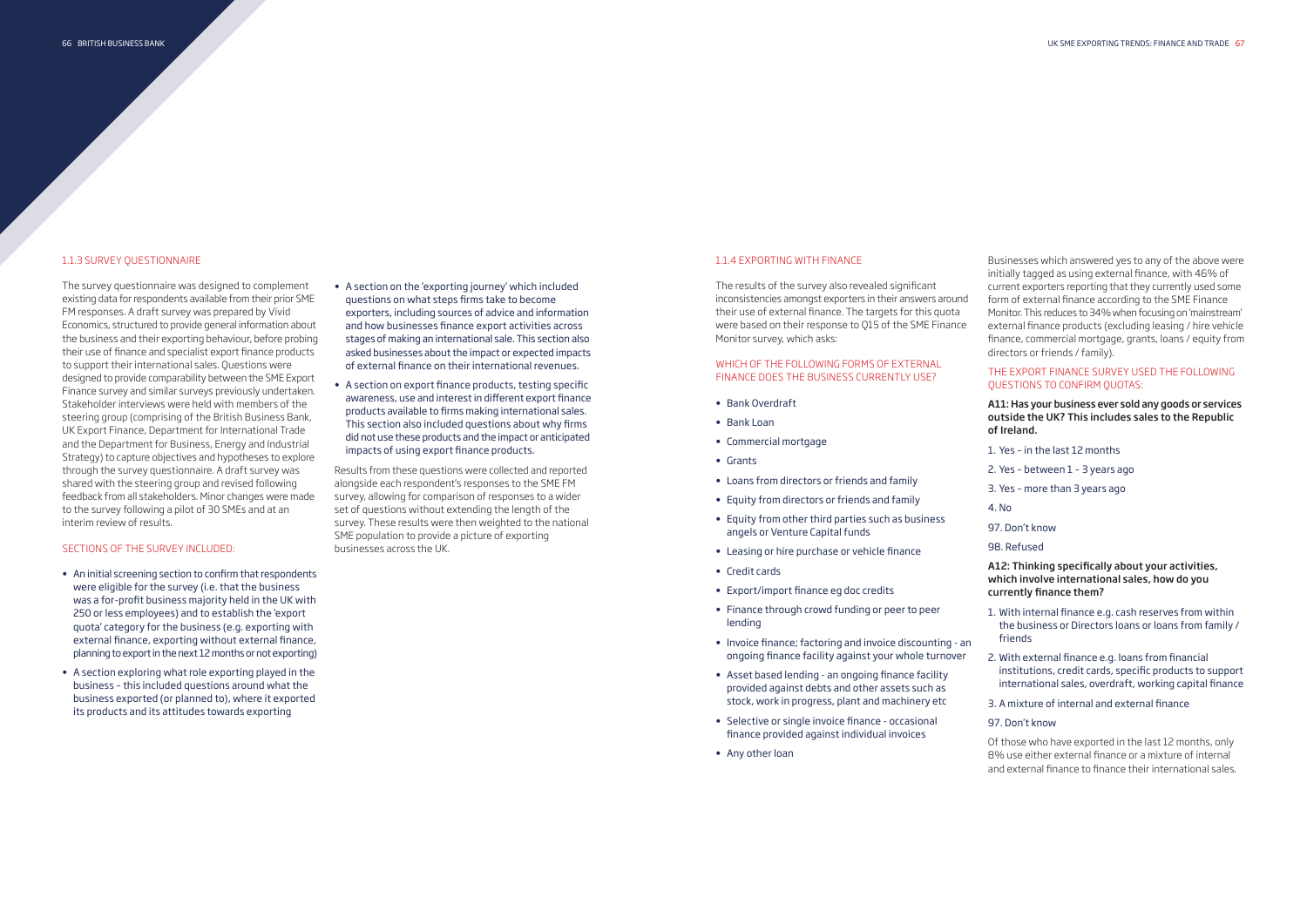Compared to the export quotas set out in section 1.1.2, Export Quotas 1, 2 and 3 were weighted using SME FM 2018 Q4 profile of exporters and firms planning to export. Export Quota 4 responses were weighted in line with BEIS 2016 national industry statistics.

The following tables shows the unweighted sample, the target population and the sample after it had been weighted separately for the exporters and the control group. Note for the weighting by industry sector and number of employees the control group categories reflect the categories used in the SME FM weighting; however due to small sample sizes for the exporters by industry sector for businesses with one employee these were weighted as 1-10 employees. A further check was done to ensure that no single respondent contributed disproportionally to the results.<sup>2</sup>

The weights were calibrated so that the weighted sample reflected the target population by industry sector (as specified in the SME Finance Monitor), employee size and UK region. A further adjustment was also made by employee size to reflect the weighting process undertaken in the SME Finance Monitor and reflect the significant share of the SME population made up of single employee firms. In order to preserve statistical robustness of the responses, separate weights were applied for 1) sector and size of firm and 2) region of firm. This approach is in line with the weighting methodology used in the SME FM survey and the results of these calculations are shown in Tables 1 and 2.

#### 1.1.5 SURVEY IMPLEMENTATION

The survey was conducted by BVA-BDRC during July and August 2019, using a computer-assisted telephone interviewing (CATI) approach.

### 1.1.6 WEIGHTING RESULTS TO MATCH THE POPULATION

The aim of weighting the data is to adjust for any sampling bias that may have occurred during the fieldwork, for example to capture views of businesses with a larger number of employees (51+) or located in Wales, Scotland or Northern Ireland. However, when weighting the data a reliable source of the population data needs to be available to ensure that the final weighted data is truly representative of the population. As the sample contains exporters and a non-exporting control group, separate weights were applied to each using the following sources for the population estimates:

- Non-exporting Control Group: Department for Business, Energy and Industrial Strategy 2016 industry figures as used in the weighting of the SME Finance Monitor
- Exporters: SME Finance Monitor 2018 Quarter 4 weighted distribution of exporters, including those who plan to export

The discrepancy between the results from the SME Finance Monitor (34% of current exporters using external finance) and the Export Finance Survey (8% of current exporters financing international sales using external finance) can be explained either by:

- SMEs taking a different approach to domestic and international sales; or
- SMEs use external finance for core activities, rather than to finance specific sales.

It should also be noted that those SMEs which reported using external finance to support international sales were only marginally more likely to have access to mainstream external finance in the SME Finance Monitor (38% compared to 34% across all exporters).

Interpretations of differences between Quota 1 and Quota 2 must be made cautiously. A significant minority (33%) of exporters who reported in the Export Finance Survey that they do not use external finance to support international sales previously reported (i.e. in response to an earlier SME Finance Monitor questionnaire) using external finance, whilst the majority (62%) of exporters who use external finance to support international sales previously reported not using external finance at all. This effect may reflect the fact that respondent firms had not been previously asked to consider whether external finance was used to support international sales separate from overall business activities. The relatively small overall share of exporters who reported using external finance to support their international sales in the Export Finance Survey should also be kept in mind when interpreting these trends.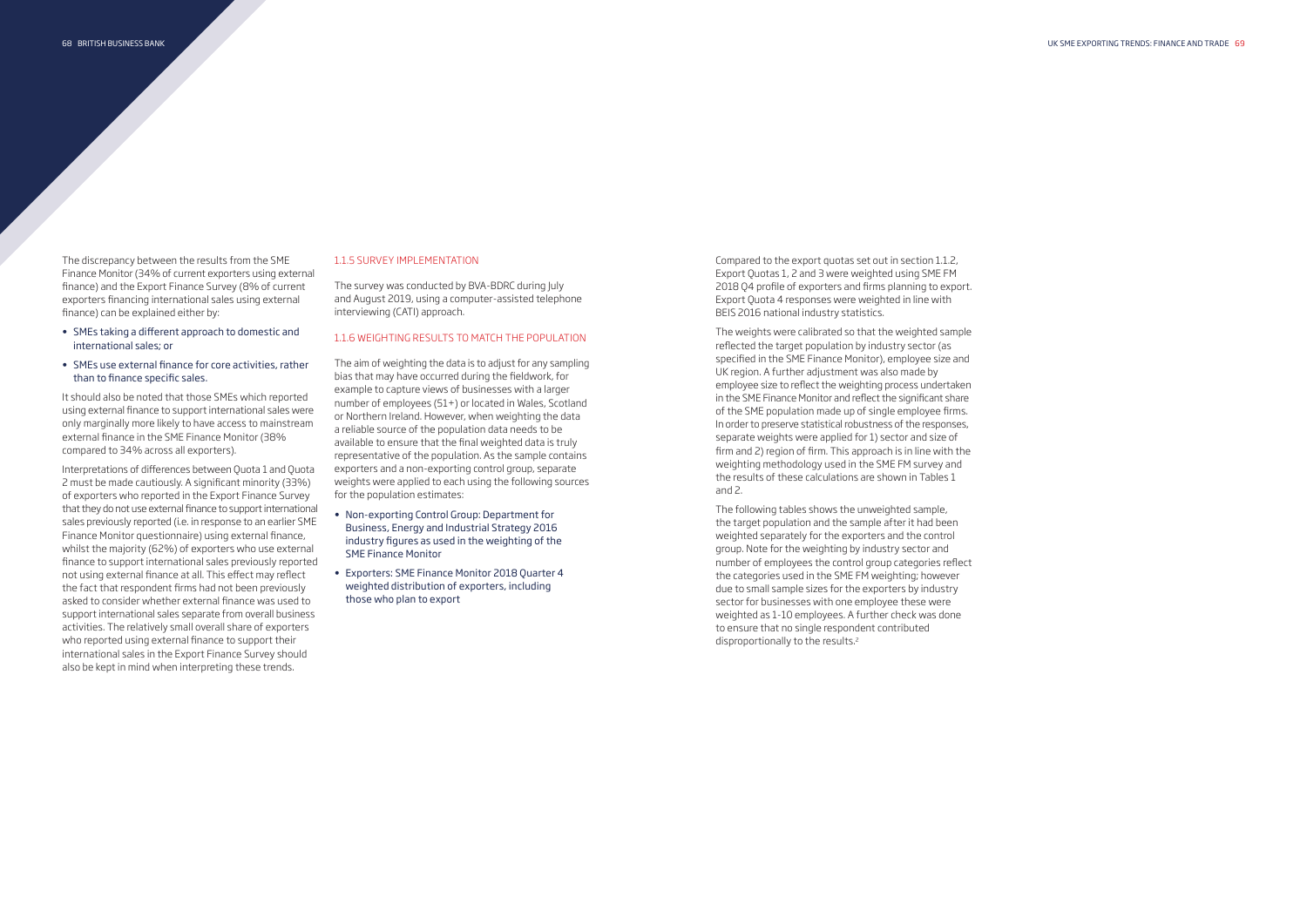Source: Vivid Economics SME Export Finance Survey: B2 B7. For the SERVICES you (intend to) sell internationally, which of the following describes how your business (intends to) *provide(s) these services to individuals or organisations based outside the UK?* 

|                            |                            | <b>Exporters unweighted</b> |                       | <b>Exporters</b><br><b>Target</b> | <b>Exporters</b><br><b>Weighted</b> |
|----------------------------|----------------------------|-----------------------------|-----------------------|-----------------------------------|-------------------------------------|
| <b>Industry Sector</b>     | <b>Number of Employees</b> | Number of<br>response       | Share of<br>responses | Share of<br>responses             | Share of<br>responses               |
|                            | East Midlands              | 57                          | 7.1%                  | 6.6%                              | 6.6%                                |
|                            | East of England            | 49                          | 6.1%                  | 9.7%                              | 9.7%                                |
|                            | London                     | 133                         | 16.6%                 | 26.5%                             | 26.5%                               |
|                            | North West                 | 66                          | 8.3%                  | 9.5%                              | 9.5%                                |
|                            | North/North East           | 28                          | 3.5%                  | 2.2%                              | 2.2%                                |
| Region                     | South East                 | 132                         | 16.5%                 | 16.1%                             | 16.1%                               |
|                            | South West                 | 62                          | 7.8%                  | 8.8%                              | 8.8%                                |
|                            | West Midlands              | 61                          | 7.6%                  | 6.6%                              | 6.6%                                |
|                            | Yorkshire/Humberside       | 61                          | 7.6%                  | 4.1%                              | 4.1%                                |
|                            | Scotland                   | 55                          | 6.9%                  | 5.2%                              | 5.2%                                |
|                            | Wales                      | 45                          | 5.6%                  | 3.2%                              | 3.2%                                |
|                            | Northern Ireland           | 50                          | 6.3%                  | 1.5%                              | 1.5%                                |
|                            | 1 employee                 | 107                         | 13.4%                 | 67.1%                             | 67.1%                               |
|                            | 2-10 employees             | 312                         | 39.0%                 | 24.7%                             | 24.7%                               |
| <b>Number of employees</b> | 11-50 employees            | 290                         | 36.3%                 | 7.2%                              | 7.2%                                |
|                            | 51+ employees              | 91                          | 11.4%                 | 1.0%                              | 1.1%                                |

*Note: Respondents could choose more than one answer so percentages do not add to 100%. Weighted N = 531.*

#### TABLE 1

#### OVERVIEW OF UNWEIGHTED AND WEIGHTED SAMPLE: EXPORTERS

*Note: n=800 firms exporting or planning to export*

| Source: Vivid Economics; SME FM Q4 2018                |                            | <b>Exporters unweighted</b> |                       | <b>Exporters</b><br><b>Target</b> | <b>Exporters</b><br><b>Weighted</b> |
|--------------------------------------------------------|----------------------------|-----------------------------|-----------------------|-----------------------------------|-------------------------------------|
| <b>Industry Sector</b>                                 | <b>Number of Employees</b> | Number of<br>response       | Share of<br>responses | Share of<br>responses             | Share of<br>responses               |
|                                                        | 1-10 employees             | 16                          | 2.00%                 | 1.31%                             | 1.31%                               |
| <b>Agriculture, Hunting</b><br>and Forestry, Fishing   | 11-50 employees            | 6                           | 0.75%                 | 0.18%                             | 0.18%                               |
|                                                        | 50+ employees              | $\overline{4}$              | 0.50%                 | 0.01%                             | 0.01%                               |
|                                                        | 1-10 employees             | 78                          | 9.75%                 | 8.00%                             | 8.01%                               |
| Manufacturing                                          | 11-50 employees            | 72                          | 9.00%                 | 0.99%                             | 1.00%                               |
|                                                        | 50+ employees              | 24                          | 3.00%                 | 0.50%                             | 0.45%                               |
|                                                        | 1-10 employees             | 14                          | 1.75%                 | 4.07%                             | 4.08%                               |
| Construction                                           | 11-50 employees            | 15                          | 1.88%                 | 0.31%                             | 0.32%                               |
|                                                        | 50+ employees              | 5                           | 0.63%                 | 0.03%                             | 0.03%                               |
|                                                        | 1-10 employees             | 65                          | 8.13%                 | 12.99%                            | 13.00%                              |
| <b>Wholesale / Retail</b>                              | 11-50 employees            | 45                          | 5.63%                 | 1.89%                             | 1.91%                               |
|                                                        | 50+ employees              | 19                          | 2.38%                 | 0.21%                             | 0.18%                               |
|                                                        | 1-10 employees             | 4                           | 0.50%                 | 1.53%                             | 1.53%                               |
| <b>Hotels and Restaurants</b>                          | 11-50 employees            | З                           | 0.38%                 | 0.23%                             | 0.24%                               |
|                                                        | 50+ employees              | $\overline{c}$              | 0.25%                 | 0.02%                             | 0.02%                               |
|                                                        | 1-10 employees             | 50                          | 6.25%                 | 11.72%                            | 11.73%                              |
| Transport, Storage and<br><b>Communications</b>        | 11-50 employees            | 34                          | 4.25%                 | 0.64%                             | 0.65%                               |
|                                                        | 50+ employees              | 11                          | 1.38%                 | 0.12%                             | 0.11%                               |
|                                                        | 1-10 employees             | 124                         | 15.50%                | 35.52%                            | 35.54%                              |
| <b>Real Estate, Renting</b><br>and Business Activities | 11-50 employees            | 77                          | 9.63%                 | 2.32%                             | 2.35%                               |
|                                                        | 50+ employees              | 19                          | 2.38%                 | 0.25%                             | 0.22%                               |
|                                                        | 1-10 employees             | $\mathsf{G}$                | 1.13%                 | 3.75%                             | 3.75%                               |
| <b>Health and Social Work</b>                          | 11-50 employees            | $\overline{4}$              | 0.50%                 | $0.00\%$                          | 0.00%                               |
|                                                        | 50+ employees              | 1                           | 0.13%                 | 0.00%                             | 0.00%                               |
| Other Community,                                       | 1-10 employees             | 59                          | 7.38%                 | 12.83%                            | 12.84%                              |
| <b>Social and Personal</b>                             | 11-50 employees            | 34                          | 4.25%                 | 0.52%                             | 0.53%                               |
| <b>Service Activities</b>                              | 50+ employees              | 6                           | 0.75%                 | 0.03%                             | 0.03%                               |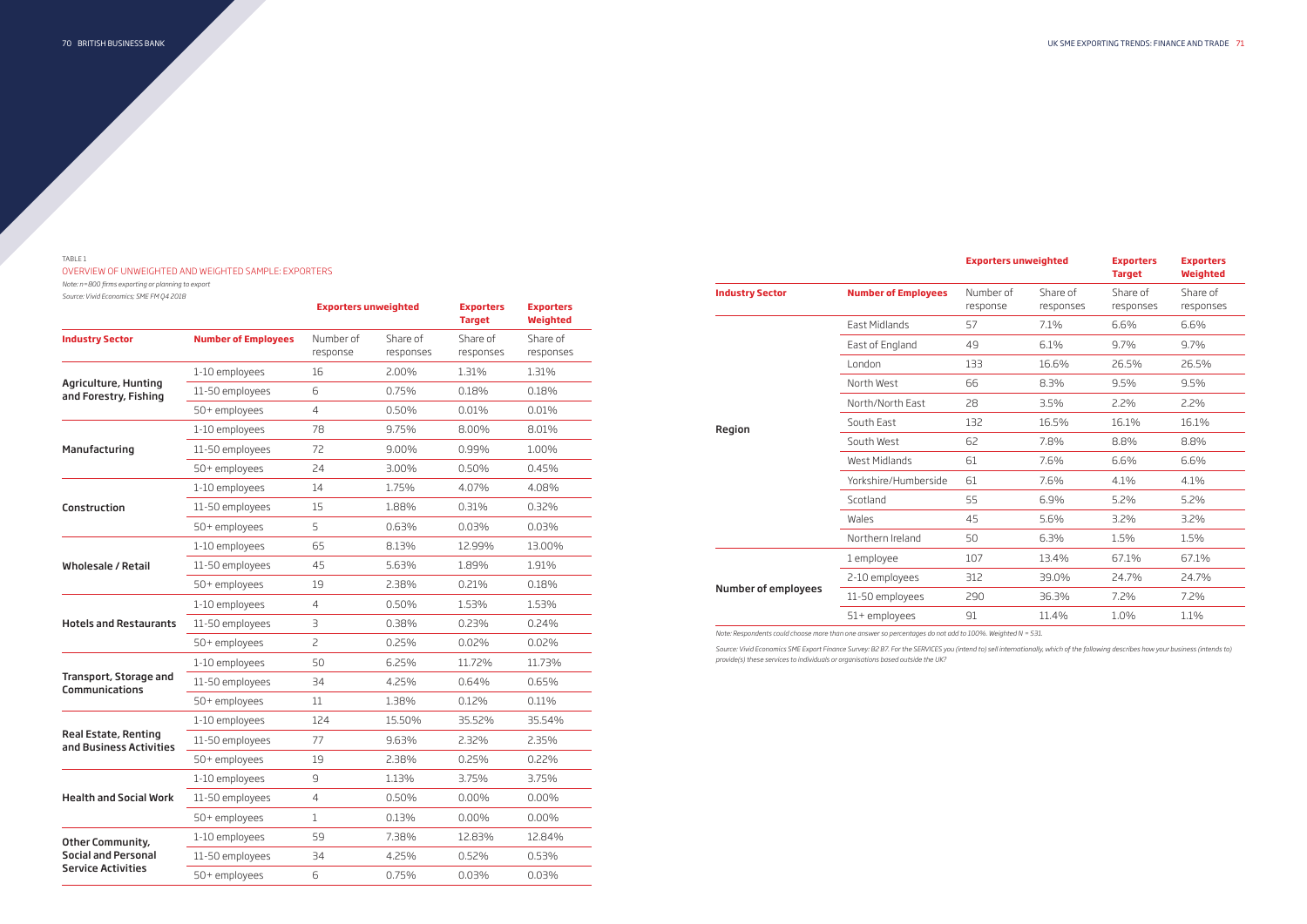|                            |                            | <b>Control unweighted</b> |                       | <b>Control</b><br><b>Target</b> | <b>Control</b><br><b>Weighted</b> |
|----------------------------|----------------------------|---------------------------|-----------------------|---------------------------------|-----------------------------------|
| <b>Industry Sector</b>     | <b>Number of Employees</b> | Number of<br>response     | Share of<br>responses | Share of<br>responses           | Share of<br>responses             |
|                            | 27                         | 6.8%                      | 7.0%                  | 7.0%                            |                                   |
|                            | 36                         | 9.1%                      | 10.0%                 | 10.0%                           |                                   |
|                            | 54                         | 13.6%                     | 16.9%                 | 18.0%                           |                                   |
|                            | 37                         | 9.3%                      | 10.1%                 | 10.0%                           |                                   |
|                            | 21                         | 5.3%                      | 3.1%                  | 3.0%                            |                                   |
| Region                     | 49                         | 12.3%                     | 16.0%                 | 16.0%                           |                                   |
|                            | 35                         | 8.8%                      | 10.2%                 | 10.0%                           |                                   |
|                            | 25                         | 6.3%                      | 7.1%                  | 7.0%                            |                                   |
|                            | 25                         | 6.3%                      | 7.4%                  | 7.0%                            |                                   |
|                            | 35                         | 8.8%                      | 6.1%                  | 6.0%                            |                                   |
|                            | 28                         | 7.1%                      | 4.1%                  | 4.0%                            |                                   |
|                            | 25                         | 6.3%                      | 2.1%                  | 2.0%                            |                                   |
|                            | 91                         | 22.9%                     | 74.8%                 | 74.8%                           |                                   |
|                            | 154                        | 38.7%                     | 20.5%                 | 20.5%                           |                                   |
| <b>Number of employees</b> | 114                        | 28.6%                     | 4.10%                 | 4.1%                            |                                   |
|                            | 39                         | 9.8%                      | 0.6%                  | 0.6%                            |                                   |

*Note: Note: n=398 firms not exporting or planning to export*

*Source: Vivid Economics; BEIS 2016*

#### TABLE 2

## OVERVIEW OF UNWEIGHTED AND WEIGHTED SAMPLE: CONTROL GROUP

*Note: n=398 firms not exporting or planning to export*

| Vivid Economics; BEIS 2016<br>Source:                  |                            | <b>Control unweighted</b> |                       | <b>Control</b><br><b>Target</b> | <b>Control</b><br><b>Weighted</b> |
|--------------------------------------------------------|----------------------------|---------------------------|-----------------------|---------------------------------|-----------------------------------|
| <b>Industry Sector</b>                                 | <b>Number of Employees</b> | Number of<br>response     | Share of<br>responses | Share of<br>responses           | Share of<br>responses             |
|                                                        | 1 employee                 | 6                         | 1.51%                 | 1.99%                           | 1.98%                             |
| <b>Agriculture, Hunting</b><br>and Forestry, Fishing   | 2-50 employees             | 21                        | 5.28%                 | 1.06%                           | 1.06%                             |
|                                                        | 51+ employees              | $\overline{O}$            | 0.00%                 | 0.01%                           | 0.00%                             |
|                                                        | 1 employee                 | 10                        | 2.51%                 | 3.75%                           | 3.74%                             |
| Manufacturing                                          | 2-50 employees             | 30                        | 7.54%                 | 1.61%                           | 1.61%                             |
|                                                        | 51+ employees              | $\overline{c}$            | 0.50%                 | 0.12%                           | 0.12%                             |
|                                                        | 1 employee                 | 12                        | 3.02%                 | 16.04%                          | 16.05%                            |
| Construction                                           | 2-50 employees             | 46                        | 11.56%                | 3.04%                           | 3.04%                             |
|                                                        | 51+ employees              | 5                         | 1.26%                 | 0.04%                           | 0.05%                             |
|                                                        | 1 employee                 | 6                         | 1.51%                 | 5.59%                           | 5.60%                             |
| <b>Wholesale / Retail</b>                              | 2-50 employees             | 33                        | 8.29%                 | 4.74%                           | 4.75%                             |
|                                                        | 51+ employees              | 6                         | 1.51%                 | 0.09%                           | 0.10%                             |
|                                                        | 1 employee                 | 4                         | 1.01%                 | 1.09%                           | 1.08%                             |
| <b>Hotels and Restaurants</b>                          | 2-50 employees             | 12                        | 3.02%                 | 2.51%                           | 2.51%                             |
|                                                        | 51+ employees              | 4                         | 1.01%                 | 0.05%                           | 0.05%                             |
|                                                        | 1 employee                 | 7                         | 1.76%                 | 10.05%                          | 10.05%                            |
| <b>Transport, Storage and</b><br><b>Communications</b> | 2-50 employees             | 31                        | 7.79%                 | 2.14%                           | 2.14%                             |
|                                                        | 51+ employees              | 8                         | 2.01%                 | 0.06%                           | 0.05%                             |
|                                                        | 1 employee                 | 29                        | 7.29%                 | 20.22%                          | 20.22%                            |
| <b>Real Estate, Renting</b><br>and Business Activities | 2-50 employees             | 61                        | 15.33%                | 6.41%                           | 6.41%                             |
|                                                        | 51+ employees              | 5                         | 1.26%                 | 0.14%                           | 0.14%                             |
|                                                        | 1 employee                 | 7                         | 1.76%                 | 6.16%                           | 6.16%                             |
| <b>Health and Social Work</b>                          | 2-50 employees             | 15                        | 3.77%                 | 1.18%                           | 1.18%                             |
|                                                        | 51+ employees              | 8                         | 2.01%                 | 0.07%                           | 0.07%                             |
| Other Community,                                       | 1 employee                 | 10                        | 2.51%                 | 9.94%                           | 9.95%                             |
| <b>Social and Personal</b>                             | 2-50 employees             | 19                        | 4.77%                 | 1.86%                           | 1.86%                             |
| <b>Service Activities</b>                              | 51+ employees              | $1\,$                     | 0.25%                 | 0.02%                           | 0.02%                             |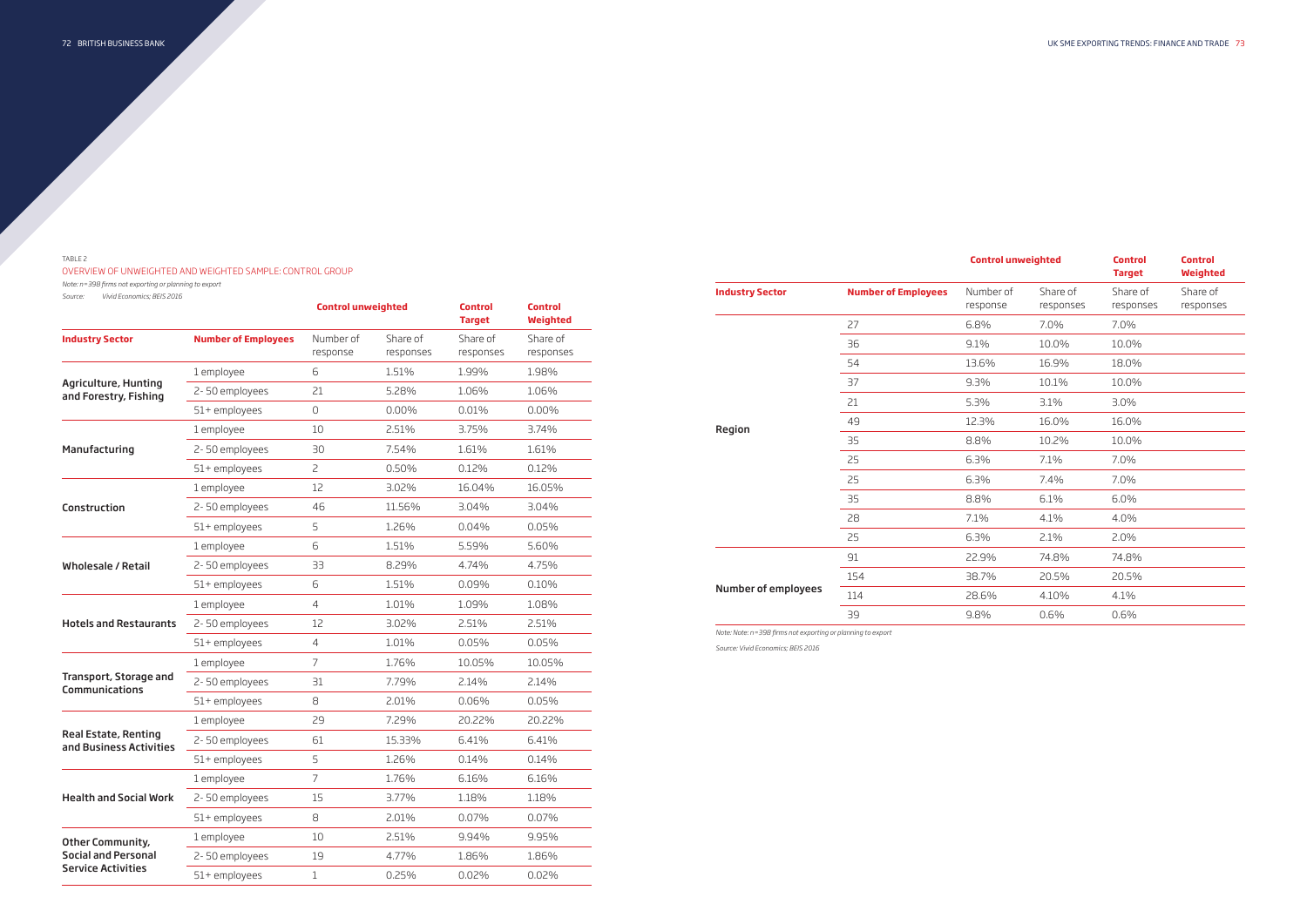To account for these inconsistencies, one can estimate trade by enterprise characteristics (e.g. size of firm) by taking OECD SME exporter proportions and applying them to national data for total trade in goods and services.4 Further methodological considerations around trade data include:

For this study, Coriolis Technologies deployed machinelearning algorithms to match UK Standard Industrial Classification (SIC) codes<sup>7</sup> to Harmonised System commodity codes<sup>8</sup> based on the World Integrated Trade Solution (WITS) concordance systems.9 It also has mapped services classified in the extended balance of payments system (EBOPS) from both 2002 and 2010 sector classification systems and then to the sector classification provided in the International Monetary Fund's Balance of Payments and International Investment Position Manual (BMP6) based on IMF methodologies in order to produce a cross-comparable time series of services trade.<sup>10</sup>

- The OECD SME database for the UK gives estimates of export value and volume by size of firm and sector but is lagged and based on survey estimates applied to national accounts;
- For this study, goods and services data from national and international sources including from the ONS, OECD and UN COMTRADE have been synthesised<sup>5</sup> which yields a value for goods and services trade as well as sector and sub-sector flows.
- The ONS has a breakdown<sup>6</sup> of service sector exports and imports, available by EBOPS 2010 sectors for national trade partners at the UK level.

#### 1.2 APPENDIX 2. TRADE DATA

The experimental approach used to estimate the size of the SME exporter market for this study is based on an interpolation from a number of data sources. This is because no one data source alone provides sufficient information to reflect the market in a timely and comprehensive way.

The approaches towards measuring enterprise characteristics at the statistical agencies at both national and international levels are largely survey-based. While the OECD has a database of exporters by enterprise characteristic, $3$  this in itself is based on estimates from national statistical agencies. Survey-based data necessarily gives estimates rather than precise numbers and the accuracy of those estimates will vary depending on the sample frame and size as well as the precision of survey questions. The ideal trade data source will be based on 'bottom-up' statistics of firm transactions, but this data was not yet publicly available in the UK at the time of this study. The approach taken for this study draws on available survey-based data from multiple sources to correct for potential biases.

Differences in numbers reported by various survey-based approaches can result in significant inconsistencies in trade data. For example, an averaged estimate across trade data sources for UK exports is 6.5% different from values reported in the UN Comtrade database (Harding, 2019).

The impact of applying these weights on the raw sample results increased the explanatory power of some responses over others, as shown in Figure 3. The most significant area of impact was an increase in the role of single- or no-employee firm responses in the overall data presented, reflecting that most of the UK's SME population is made up of micro enterprises.

#### FIGURE 3

#### IMPACT OF WEIGHTINGS ON SME EXPORT FINANCE SURVEY RESULTS

*Note: The llue bars (top for each category) represent the pre-reweighting proportions, the red bars (bottom for each category) represent the post-reweighting proportions. Source: Vivid Economics*

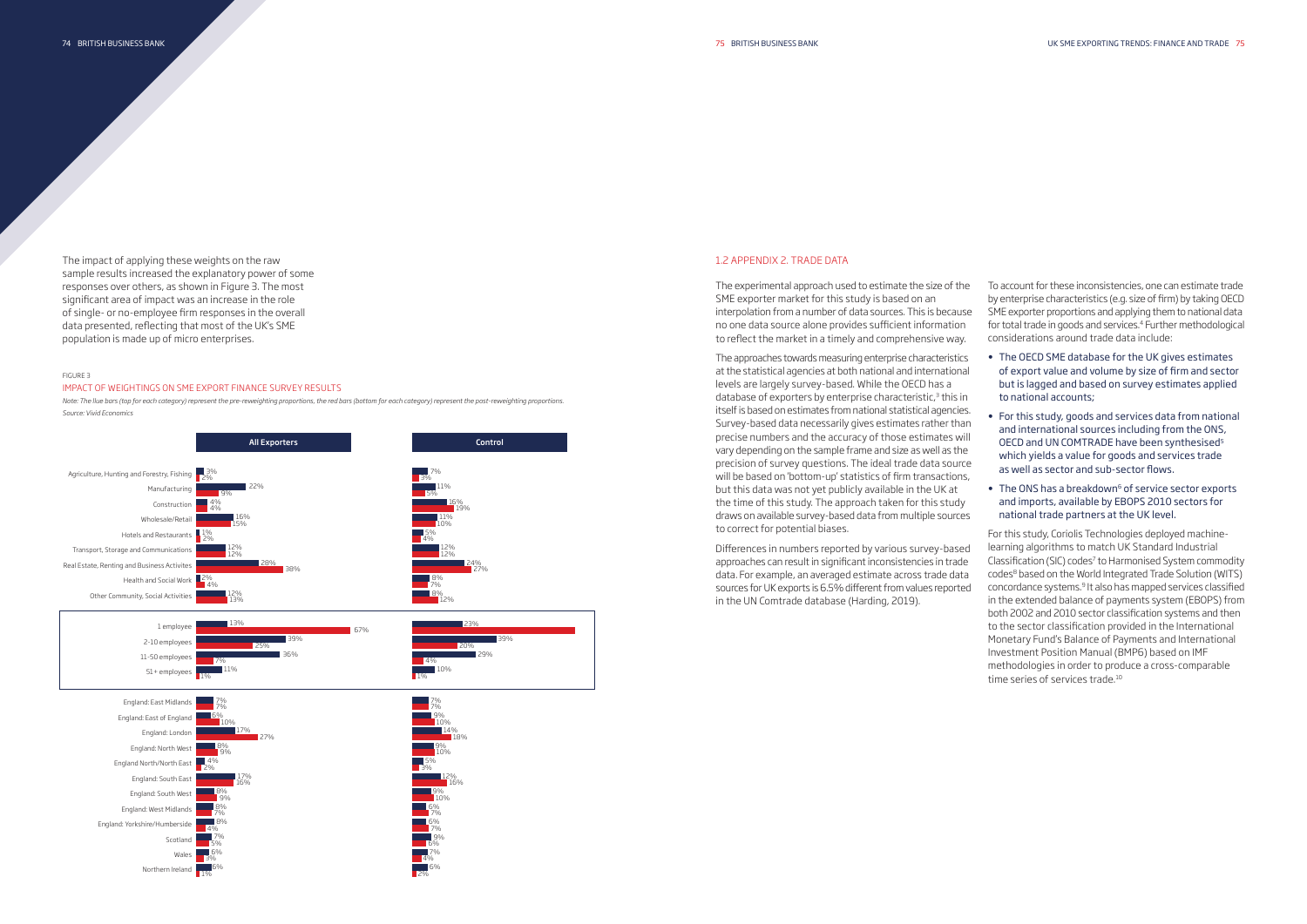#### Legal Notices

British Business Bank plc is the holding company of the group operating under the trading name of British Business Bank. It is a development bank wholly owned by HM Government which is not authorised or regulated by the Prudential Regulation Authority (PRA) or the Financial Conduct Authority (FCA). The British Business Bank operates under its own trading name through a number of subsidiaries, one of which is authorised and regulated by the FCA. British Business Bank plc and its subsidiary entities are not banking institutions and do not operate as such. Accordingly, none of the British Business Bank group of companies takes deposits or offers banking services.

A complete legal structure chart for British Business Bank plc can be found at www.british-business-bank.co.uk

- 1. See Bpifrance (France), British Business Bank, Cassa Depositi e Prestiti Spa (CDP, Italy), Instituto de Credito Oficial (ICO, Spain) and KfW Bankengruppe (Germany), 2019 for a summary of previous literature.
- 2. For further information on the sampling strategy of the SME FM, see https://www. bva-bdrc.com/products/sme-finance-monitor
- 3. Calculated using ONS estimates of total exports in 2018 and Coriolis Technologies' estimate of SME exports, as a share of total and SME turnover as reported in BEIS Business Population estimates
- 4. Note that different sector classifications have been used across these different surveys.
- 5. Note that different sector classifications have been used across these different surveys.
- 6. This may also be partly explained by the framing of questions.
- 7. The SME Export Finance Survey asked respondents "how many people, including you, work in this business?" Multiple choice answers included 1; 2 10 people; 11 - 50 people; 51 – 100 people; 101 – 200; and 201 – 250. This was to align with the SME FM survey, and explains why here 250 employee businesses are included as SMEs whereas other definitions are based on less than 250 employees (but include 0-employee businesses).
- 8. Not statistically significant.
- 9. Based on 5.9 million SME businesses (Department for Business Energy & Industrial Strategy, 2019a), 91% of which are not currently exporting (SME Finance Monitor), and 48% of these that do not agree that their business model or the goods and services produce make them unsuitable for selling internationally.
- 10. Excluding 'Other
- 11. Respondents could choose multiple answers so percentages add up to more than 100%.
- 1. The SME Finance Monitor is a continuous survey of UK SMEs published quarterly by the Business Finance Taskforce including leadership from the UK's largest banks and representatives from UK Government departments
- 2. The maximum weight for the exporters was 11.8.
- 3. OECD (2019), Exports by business size (indicator). doi: 10.1787/54d56e8b-en (Accessed on 10 September 2019); https://data.oecd.org/trade/exports-bybusiness-size.htm
- 4. In the case of UK SMEs, this data is provided by the Office of National Statistics and is regularly updated by business surveys and methodological revisions
- 5. Estimates from different sources were compared and, where reported differently, smoothed based on an assessment of the source reliability (i.e. a weighted average is calculated in which unreliable and consistently asymmetric data sources are weighted lower than sources with high levels of reliability based on analysis of international trade data). Where no trade was reported, it was assumed that there was no trade between the reporter and partner countries for those products in those time periods.
- 6. https://www.ons.gov.uk/businessindustryandtrade/internationaltrade/bulletins/ internationaltradeinservices/previousReleases
- 7. Based on the 2007 SIC system used by the UK Office of National Statistics set out here: https://www.ons.gov.uk/methodology/classificationsandstandards/ ukstandardindustrialclassificationofeconomicactivities/uksic2007
- 8. Based on the 'combined' HS code system available from WITS as of 1 August 2019 9. https://wits.worldbank.org/product\_concordance.html
- 10. See for example, https://www.imf.org/external/pubs/ft/bop/2008/08-10b.pdf; https://www.ecb.europa.eu/stats/ecb\_statistics/co-operation\_and\_standards/ bpm6/html/index.en.html; https://www.imf.org/external/pubs/ft/bop/2014/pdf/ guide.pdf.

## ENDNOTES APPENDICES ENDNOTES

This work was led by a client steering group including Alice Hu Wagner and Hugh Taylor (British Business Bank); Julia Beck, Emmanuel Facques and Gareth Waterhouse (UK Export Finance); David Miller, Nicola Ellis and Hala Elsayed (UK Department for International Trade); and, Petr Simecek (UK Department of Business, Energy and Industrial Strategy).

The analysis was carried out by a team led by Vivid Economics including Dan Aylward-Mills, Peter O'Boyle, Fiona Shore and Jake Wellman (Vivid Economics);

Rebecca Harding and Markus Krebsz and Eleanor Wragg (Coriolis Technologies); and, Steven Flood, Sally Li and Shiona Davies (BVA BDRC/Perspective Market Research).

The team wishes to thank all stakeholders who provided feedback and suggestions throughout the course of the work, including representatives from trade associations, financial institutions and Chambers of Commerce.

# ACKNOWLEDGEMENTS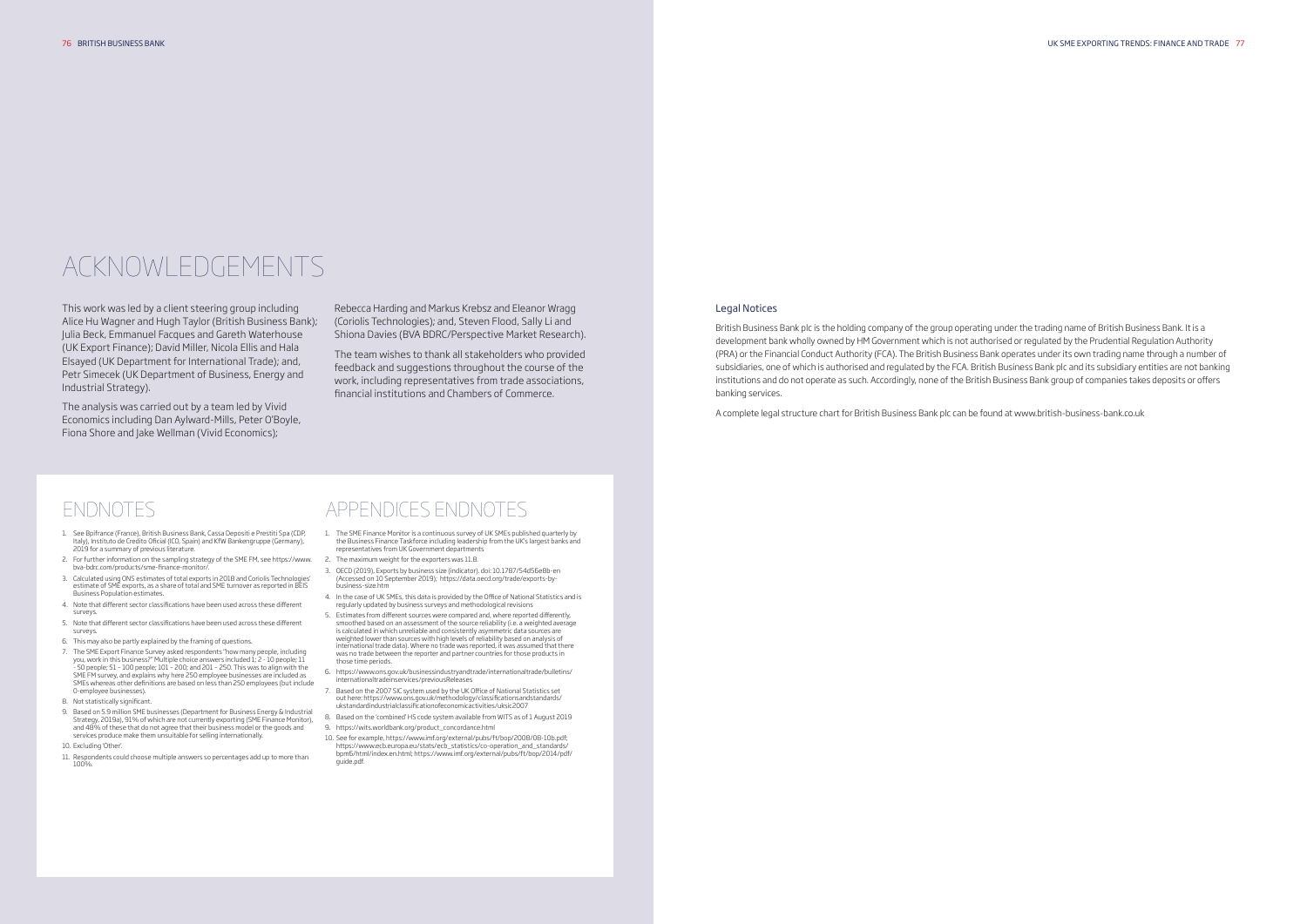# REFERENCES

Abel-Kock, D. J., Fernandez Acevedo, M., Bruno, C., del Bufalo, G., Ehmer, D. P., Gazaniol, A., Horwood, J., El Kasmi, S., Melini, A., Pérez Navarro, B. Thornary, B. (2018). Internationalisation of European SMEs – Taking Stock and Moving Ahead.

Atradius. (2019). United Kingdom : insolvencies increase as risk climate deteriorates: Atradius Payment Practices Barometer. (October).

BBA. (2010). The aims of the Business Finance Taskforce.

Bibby Financial Services. (2017). Trading Places: A Study of UK Small and Medium Sized Importers and Exporters. Retrieved from file:///Users/dan/ Downloads/17-11-29-Trading-Places-FINAL-LOW-RES.pdf

BVA BDRC. (2019a). SME Finance Monitor. Retrieved from http://www. bva-bdrc.com/wp-content/uploads/2019/09/BVABDRC\_SME\_Finance\_ Monitor\_02\_2019.pdf

Breedon, T. (2012). Boosting Finance Options For Business. (March).

British Business Bank. (2019). Small Business Finance Markets 2018/19. 96. Retrieved from https://www.british-business-bank.co.uk/wp-content/ uploads/2019/02/British\_Business\_Bank\_Small-Business-Finance-Report-2019\_v3.pdf

Department for Business Energy & Industrial Strategy. (2018b). Small Medium Large Businesses Employment Turnover STATISTICAL RELEASE BUSINESS POPULATION ESTIMATES FOR THE UK AND REGIONS 2018. Retrieved from https://assets.publishing.service.gov.uk/government/ uploads/system/uploads/attachment\_data/file/746599/OFFICIAL\_ SENSITIVE - BPE\_2018 - statistical release\_FINAL\_FINAL.pdf

British Chambers of Commerce. (2014). Overcoming Barriers to Going Global.

British Chambers of Commerce. (2015). 2015 International Trade Survey: Financing growth in UK exports.

British Exporters Association. (2018). UK Export Finance: Strategy and reality.

Department for Business Energy and Industrial Strategy. (2018). Longitudinal Small Business Survey 2017: SME Employers (Businesses with 1-249 Employees). Retrieved from https://assets.publishing. service.gov.uk/government/uploads/system/uploads/attachment\_data/ file/710553/LSBS\_2017\_cross-sectional\_SME\_Employer\_report.pdf

BVA BDRC. (2019b). SME Finance Monitor Q4 2018.

Civitas. (2017). Boosting UK Exports.

Cole, G. (2015). The Cole Commission on Exports - An Action Plan from business.

Department for Business Energy & Industrial Strategy. (2018a). Creating a Responsible Payment Culture: A Call for Evidence in Tackling Late. (October), 41. Retrieved from https://beisgovuk.citizenspace. com/ccp/responsible-payment-culture-cfe/supporting\_documents/ creatingaresponsiblepaymentculturecallforevidence.pdf

Department for Business Energy & Industrial Strategy. (2019a). Business Population Estimates for the Uk and Regions 2019. https://doi. org/10.1017/CBO9781107415324.004

Department for Business Energy & Industrial Strategy. (2019b). Longitudinal Small Business Survey: SME employers (businesses with 1-249 employees) – UK, 2018. Retrieved from https://assets.publishing. service.gov.uk/government/uploads/system/uploads/attachment\_data/ file/803645/LSBS\_2018\_employers.pdf

> UK Government. (2018). Export Strategy - supporting and connecting businesses to grow on the world stage.

Department for International Trade. (2018). 236,000 UK businesses making the most of overseas opportunities.

Department for International Trade. (2019a). DIT National Survey of UK Registered Businesses ' Exporting Behaviours , Attitudes and Needs 2018: Wave 4 Report. Retrieved from https://assets.publishing.service.gov.uk/ government/uploads/system/uploads/attachment\_data/file/822671/ dit-national-survey-of-registered-businesses-exporting-behavioursattitudes-and-needs-2018-wave-4-report.pdf

Department for International Trade. (2019b). Trade and Investment Core Statistics Book.

Department of Business Energy and Industrial Strategy. (2019). BEIS Small and Medium Enterprises Action Plan.

Department of International Trade. (2018). National Survey of Registered Businesses' Exporting Behaviours , Attitudes and Needs 2017: Wave 3. Retrieved from https://assets.publishing.service.gov.uk/government/ uploads/system/uploads/attachment\_data/file/714998/DIT\_National\_ Survey\_main\_report\_\_08062018.pdfEuropean Commission. (2015). INTERNATIONALISATION OF SMALL AND MEDIUM-SIZED ENTERPRISES.

Federation of Small Businesses. (2016). Destination Export: The small business export landscape.

Harding, R. (2019). Trade Asymmetries and the Trade Data Challenge (working paper, Coriolis Technologies Discussion Paper Series)

HM Revenue & Customs. (n.d.). Regional Trade Statistics. Retrieved December 6, 2019, from https://www.uktradeinfo.com/Statistics/RTS/ Pages/default.aspx

House of Lords Select Committtee on Small and Medium Sized Enterprises. (2013). Roads to Success: SME Exports.

International Chamber of Commerce. (2018). 2017 ICC Trade Register Report: Global Risks in Trade Finance.

Lynch, K. (n.d.). SME Trade Finance Options Grow but Challenges Persist.

OECD. (n.d.-a). Exports by business size.

OECD. (n.d.-b). Trade by enterprise characteristics data.

OECD. (2009). Removing Barriers to SME Access to International Markets. In Report by the OECD Working Party on SMEs and Entrepreneurship. https://doi.org/10.1787/9789264045866-en

Office for National Statistics. (n.d.). International trade.

Office for National Statistics. (2019). Annual Business Survey exporters and importers.

Oliver Wyman. (2015). Independent review of UK SME trade finance environment Final report. (September).

Santander. (n.d.). Trade Barometer.

UK Department for Business Energy & Industrial Strategy. (2019). Longitudinal Small Business Survey : panel report – UK , 2015 to 2018. Retrieved from https://assets.publishing.service.gov.uk/government/ uploads/system/uploads/attachment\_data/file/812014/Longitudinal\_ Small\_Business\_Survey\_2018\_-\_panel\_report.pdf

UK Department of International Trade. (2018). National Survey of Registered Businesses' Exporting Behaviours , Attitudes and Needs.

UK Finance. (2018). SME finance in the UK: past, present and future.

United Nations Statistics Division. (n.d.). UN Comtrade Database. Retrieved December 6, 2019, from https://comtrade.un.org/data/

World Trade Organization. (n.d.). Trade Finance.

Vivid Economics is a leading strategic economics consultancy with global reach. We strive to create lasting value for our clients, both in government and the private sector, and for society at large.

We are a premier consultant in the policy-commerce interface and resource- and environment-intensive sectors, where we advise on the most critical and complex policy and commercial questions facing clients around the world. The success we bring to our clients reflects a strong partnership culture, solid foundation of skills and analytical assets, and close cooperation with a large network of contacts across key organisations.

Vivid Economics Limited 163 Eversholt Street

- London NW1 1BU United Kingdom
- T: +44 (0)844 8000 254
- enquiries@vivideconomics.com

# COMPANY PROFILE